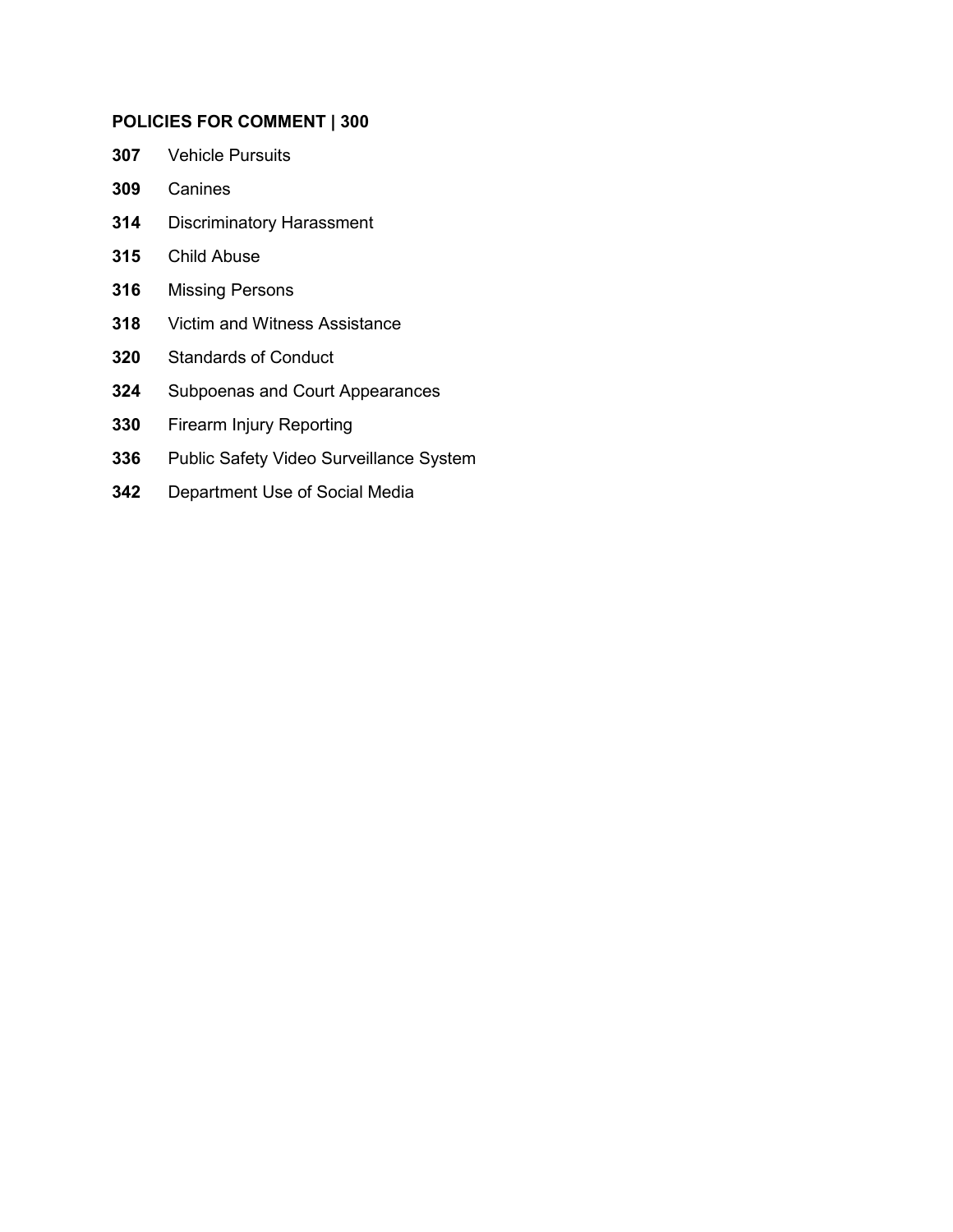# <span id="page-1-0"></span>**Vehicle Pursuits**

## **307.1 PURPOSE AND SCOPE**

**State**

Vehicle pursuits expose innocent citizens, law enforcement officers and fleeing violators to the risk of serious injury or death. The primary purpose of this policy is to provide officers with guidance in balancing the safety of the public and themselves against law enforcement's duty to apprehend violators of the law (Wis. Stat. § 346.03(6); Wis. Admin. Code § LES 3.07).

Another purpose of this policy is to minimize the potential for pursuit-related crashes. Vehicle pursuits require officers to exhibit a high degree of common sense and sound judgment. Officers must not forget that the immediate apprehension of a suspect is generally not more important than the safety of the public and pursuing officers.

## 307.1.1 PHILOSOPHY

## **Best Practice**

Deciding whether to pursue a motor vehicle is a critical decision that must be made quickly and under difficult and unpredictable circumstances. In recognizing the risk to public safety created by vehicle pursuits, no officer or supervisor shall be criticized or disciplined for deciding not to engage in a vehicle pursuit due to the risk involved. This includes circumstances where department policy would permit the initiation or continuation of the pursuit. It is recognized that vehicle pursuits are not always predictable and decisions made pursuant to this policy will be evaluated according to the totality of the circumstances reasonably available at the time of the pursuit.

Officers must remember that the most important factors to the successful conclusion of a pursuit are proper self-discipline and sound professional judgment. Officers conduct during the course of a pursuit must be objectively reasonable; that is, what a reasonable officer would do under the circumstances. An individual's unreasonable desire to apprehend a fleeing suspect at all costs has no place in professional law enforcement.

## **307.2 DEFINITIONS**

**Best Practice MODIFIED**

Definitions related to this policy include:

**Vehicle pursuit** - An event involving one or more peace officers attempting to apprehend a suspect who is attempting to avoid arrest while operating a motor vehicle by using high speed or other evasive tactics, such as increasing the speed of the vehicle, extinguishing the lights of the vehicle, disregarding traffic warning signs, stop signs, red lights, driving off a roadway, turning suddenly or driving in a legal manner but willfully failing to yield to an officer's signal to stop (Wis. Stat. § 85.07(8)(a)).

**Blocking or vehicle intercept** - A slow-speed coordinated maneuver where two or more law enforcement vehicles simultaneously intercept and block the movement of a suspect vehicle, the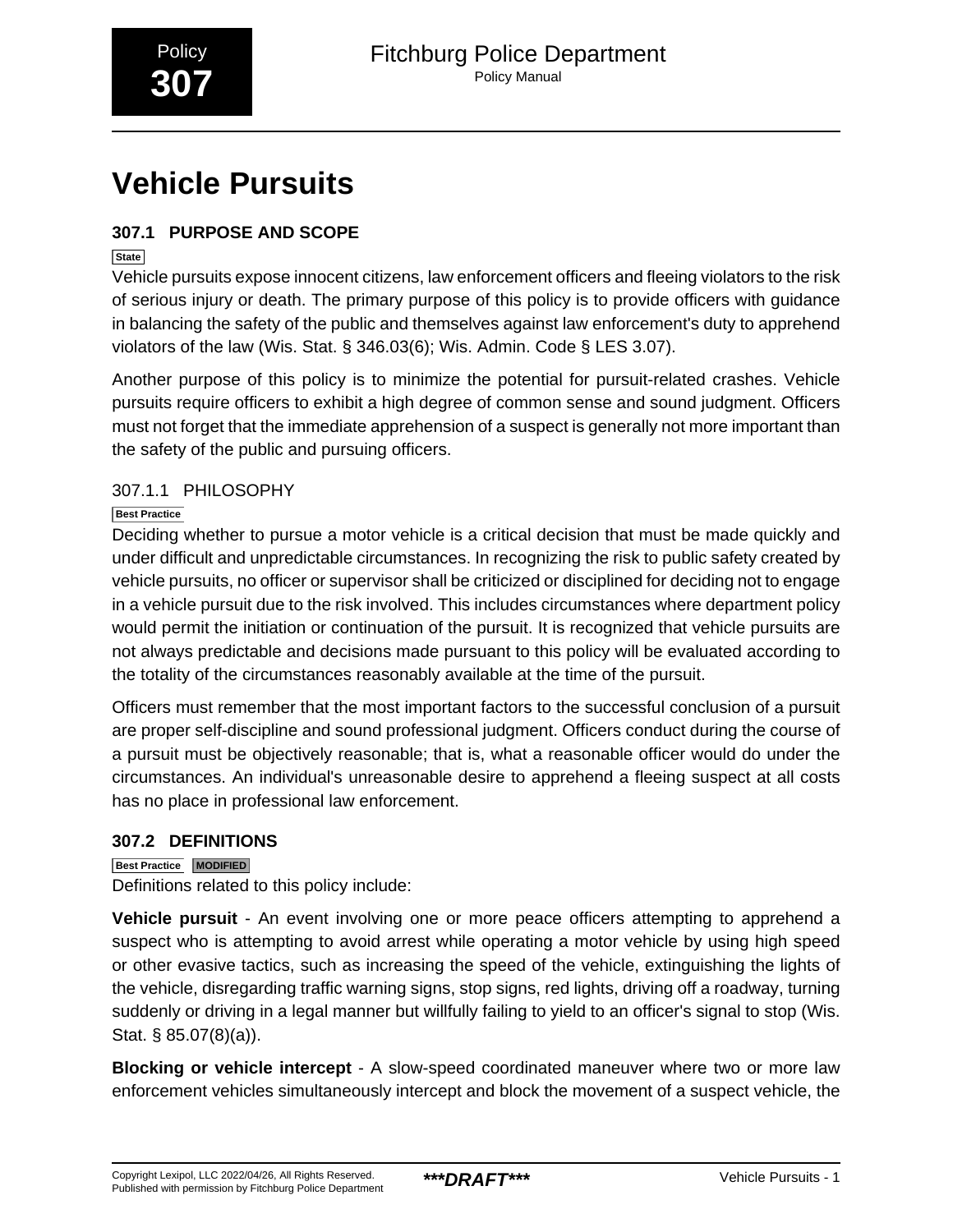## Fitchburg Police Department Policy Manual

driver of which may be unaware of the impending enforcement stop. The goal is containment and preventing a pursuit. Blocking is not a moving or stationary road block.

**Boxing-in** - A tactic designed to stop a violator's vehicle by surrounding it with law enforcement vehicles and then slowing all vehicles to a stop.

**Pursuit Intervention Technique (PIT)** - A low-speed maneuver intended to terminate the pursuit by causing the violator's vehicle to spin out and come to a stop.

**Ramming** - The deliberate act of impacting a violator's vehicle with another vehicle to functionally damage or otherwise force the violator's vehicle to stop.

**Roadblocks** - A tactic designed to stop a violator's vehicle by intentionally placing a vehicle or other immovable object in the path of the violator's vehicle.

**Tire deflation device, spikes or tack strips** - A device that extends across the roadway and is designed to puncture the tires of the pursued vehicle.

**Due regard**- The degree of care a reasonably careful person, performing similar duties, and acting under similar circumstances would show.

**Violent felony**- a felony that involves an actual or threatened attack on a person or persons, that involves the use of force or the threatened use of force.

## **307.3 OFFICER RESPONSIBILITIES**

**State**

It is the policy of this department that a vehicle pursuit shall be conducted with the visible signal of at least one flashing, oscillating or rotating red light, or a blue and red light, and also an audible signal by means of a siren or exhaust whistle activated on an authorized emergency vehicle (Wis. Stat. § 346.03(3)).

The following policy is established to provide officers with guidelines for driving with due regard and caution for the safety of all persons using the highway (Wis. Stat. § 346.03(5)).

## 307.3.1 WHEN TO INITIATE A PURSUIT

**State MODIFIED**

Officers are authorized to initiate a pursuit when it is reasonable to believe that a suspect has committed or is about to commit a violent felony and the suspect is attempting to evade arrest or detention by fleeing in a vehicle that has been given a signal to stop by a peace officer (Wis. Stat. § 346.03; Wis. Admin. Code § LES 3.07(1)(a)).

The following factors individually and collectively shall be considered in deciding whether to initiate or continue a pursuit (Wis. Stat. § 346.03(6)):

(a) The seriousness of the known or reasonably suspected crime and its relationship to community safety.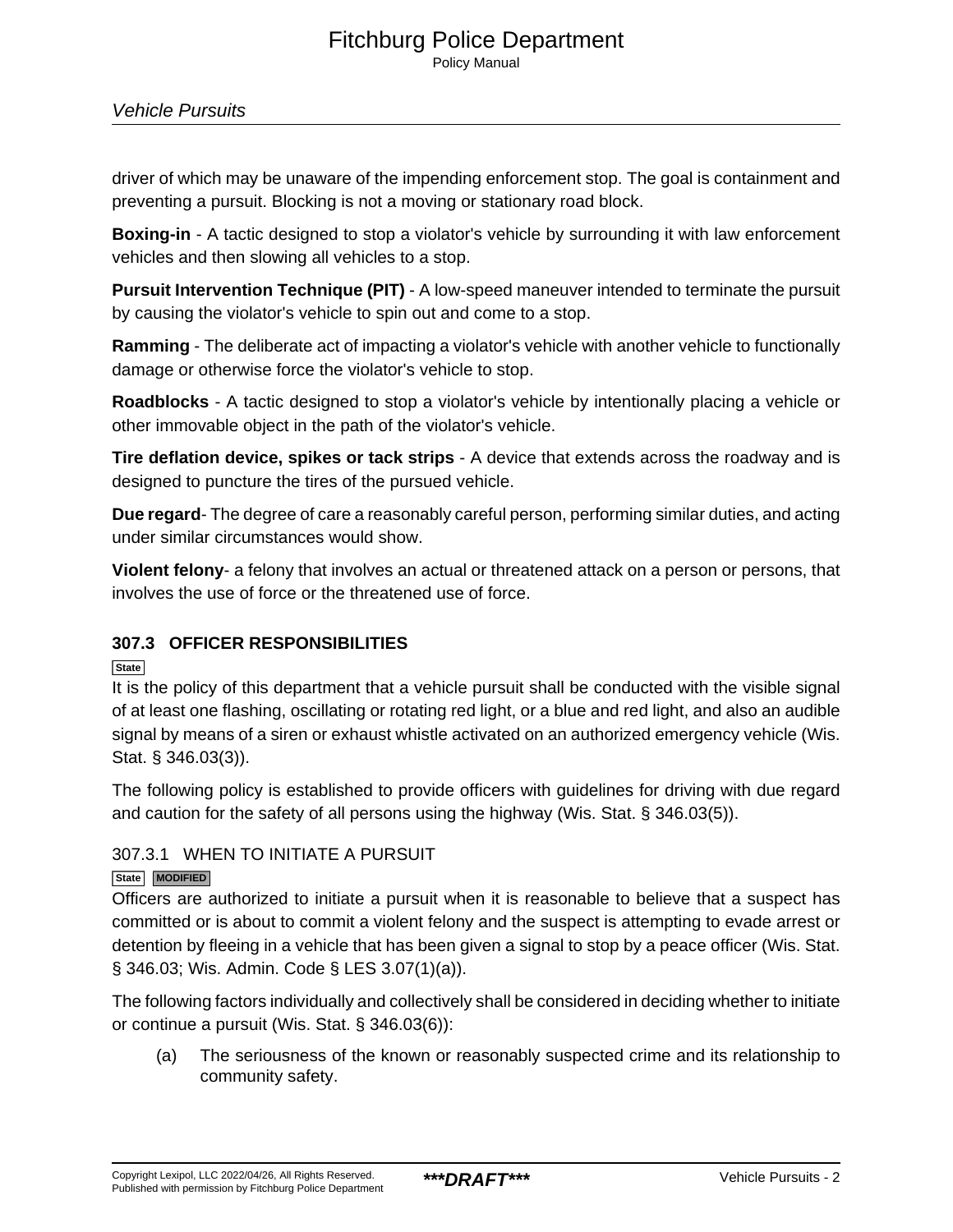- (b) The importance of protecting the public and balancing the known or reasonably suspected offense and the apparent need for immediate capture against the risks to officers, innocent motorists and others.
- (c) The apparent nature of the fleeing suspect (e.g., whether the suspect represents a serious threat to public safety).
- (d) The identity of the suspect has been verified and there is comparatively minimal risk in allowing the suspect to be apprehended at a later time.
- (e) The safety of the public in the area of the pursuit, including the type of area, time of day, the amount of vehicular and pedestrian traffic (e.g., school zones) and the speed of the pursuit relative to these factors.
- (f) The pursuing officer's familiarity with the area of the pursuit, the quality of communication between the pursuing units and the dispatcher/supervisor, and the driving capabilities of the pursuing officers under the conditions of the pursuit.
- (g) The weather, traffic and road conditions that unreasonably increase the danger of the pursuit when weighed against the risks resulting from the suspect's escape.
- (h) The performance capabilities of the vehicles used in the pursuit in relation to the speed and other conditions of the pursuit.
- (i) Vehicle speeds.
- (j) Other persons in or on the pursued vehicle (e.g., passengers, co-offenders and hostages).
- (k) The availability of other resources, such as aircraft assistance.
- (l) The police unit is carrying passengers other than on-duty police officers. Pursuits should not be undertaken with a prisoner in the pursuit vehicle unless exigent circumstances exist, and then only after the need to apprehend the suspect is weighed against the safety of the prisoner in transport. A unit containing more than a single prisoner should not participate in a pursuit.

## 307.3.2 WHEN TO TERMINATE A PURSUIT

## **State**

Pursuits should be discontinued whenever the totality of objective circumstances known or which reasonably ought to be known to the officer or supervisor during the pursuit indicates that the present risk of continuing the pursuit reasonably appears to outweigh the risk resulting from the suspect's escape (Wis. Admin. Code § LES 3.07(1)(c)).

Operating an emergency vehicle in a pursuit with emergency lights and siren does not relieve the operator of an authorized emergency vehicle of the duty to drive with due regard for the safety of all persons and does not protect the driver from the consequences of reckless disregard for the safety of others (Wis. Stat. § 346.03(5)).

The above factors on when to initiate a pursuit are expressly included herein and will apply equally to the decision to discontinue as well as the decision to initiate a pursuit. Officers and supervisors must objectively and continuously weigh the seriousness of the offense against the potential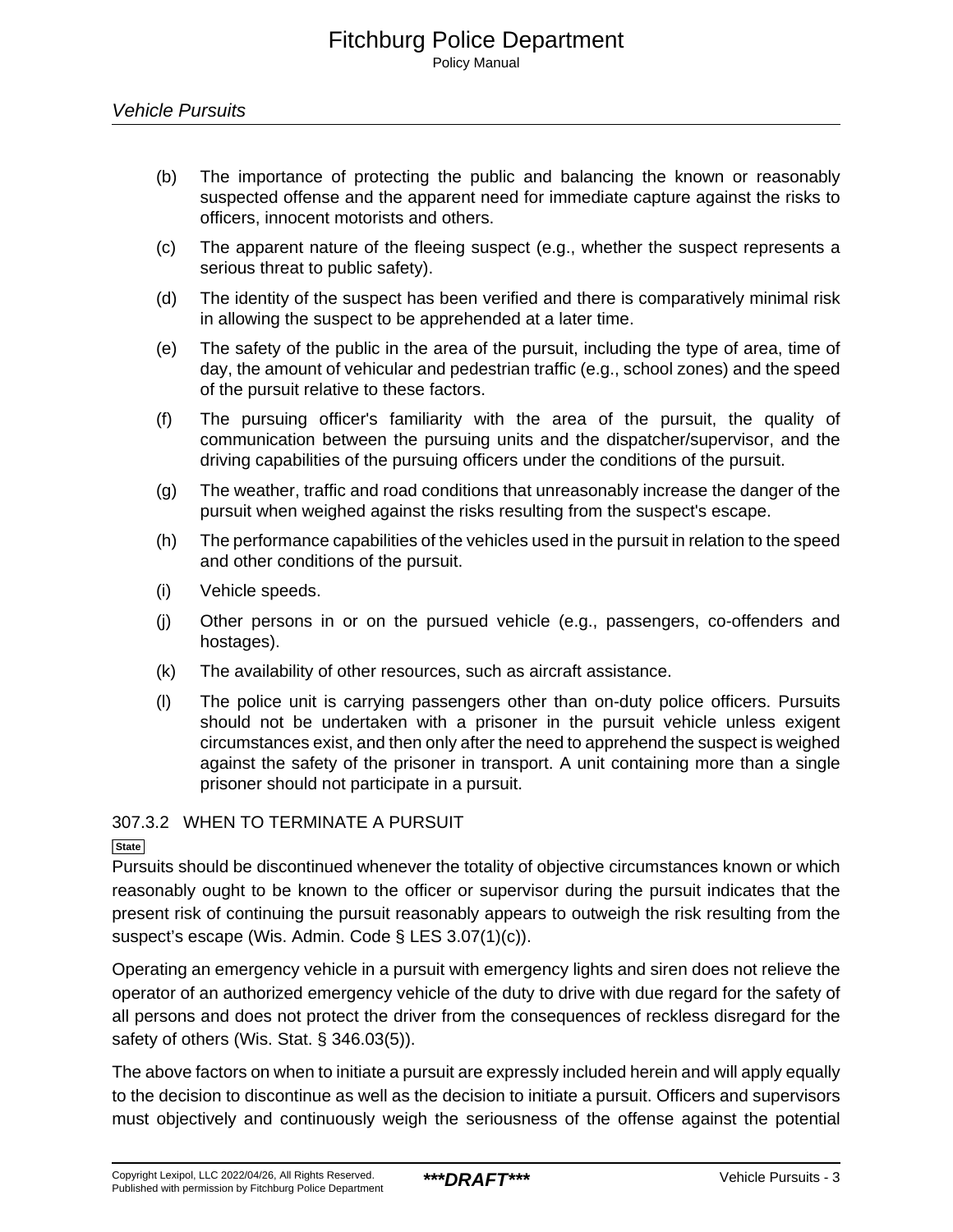Policy Manual

danger to innocent motorists, themselves and the public when electing to continue a pursuit. In the context of this policy, the term "terminate" shall be construed to mean to discontinue or to stop chasing the fleeing vehicle.

In addition to the factors listed above, the following factors should be considered when deciding whether to terminate a pursuit:

- (a) The distance between the pursuing officers and the fleeing vehicle is so great that further pursuit would be futile or require the pursuit to continue for an unreasonable time or distance.
- (b) The pursued vehicle's location is no longer definitely known.
- (c) The officer's pursuit vehicle sustains damage or a mechanical failure that renders it unsafe to drive.
- (d) The pursuit vehicle has an emergency equipment failure that causes the vehicle to no longer qualify for use in emergency operations (Wis. Stat. § 346.03(3)).
- (e) Extended pursuits of violators for misdemeanors not involving abuse or risk of serious harm (independent of the pursuit) are discouraged.
- (f) The hazards to uninvolved bystanders or motorists.
- (g) When the identity of the offender is known and it does not reasonably appear that the need for immediate capture outweighs the risks associated with continuing the pursuit, officers should strongly consider discontinuing the pursuit and apprehending the offender at a later time (Wis. Stat. § 346.175(3)(a)).
- (h) When directed to terminate the pursuit by a supervisor.
- (i) When it is necessary to stop to render aid to an injured person and no other officer is available to do so (Wis. Admin. Code  $\S$  LES 3.07(1)(c)(5)).

## 307.3.3 SPEED LIMITS

## **State**

The speed of a pursuit is a factor that should be evaluated on a continuing basis by the officer and supervisor. Vehicle speeds shall be taken into consideration to prevent endangering public safety, officer safety and the safety of the occupants of the fleeing vehicle (Wis. Stat. § 346.03(6)).

Should high vehicle speeds be reached during a pursuit, officers and supervisors shall also consider these factors when determining the reasonableness of the speed of the pursuit.

- (a) Pursuit speeds have become unreasonably unsafe for the surrounding conditions.
- (b) Pursuit speeds have exceeded the driving ability of the officer.
- (c) Pursuit speeds are beyond the capabilities of the pursuit vehicle, thus making its operation unsafe.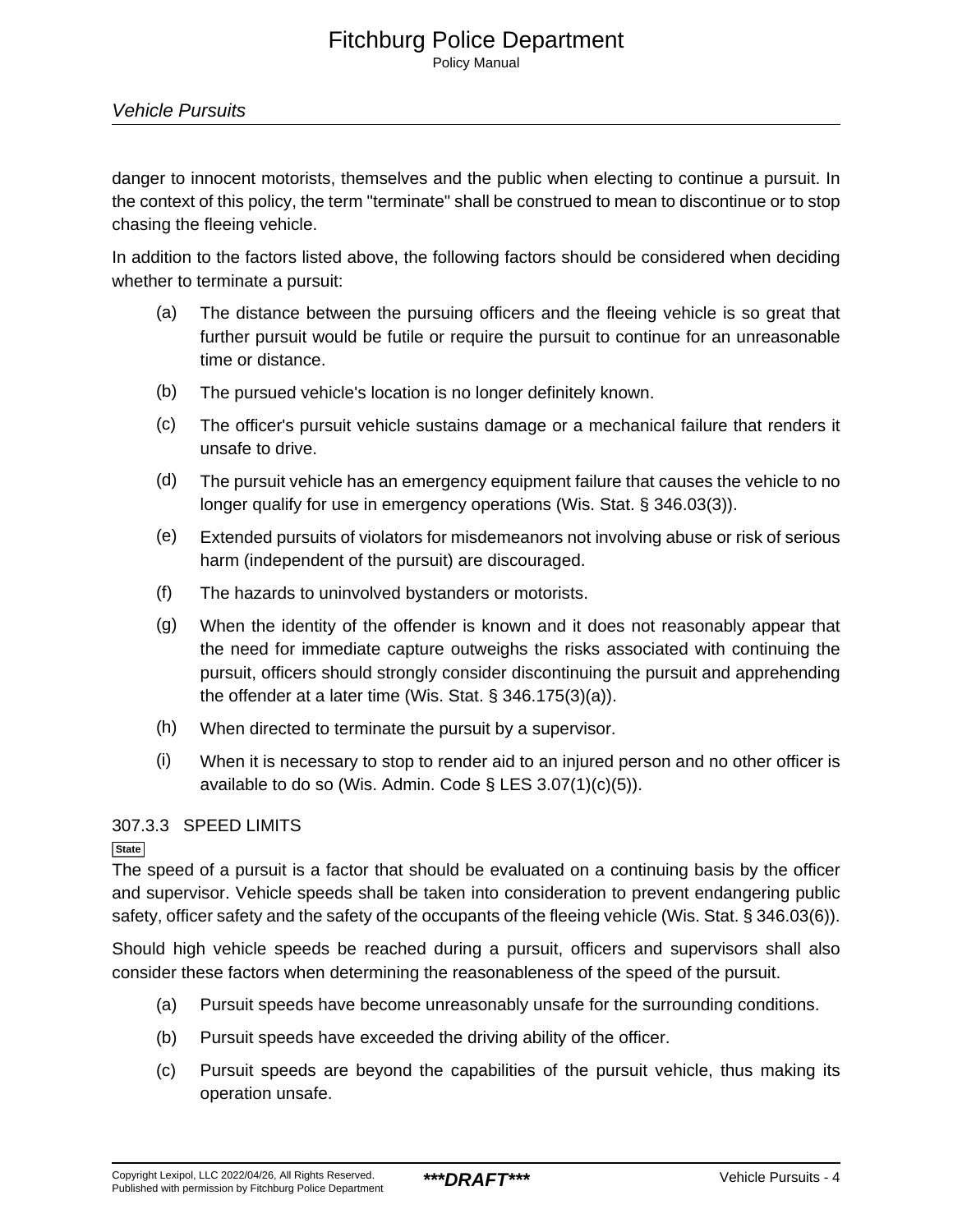## **307.4 PURSUIT UNITS**

### **Best Practice**

Pursuit units should be limited to three vehicles (two units and a supervisor). However, the number of units involved will vary with the circumstances.

An officer or supervisor may request additional units to join a pursuit if, after assessing the factors outlined above, it appears that the number of officers involved would be insufficient to safely arrest the suspect. All other officers shall stay out of the pursuit but should remain alert to its progress and location. Any officer who drops out of a pursuit may then, if necessary, proceed to the termination point at legal speeds, following the appropriate rules of the road.

Distinctively marked patrol vehicles should replace unmarked vehicles involved in a pursuit whenever practicable.

## 307.4.1 MOTORCYCLE OFFICERS

#### **Best Practice**

A distinctively marked patrol vehicle equipped with emergency overhead lighting should replace a police motorcycle as primary and/or secondary pursuit unit as soon as practicable.

## 307.4.2 VEHICLES WITHOUT EMERGENCY EQUIPMENT

#### **Best Practice**

Vehicles not equipped with a red or blue emergency light and siren are prohibited from initiating or joining in any pursuit. Officers in such vehicles may provide support to pursuing units as long as the vehicle is operated in compliance with all traffic laws.

## 307.4.3 PRIMARY UNIT RESPONSIBILITIES

## **Best Practice MODIFIED**

The initial pursuing officer will be designated as the primary pursuit unit and will be responsible for the conduct of the pursuit unless it is unable to remain reasonably close enough to the violator's vehicle. The primary responsibility of the officer initiating the pursuit is the apprehension of the suspect without unreasonable danger to him/herself or other persons.

The primary unit should notify Dispatch, commencing with a request for priority radio traffic, that a vehicle pursuit has been initiated, and as soon as practicable, provide information including, but not limited to:

- (a) The reason for the pursuit, "Violent Felony".
- (b) The location and direction of travel.
- (c) The speed of the fleeing vehicle.
- (d) The description of the fleeing vehicle and license number, if known.
- (e) The number of occupants.
- (f) The identity or description of the known occupants.
- (g) The weather, road and traffic conditions.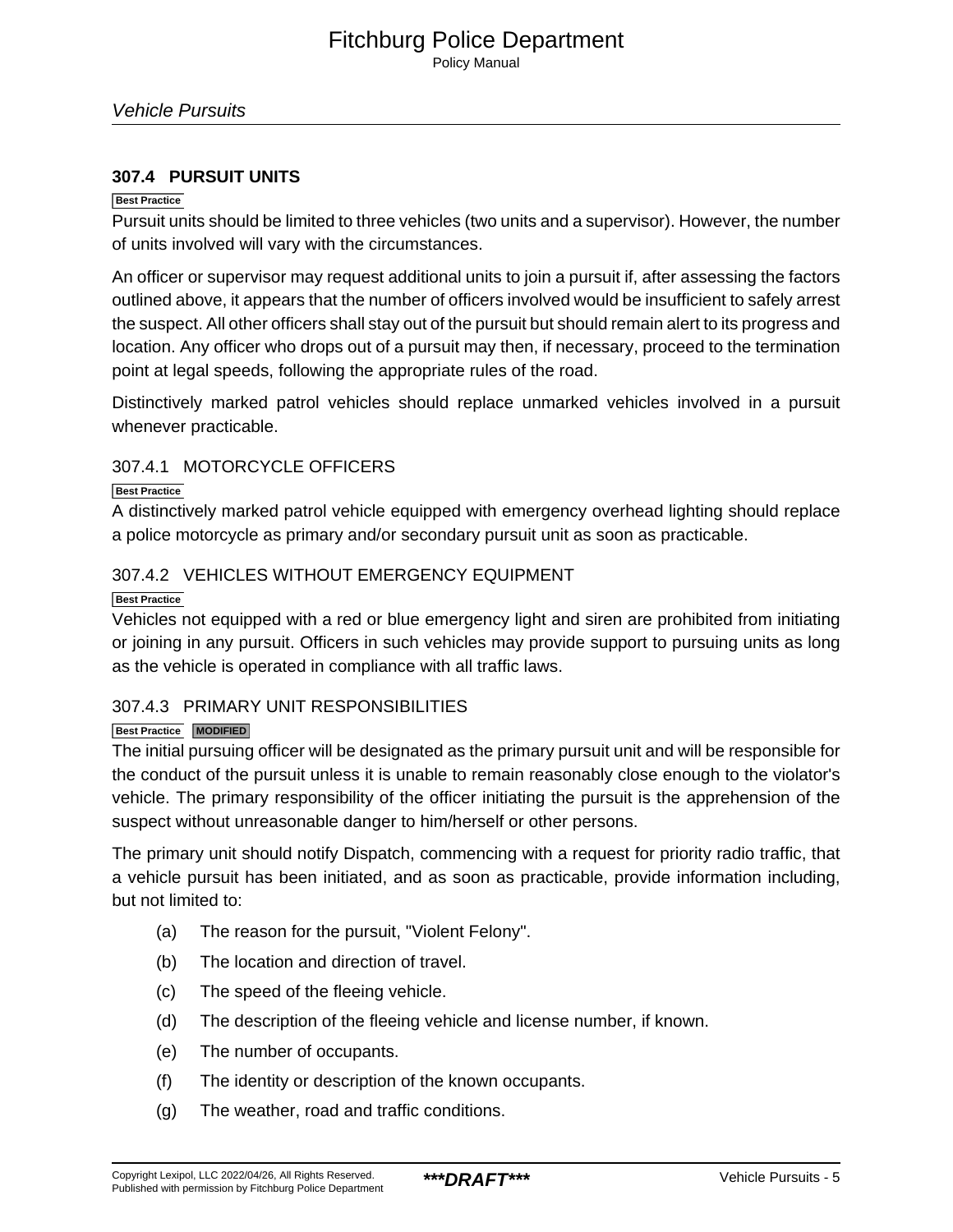- (h) The identity of other agencies involved in the pursuit.
- (i) Information concerning the use of firearms, threat of force, injuries, hostages or other unusual hazards.

Unless relieved by a supervisor or secondary unit, the officer in the primary unit shall be responsible for broadcasting the progress of the pursuit. Unless circumstances reasonably indicate otherwise, the primary unit should relinquish the responsibility of broadcasting the progress of the pursuit to a secondary unit or aircraft joining the pursuit to minimize distractions and allow the primary unit to concentrate foremost on safe pursuit tactics.

## 307.4.4 SECONDARY UNIT RESPONSIBILITIES

#### **Best Practice**

The second officer in the pursuit is responsible for:

- (a) Immediately notifying the dispatcher of his/her entry into the pursuit.
- (b) Remaining at a safe distance behind the primary unit unless directed to assume the role of primary officer, or if the primary unit is unable to continue the pursuit.
- (c) Broadcasting the progress of the pursuit unless the situation indicates otherwise.
- (d) Serving as backup to the primary unit once the subject has been stopped.

## 307.4.5 PURSUIT DRIVING TACTICS

#### **Best Practice MODIFIED**

The decision to use specific driving tactics requires the same assessment of considerations outlined in the factors to be considered concerning pursuit initiation and termination. The following are tactics for units involved in the pursuit:

- (a) Officers, considering their driving skills and vehicle performance capabilities, will space themselves from other involved vehicles such that they are able to see and avoid hazards or react safely to maneuvers by the fleeing vehicle.
- (b) Officers may proceed past a red or stop signal or stop sign but only after slowing down as may be necessary for safe operation (Wis. Stat. § 346.03(2)).
- (c) Because intersections can present increased risks, the following tactics should be considered:
	- 1. Available units not directly involved in the pursuit may proceed safely to controlled intersections ahead of the pursuit in an effort to warn cross traffic.
	- 2. Pursuing units shall exercise due caution and slow down as may be necessary for safe operation when proceeding through controlled intersections.
- (d) As a general rule, officers should not pursue a vehicle driving the wrong way on a roadway, highway, or freeway. In the event the pursued vehicle does so, the following tactics should be considered:
	- 1. Requesting assistance from an available air unit.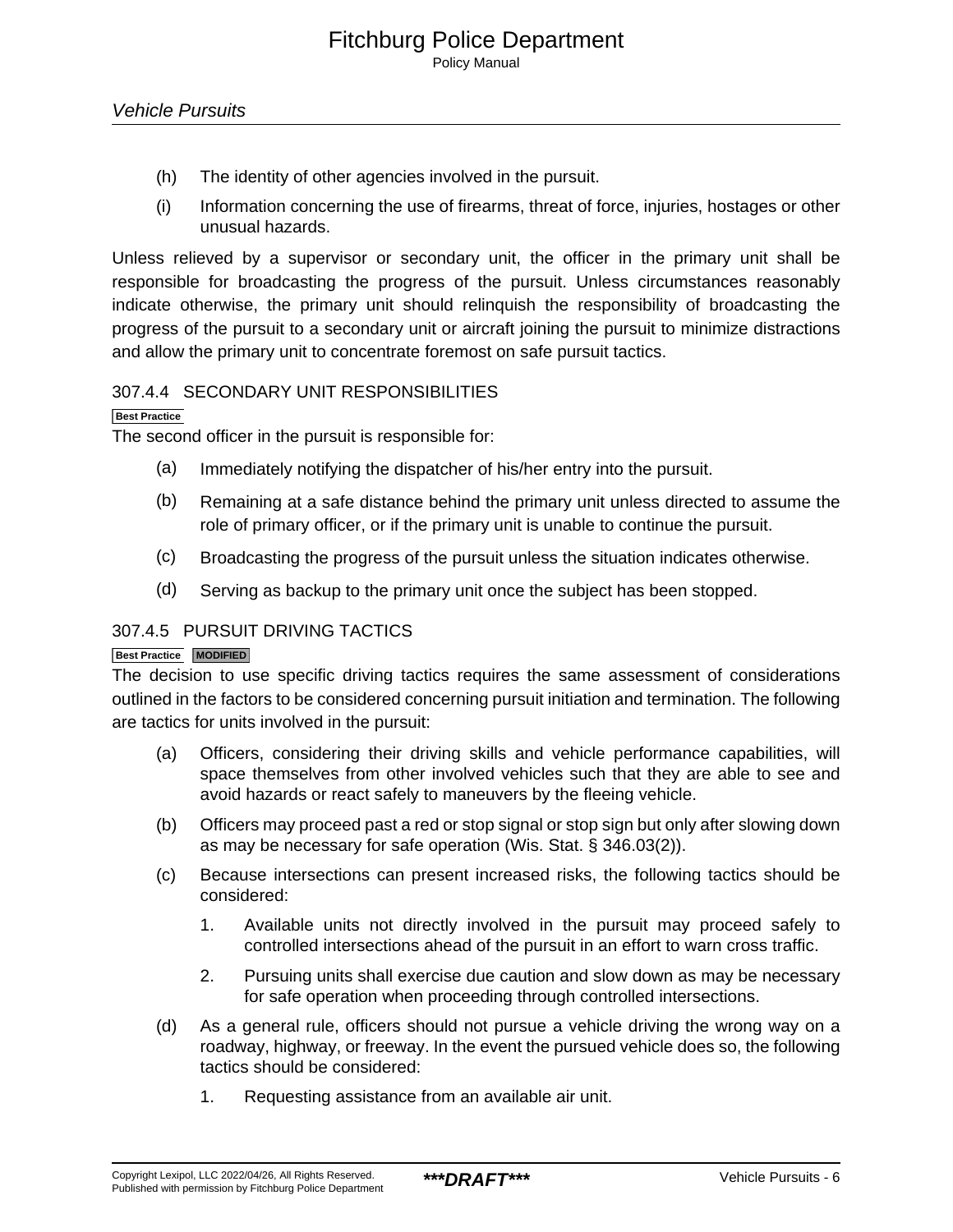- 2. Maintaining visual contact with the pursued vehicle by paralleling on the correct side of the roadway.
- 3. Requesting other units to observe exits available to the suspect.
- (e) Notifying outside law enforcement agency if it appears the pursuit may enter their jurisdiction.
- (f) Officers involved in a pursuit should not attempt to pass other units unless the situation indicates otherwise or they are requested to do so by the primary unit and a clear understanding of the maneuver process exists between the involved officers.

## 307.4.6 TACTICS/PROCEDURES FOR UNITS NOT INVOLVED IN THE PURSUIT

## **Best Practice MODIFIED**

There should be no paralleling of the pursuit route. Officers are authorized to use emergency equipment at intersections along the pursuit path to clear intersections of vehicular and pedestrian traffic to protect the public. Officers should remain in their assigned area and should not become involved with the pursuit unless directed otherwise by a supervisor.

Non-pursuing personnel needed at the termination of the pursuit should respond in a nonemergency manner, observing the rules of the road, unless there is a serious need for immediate assistance.

The primary unit, secondary unit and supervisor should be the only units operating under emergency conditions (emergency lights and siren) unless other units are assigned to the pursuit. Officers assisting with traffic control or assisting the pursuit by utilizing a tire deflation device, should have their emergency lights operating if they are in traffic.

All officers directly or indirectly involved in the pursuit should have their body worn camera on their person, activated, and recording.

### 307.4.7 PURSUIT TRAILING

#### **Best Practice**

In the event that the initiating unit from this agency relinquishes control of the pursuit to another unit or jurisdiction, that initiating unit may, with permission of a supervisor, trail the pursuit to the termination point in order to provide information and assistance for the arrest of the suspect.

The term "trail" means to follow the path of the pursuit at a safe speed, while obeying all traffic laws and without activating emergency equipment. If the pursuit is at a slow rate of speed, the trailing unit will maintain sufficient distance from the pursuit units to clearly indicate an absence of participation in the pursuit.

## 307.4.8 AIRCRAFT ASSISTANCE

#### **Best Practice**

When available, aircraft assistance should be requested. Once the air unit has established visual contact with the pursued vehicle, it should assume control over the pursuit. The primary and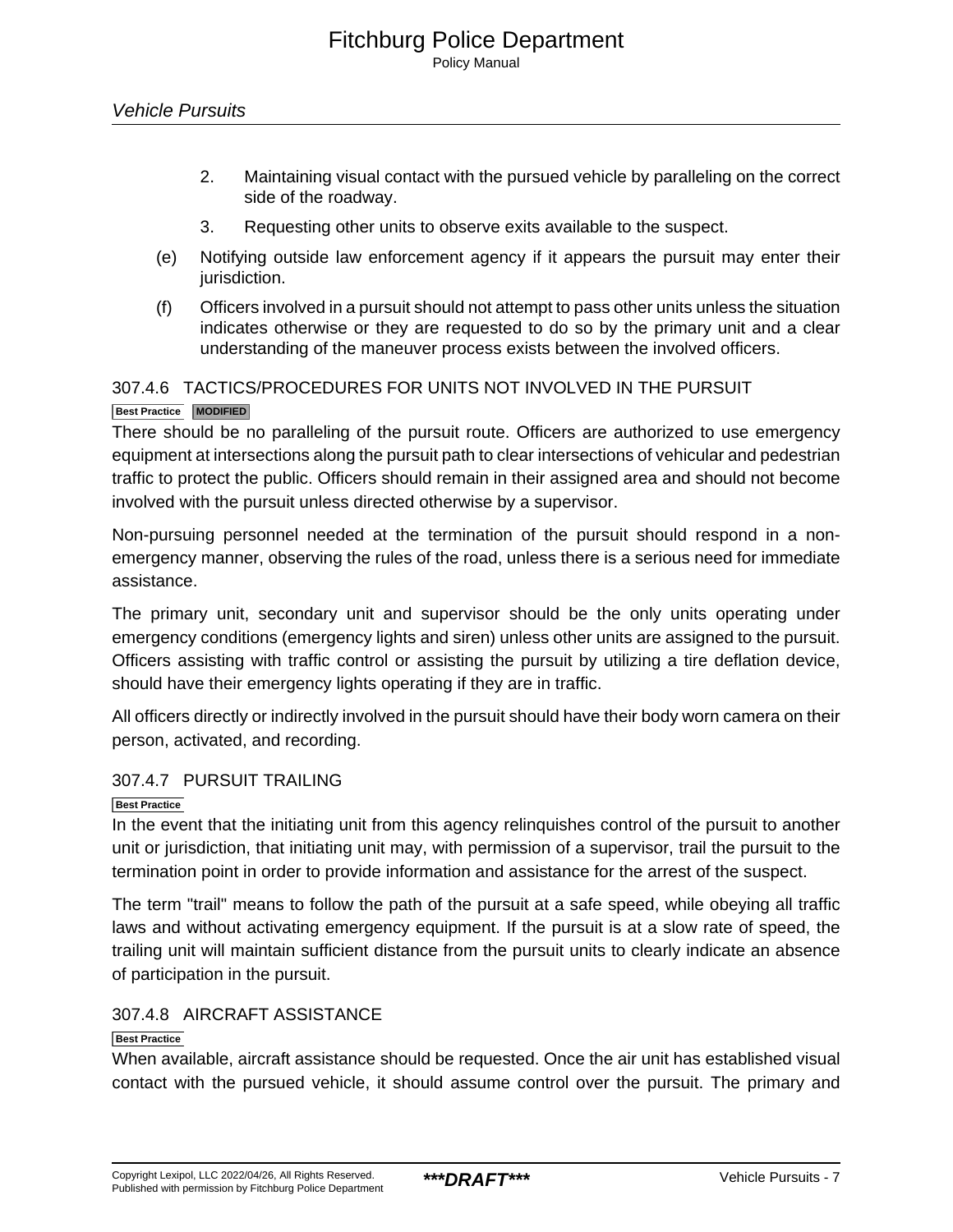secondary ground units should consider whether the participation of an aircraft warrants their continued involvement in the pursuit.

The air unit should coordinate the activities of resources on the ground, report progress of the pursuit and provide officers and supervisors with details of upcoming traffic congestion, road hazards or other pertinent information to evaluate whether to continue the pursuit. If ground units are not within visual contact and the air unit determines that it is unsafe to continue the pursuit, the air unit should recommend terminating the pursuit.

## **307.5 SUPERVISORY CONTROL AND RESPONSIBILITIES**

#### **Best Practice MODIFIED**

It is the policy of this department that available supervisory and management control will be exercised over all vehicle pursuits involving officers from this department.

The field supervisor of the officer initiating the pursuit, or if unavailable, the nearest field supervisor will be responsible for the following:

- (a) Upon becoming aware of a pursuit, immediately notifying involved officers and Dispatch of supervisory presence and ascertaining all reasonably available information to continuously assess the situation and risk factors associated with the pursuit in order to ensure that the pursuit is conducted within established department guidelines.
- (b) Engaging in the pursuit, when appropriate, to provide on-scene supervision.
- (c) Exercising management and control of the pursuit even if not engaged in it.
- (d) Ensuring that no more than the number of required law enforcement units needed are involved in the pursuit under the guidelines set forth in this policy.
- (e) Directing that the pursuit be terminated if, in his/her judgment, it is not justified to continue the pursuit under the guidelines of this policy, or if a safety risk outweighs the continued pursuit of the suspect..
- (f) Ensuring that aircraft assistance is requested, if available.
- (g) Ensuring that the proper radio channel is being used.
- (h) Ensuring the notification and/or coordination of outside agencies if the pursuit either leaves or is likely to leave the jurisdiction of this agency.
- (i) Control and manage FPD units when a pursuit enters another jurisdiction.
- (j) Preparing a post-pursuit critique and analysis of the pursuit for training purposes.

### 307.5.1 SHIFT SERGEANT RESPONSIBILITIES

### **Best Practice MODIFIED**

Upon becoming aware that a pursuit has been initiated, the Shift Sergeant should monitor and continually assess the situation and ensure the pursuit is conducted within the guidelines and requirements of this policy. The Shift Sergeant has the final responsibility for the coordination, control and termination of a vehicle pursuit and shall be in overall command.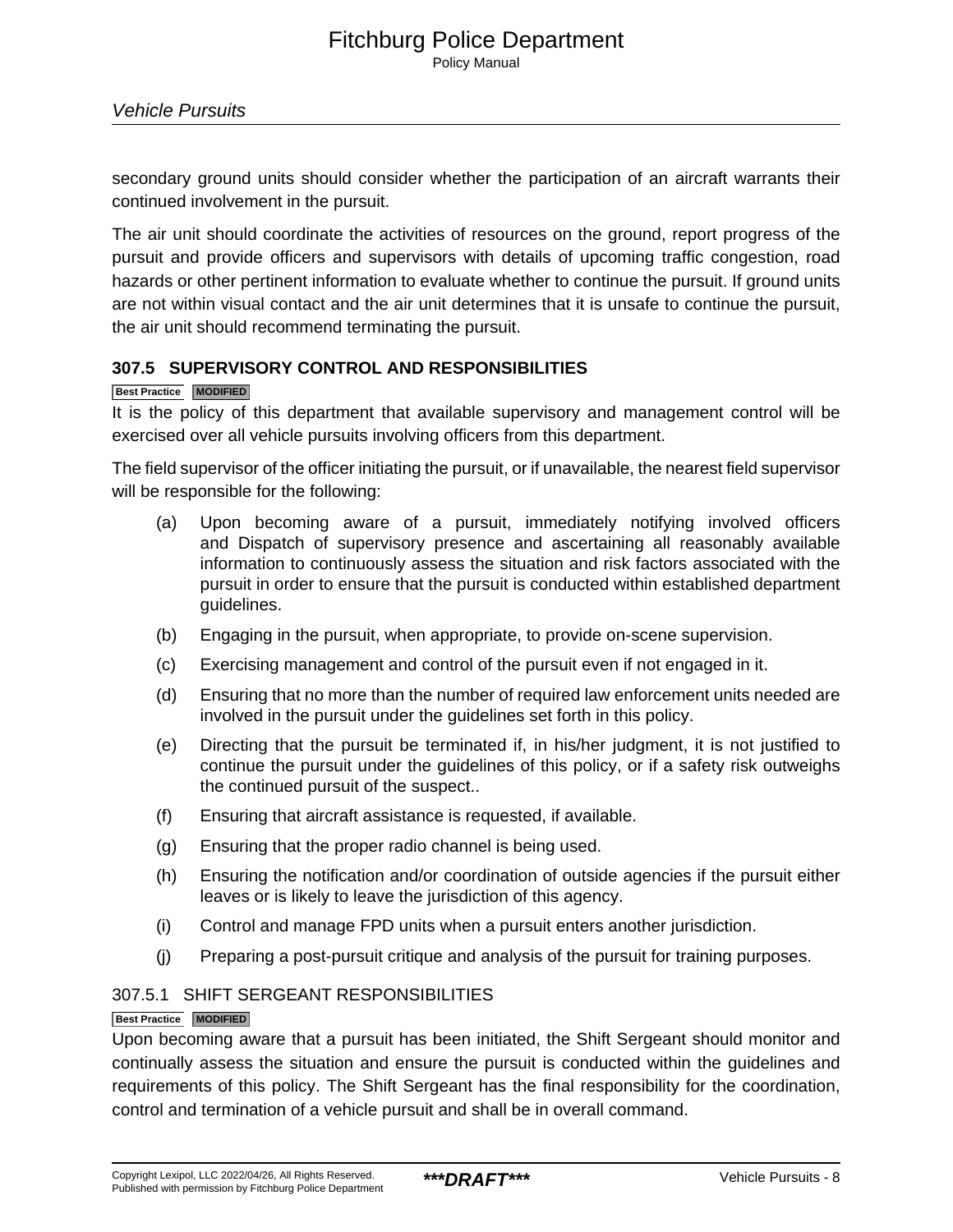The Shift Sergeant shall review all pertinent reports for content and forward them to the Patrol Lieutenant, Deputy Chief, and Chief of Police.

## **307.6 COMMUNICATIONS**

#### **Best Practice**

If the pursuit is confined within the City limits, radio communications will be conducted on the primary channel unless instructed otherwise by a supervisor or communications dispatcher. If the pursuit leaves the jurisdiction of this department or such is imminent, involved units should, whenever available, switch radio communications to an emergency channel most accessible by participating agencies and units.

## 307.6.1 DISPATCH RESPONSIBILITIES

#### **Best Practice MODIFIED**

Upon notification that a pursuit has been initiated, Dispatch will be responsible for:

- (a) Coordinating pursuit communications of the involved units and personnel.
- (b) Notifying and coordinating with other involved or affected agencies as practicable.
- (c) Ensuring that an on-duty supervisor is notified and/or is aware of the pursuit.
- (d) Assigning an incident number and logging all pursuit activities.
- (e) Broadcasting pursuit updates as well as other pertinent information as necessary.
- (f) Notifying the Shift Sergeant as soon as practicable.

## 307.6.2 LOSS OF PURSUED VEHICLE

### **Best Practice**

When the pursued vehicle is lost, the primary unit should broadcast pertinent information to assist other units in locating the vehicle. The primary unit will be responsible for coordinating any further search for either the pursued vehicle or suspects fleeing on foot.

## **307.7 INTERJURISDICTIONAL CONSIDERATIONS**

## **Best Practice**

When a pursuit enters another agency's jurisdiction, the primary officer or supervisor, taking into consideration distance traveled, unfamiliarity with the area and other pertinent facts, should determine whether to request the other agency to assume the pursuit. Unless entry into another jurisdiction is expected to be brief, it is generally recommended that the primary officer or supervisor ensure that notification is provided to each outside jurisdiction into which the pursuit is reasonably expected to enter, regardless of whether such jurisdiction is expected to assist.

## 307.7.1 ASSUMPTION OF PURSUIT BY ANOTHER AGENCY

#### **Best Practice**

Fitchburg Police Department officers will discontinue the pursuit when another agency has assumed the pursuit, unless the continued assistance of the Fitchburg Police Department is requested by the agency assuming the pursuit. Upon discontinuing the pursuit, the primary unit may proceed upon request, with or at the direction of a supervisor, to the termination point to assist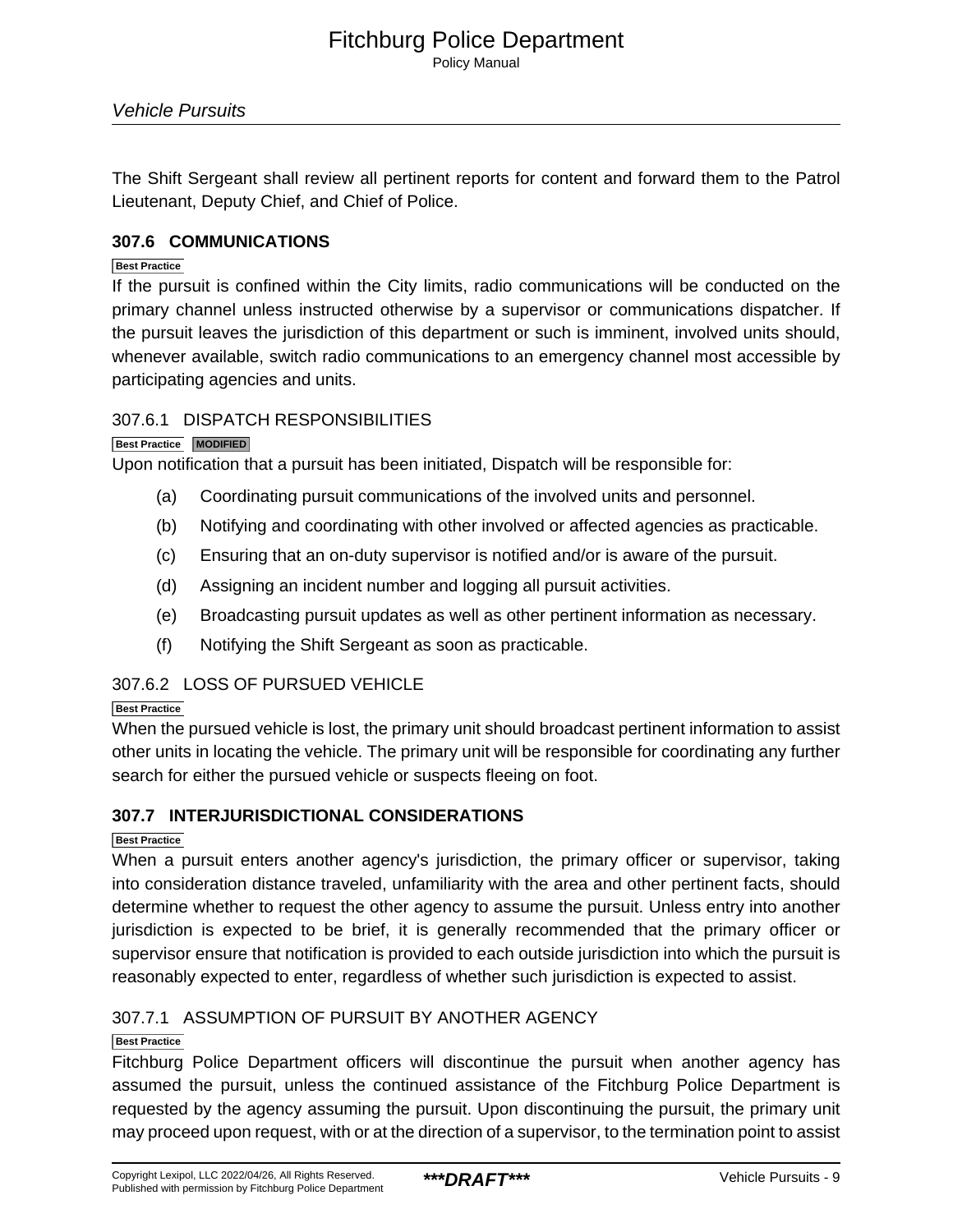in the investigation. A supervisor should coordinate with the agency managing the termination point to determine the supervisor's need to respond or otherwise assist in the investigation. The supervisor should obtain any information that is necessary for inclusion in any reports from the agency managing the termination point.

The role and responsibilities of officers at the termination of a pursuit that was initiated by this department shall be coordinated with appropriate consideration of the units from the agency assuming the pursuit.

Notification of a pursuit in progress should not be construed as a request to join the pursuit. Requests to or from another agency to assume a pursuit should be specific. Because of communication limitations between local agencies, a request for another agency's assistance will mean that its personnel will assume responsibility for the pursuit. For the same reasons, when a pursuit leaves another jurisdiction and a request for assistance is made to this department, the other agency should relinquish control.

## 307.7.2 PURSUITS EXTENDING INTO THIS JURISDICTION

## **Best Practice**

The agency that initiates a pursuit shall be responsible for conducting the pursuit. Units from this department should not join a pursuit unless specifically requested to do so by the agency whose peace officers are in pursuit. The exception to this is when a single unit from the initiating agency is in pursuit. Under this circumstance, a unit from this department may join the pursuit until sufficient units from the initiating agency join the pursuit.

When a request is made for this department to assist or take over a pursuit that has entered this jurisdiction, the supervisor should consider these additional factors:

- (a) Ability to maintain the pursuit
- (b) Circumstances serious enough to continue the pursuit
- (c) Adequate staffing to continue the pursuit
- (d) The public's safety within this jurisdiction
- (e) Safety of the pursuing officers

As soon as practicable, a supervisor or the Shift Sergeant should review a request for assistance from another agency. The Shift Sergeant or supervisor, after consideration of the above factors, may decline to assist in or assume the other agency's pursuit.

Assistance to a pursuing outside agency by officers of this department will terminate at the City limits provided that the pursuing peace officers have sufficient assistance from other sources. Ongoing participation from this department may continue only until sufficient assistance is present.

In the event that a pursuit from another agency terminates within this jurisdiction, officers shall notify the initiating agency of the termination of the pursuit, provide appropriate assistance to peace officers from the initiating and other involved agencies including, but not limited to, scene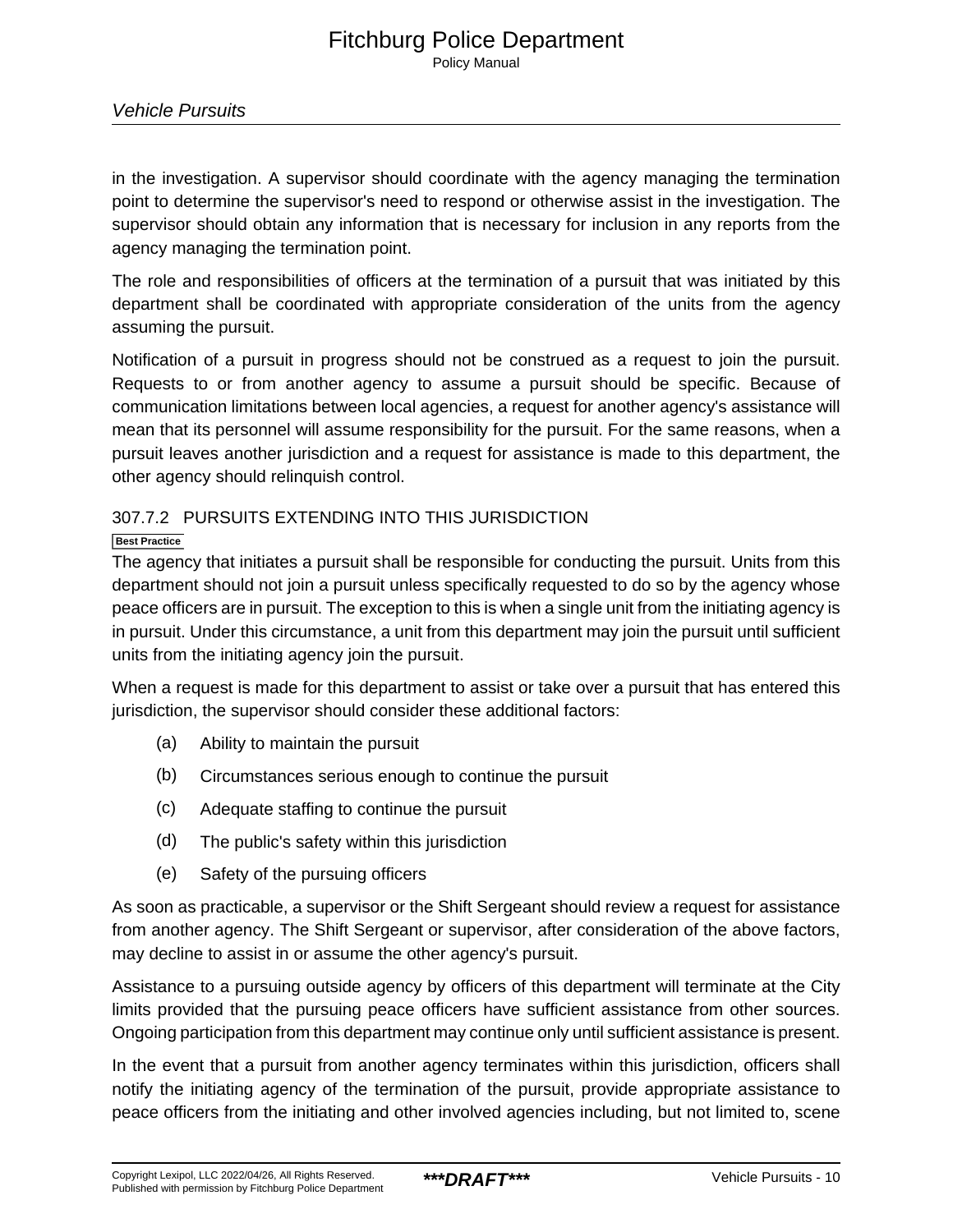control, coordination and completion of supplemental reports and any other assistance requested or needed.

## **307.8 PURSUIT INTERVENTION**

#### **Best Practice**

Pursuit intervention is an attempt to terminate the ability of a suspect to continue to flee in a motor vehicle through tactical application of technology, tire deflation devices, blocking, boxing-in, PIT, ramming or roadblock procedures.

## 307.8.1 WHEN USE IS AUTHORIZED

## **Best Practice**

Use of pursuit intervention tactics should be employed only after approval of a supervisor. In deciding whether to use intervention tactics, officers/supervisors should balance the risk of allowing the pursuit to continue with the potential hazards arising from the use of each tactic to the public, the officers and persons in or on the pursued vehicle. With this in mind, the decision to use any intervention tactic should be reasonable in light of the circumstances apparent to the officer at the time of the decision.

## 307.8.2 USE OF FIREARMS

## **Best Practice**

The use of firearms to disable a pursued vehicle is not generally an effective tactic and involves all the dangers associated with discharging firearms. Officers should not utilize firearms during an ongoing pursuit unless the conditions and circumstances meet the requirements authorizing the use of deadly force. Nothing in this section shall be construed to prohibit any officer from using a firearm to stop a suspect from using a vehicle as a deadly weapon.

## 307.8.3 INTERVENTION STANDARDS

## **Best Practice**

Any pursuit intervention tactic, depending upon the conditions and circumstances under which it is used, may present dangers to the officers, the public or anyone in or on the vehicle being pursued. Certain applications of intervention tactics may be construed to be a use of deadly force and are subject to the requirements for such use. Officers shall consider these facts and requirements prior to deciding how, when, where and if an intervention tactic should be employed.

- (a) Blocking or vehicle intercept should only be considered in cases involving felony suspects or impaired drivers who pose a threat to public safety, and when officers reasonably believe that attempting a conventional enforcement stop will likely result in the driver attempting to flee in the vehicle. Because of the potential risk involved, this technique should only be employed by officers who have received training in such tactics and after giving consideration to the following:
	- 1. The need to immediately stop the suspect vehicle or prevent it from leaving substantially outweighs the risk of injury or death to occupants of the suspect vehicle, officers or other members of the public.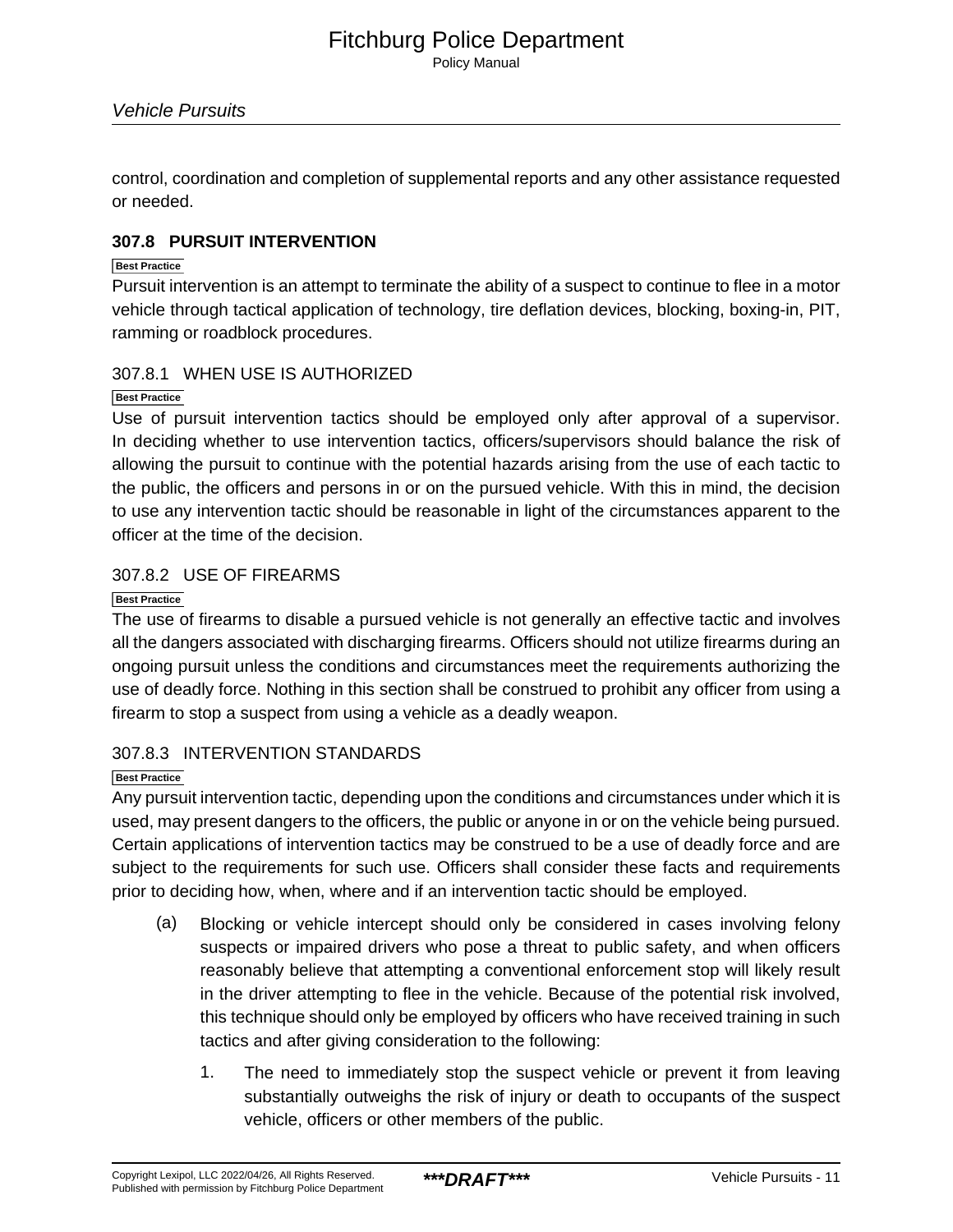- 2. All other reasonable intervention techniques have failed or reasonably appear ineffective.
- 3. Employing the blocking maneuver does not unreasonably increase the risk to officer safety.
- 4. The target vehicle is stopped or traveling at a low speed.
- 5. At no time should civilian vehicles be used to deploy this technique.
- (b) Only those officers trained in the use of the PIT will be authorized to use this procedure and only then with approval of a supervisor upon consideration of the circumstances and conditions presented at the time, including the potential for injury to officers, the public and occupants of the pursued vehicle.
- (c) Ramming a fleeing vehicle should be done only after other reasonable tactical means at the officer's disposal have been exhausted. This tactic should be reserved for situations where there does not appear to be another reasonable alternative method. When ramming is used as a means to stop a fleeing vehicle, the following factors should be present:
	- 1. The suspect is an actual or suspected felon who reasonably appears to represent a serious threat to the public if not apprehended.
	- 2. The suspect is driving with willful or wanton disregard for the safety of other persons or is driving in a reckless and life-endangering manner. If there does not reasonably appear to be a present or immediately foreseeable serious threat to the public, the use of ramming is not authorized.
- (d) As with all intervention techniques, pursuing officers should obtain supervisor approval before attempting to box in a suspect vehicle during a pursuit. The use of such a technique must be carefully coordinated with all involved units, taking into consideration the circumstances and conditions apparent at the time, as well as the potential risk of injury to officers, the public and occupants of the pursued vehicle.
- (e) Tire deflation devices should be deployed only when it is reasonably apparent that only the pursued vehicle will be affected by their use. Prior to the deployment of spike strips, the officer shall notify pursuing units and the supervisor of the intent and location. Officers should carefully consider the limitations of such devices as well as the potential risk to officers, the public and occupants of the pursued vehicle. If the pursued vehicle is a motorcycle, a vehicle transporting hazardous materials or a school bus transporting children, officers and supervisors should weigh the potential consequences against the need to immediately stop the vehicle.
- (f) Because roadblocks involve a potential for serious injury or death to occupants of the pursued vehicle if the suspect does not stop, the intentional placement of roadblocks in the direct path of a pursued vehicle is generally discouraged and should not be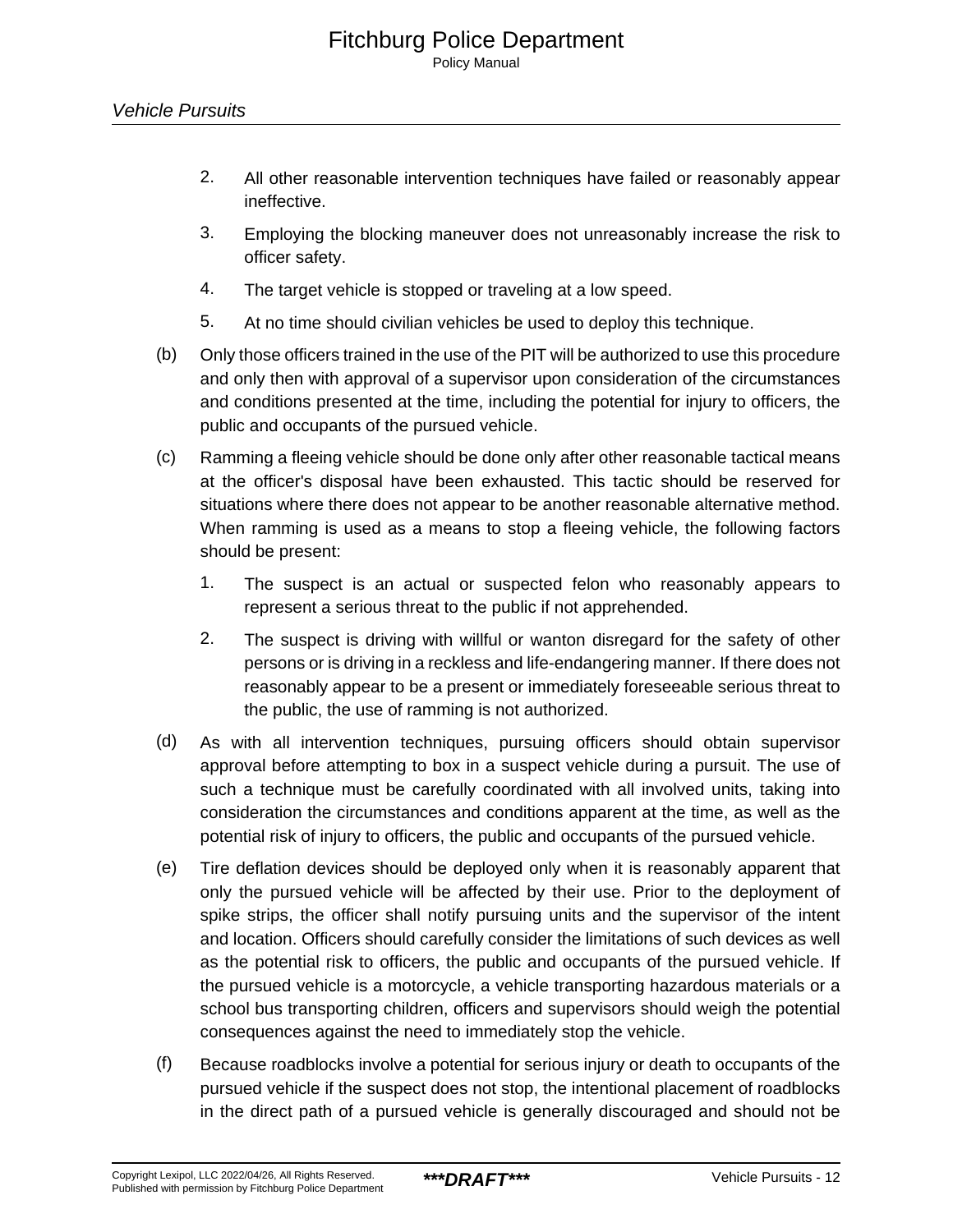deployed without prior approval of a supervisor, and only then under extraordinary conditions when all other reasonable intervention techniques have failed or reasonably appear ineffective and the need to immediately stop the pursued vehicle substantially outweighs the risk of injury or death to occupants of the pursued vehicle, officers or other members of the public.

## 307.8.4 CAPTURE OF SUSPECTS

**State**

Proper self-discipline and sound professional judgment are the keys to a successful conclusion of a pursuit and apprehension of evading suspects. Officers shall use only that amount of force that reasonably appears necessary under the circumstances to properly perform their lawful duties.

Unless relieved by a supervisor, the primary officer should coordinate efforts to apprehend the suspect following the pursuit. Officers should consider the safety of the public and the involved officers when formulating plans to contain and capture the suspect.

## **307.9 REPORTING AND REVIEW REQUIREMENTS**

#### **State MODIFIED**

All appropriate reports shall be completed to comply with local and state regulations (Wis. Stat. § 85.07(8)(b)).

- (a) The primary officer shall complete appropriate crime/arrest reports.
- (b) The designated supervisor shall complete the appropriate pursuit report.
- (c) After first obtaining available information, the on-duty field supervisor shall promptly complete a Supervisor's Log or interoffice memorandum, briefly summarizing the pursuit to the Chief of Police or the authorized designee. This memo should minimally contain the following information:
	- 1. Date and time of pursuit
	- 2. Length of pursuit in distance and time
	- 3. Involved units and officers
	- 4. Initial reason and circumstances surrounding the pursuit
	- 5. Starting and termination points
	- 6. Alleged offense, charges filed, or disposition: arrest, citation, or other release
	- 7. Arrestee information should be provided if applicable
	- 8. Injuries and/or property damage
	- 9. Medical treatment
	- 10. The outcome of the pursuit
	- 11. Name of supervisor handling or at the scene
	- 12. A preliminary determination that the pursuit appears to be in compliance with this policy or that additional review and/or follow-up is warranted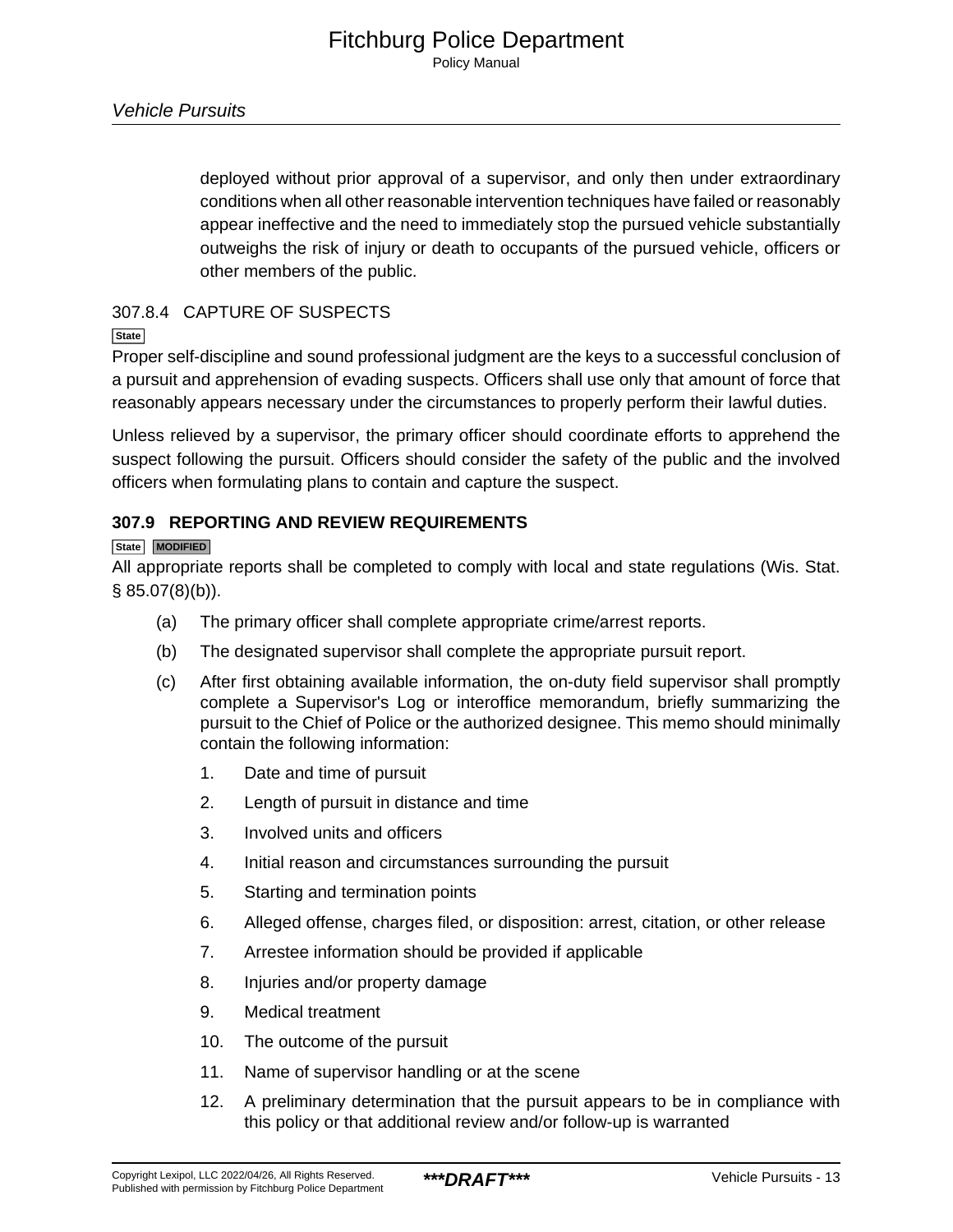- (d) After receiving copies of reports, logs, and other pertinent information, the Chief of Police or the authorized designee shall conduct or assign the completion of a postpursuit review as appropriate to the circumstances.
- (e) At least annually, but no later than June 30th of every even-numbered year, the Chief of Police or the authorized designee shall direct a documented review and analysis of department vehicle pursuits to minimally include policy suitability, policy compliance, policy modification, and training needs (Wis. Stat. § 346.03(6)).
- (f) The Administrative Services Manager shall compile and report information on vehicle pursuits engaged in during the previous 12 months to the Wisconsin State Patrol/ Department of Transportation. The report shall be filed no later than August 15th of each year and shall contain information on (Wis. Stat. § 85.07(8)(b)):
	- 1. The circumstances of the vehicle pursuit, including the distance, location, and maximum speed.
	- 2. The reasons for initiating the vehicle pursuit.
	- 3. The outcome of the vehicle pursuit, including the number of deaths or great bodily injuries and an estimate of the value of any property damage.

## 307.9.1 REGULAR AND PERIODIC PURSUIT TRAINING

## **State**

In addition to initial and supplementary training on pursuits, all certified sworn employees will participate, no less than biennially, in at least four hours of training addressing this policy, pursuit guidelines, driving techniques, new technology and the importance of vehicle safety and protecting the public at all times. Training will include recognition of the need to balance the known offense and the need for immediate capture against the risks to officers and others. At least four hours of the training curriculum will be based on the model standards promulgated by the Law Enforcement Standards Board (LESB) and shall be delivered by a LESB-certified Emergency Vehicle Operations and Control (EVOC) instructor (Wis. Stat. § 165.85; Wis. Admin. Code § LES 3.07(4)). For purposes of LESB reporting obligations, the time period for annual training begins July 1st, and ends June 30th.

## 307.9.2 POLICY REVIEW

#### **State**

Certified members of this department shall certify in writing that they have received, read and understand this policy initially and upon any amendments (Wis. Stat. § 346.03(6)).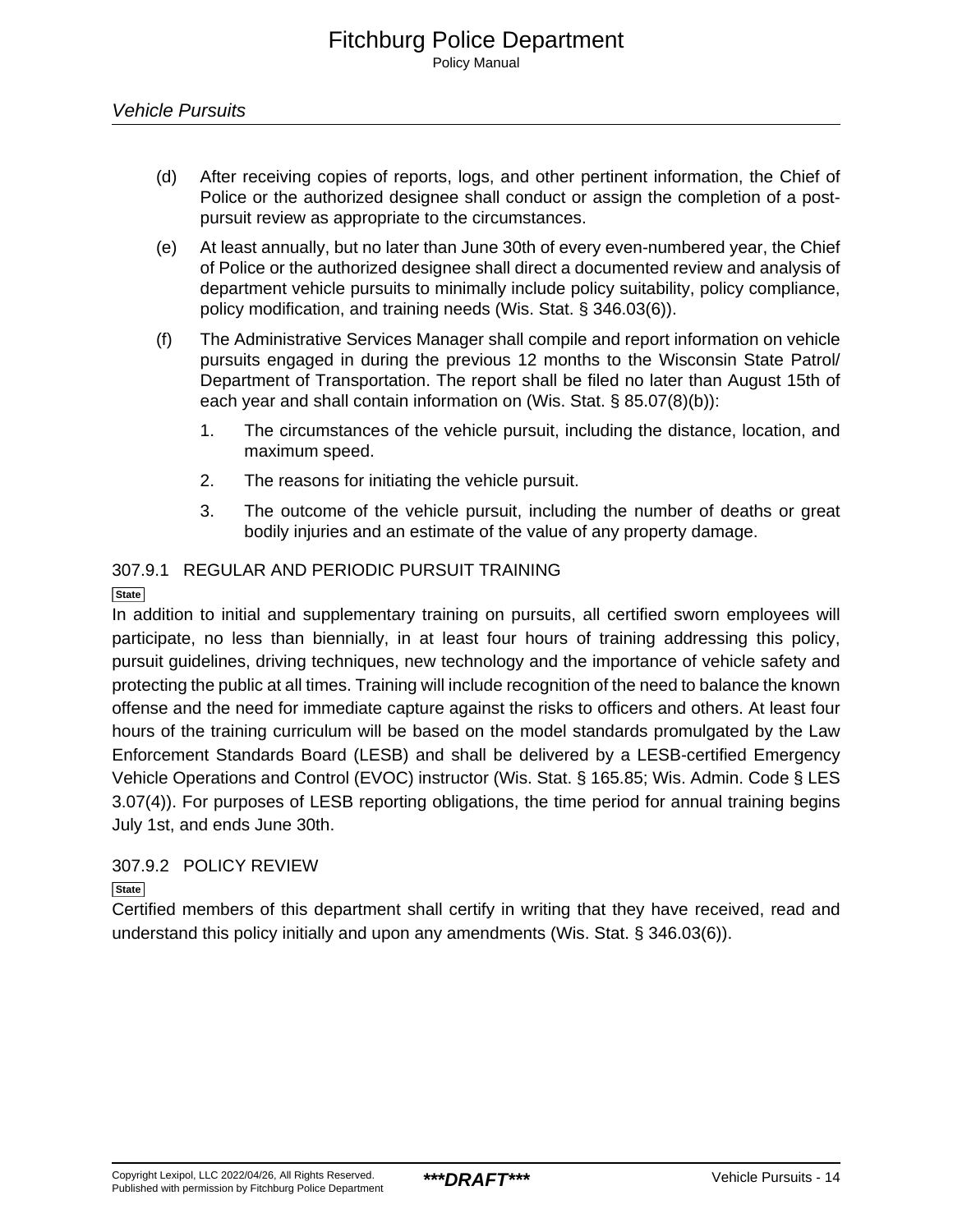# <span id="page-15-0"></span>**Canines**

## **309.1 PURPOSE AND SCOPE**

## **Best Practice**

This policy establishes guidelines for the use of canines to augment law enforcement services in the community including but not limited to locating individuals and contraband and apprehending criminal offenders.

## **309.2 POLICY**

## **Best Practice**

It is the policy of the Fitchburg Police Department that teams of handlers and canines meet and maintain the appropriate proficiency to effectively and reasonably carry out legitimate law enforcement objectives.

## **309.3 ASSIGNMENT**

## **Best Practice**

Canine teams should be assigned to assist and supplement the Patrol to function primarily in assist or cover assignments. However, they may be assigned by the Shift Sergeant to other functions, such as routine calls for service, based on the current operational needs.

Canine teams should generally not be assigned to handle routine matters that will take them out of service for extended periods of time. If such assignment is necessary, it should only be made with the approval of the Shift Sergeant.

## **309.4 RESPONSIBILITIES OF CANINE UNIT PERSONNEL**

## **Best Practice MODIFIED**

COORDINATOR: The canine coordinator shall be appointed by and directly responsible to the Patrol Section Commander or the authorized designee.

The responsibilities of the coordinator include but are not limited to:

- (a) Reviewing all canine use reports to ensure compliance with policy and to identify training issues and other needs of the program.
- (b) Maintaining a liaison with command staff and functional supervisors.
- (c) Maintaining accurate records to document canine activities.
- (d) Recommending and overseeing the procurement of equipment and services for the teams of handlers and canines.
- (e) Scheduling all canine-related activities.
- (f) Ensuring the canine teams are scheduled for regular training to maximize their capabilities.

TRAINER: The department may elect to appoint a credentialed Trainer/Handler to the Canine Unit. The Unit Trainer(s) will report directly to the Canine Coordinator. The Unit Trainer(s) are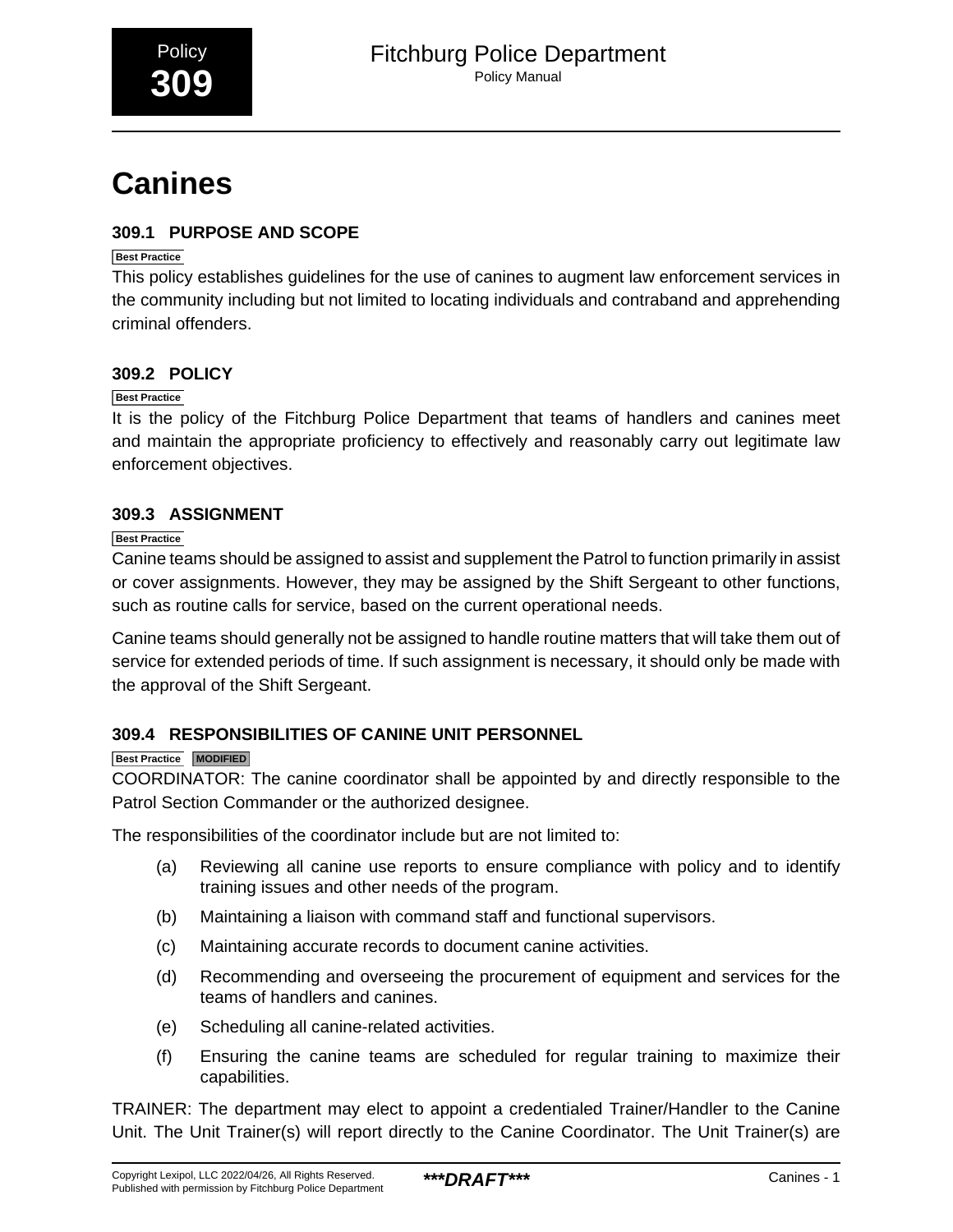responsible for ensuring that canine teams are performing at Unit standards and for addressing sub-standard performance with remedial training. He/she must remain current with all manner of police canine related training, to include legal issues and canine training techniques. The Unit Trainer(s) shall attend a credentialed training class. The Unit Trainer(s) will work closely with the coordinator to ensure uniformity and consistency in the overall training program. The Unit Trainer(s) will participate in frequent training functions with each team for the purpose of identifying training needs and preparing training scenarios. Additionally, the Unit Trainer(s) shall oversee all aspects of training new canines and handlers.

The responsibilities of the Unit Trainer(s) include but are not limited to:

- (a) Responsible for the development, coordination, and maintenance of Canine related training within the Unit.
- (b) Must possess a general instructor certification.
- (c) Will assist with conducting monthly training exercises, which will include testing of the canine teams and documentation of their performance.
- (d) Must be preeminetly skilled as a handler.
- (e) Conduct/direct remedial training for those canine teams experiencing deficiencies.
- (f) Attend training seminars with outside agencies with the goal of remaining current in the field of canine training and the legal aspects of canines as a use of force.
- (g) Develop training for the officers and supervisors within the department

HANDLER: All department canine handlers will familiarize themselves with and comply with the Canine Policy Manual during any deployment of their canine partners. Canine handlers are the primary trainers and care takers to their canine partners and will work closely with the canine coordinator and/or trainer to maintain an effective canine team.

Handler responsibilities include but not limited to:

- (a) The canine handler shall ultimately be responsible for the health and welfare of the canine and shall ensure that the canine receives proper nutrition, grooming, training, medical care, affection, and living condition.
- (b) Act in accordance with state law and departmental policy and procedures and best practices.
- (c) Respond to requests for canine assistance when and where the canine's presence is appropriate in accordance with this policy.
- (d) Maintain required standards of reliability and proficiency for the assigned dog through required maintenance training and certification.
- (e) Care for and maintain the assigned dog at their home at the city's expense.
- (f) Provide for medical care and treatment of the assigned dog at City expense.
- (g) Enter all training and deployment information into the canine software system.
- (h) Perform public canine demonstrations when requested and available.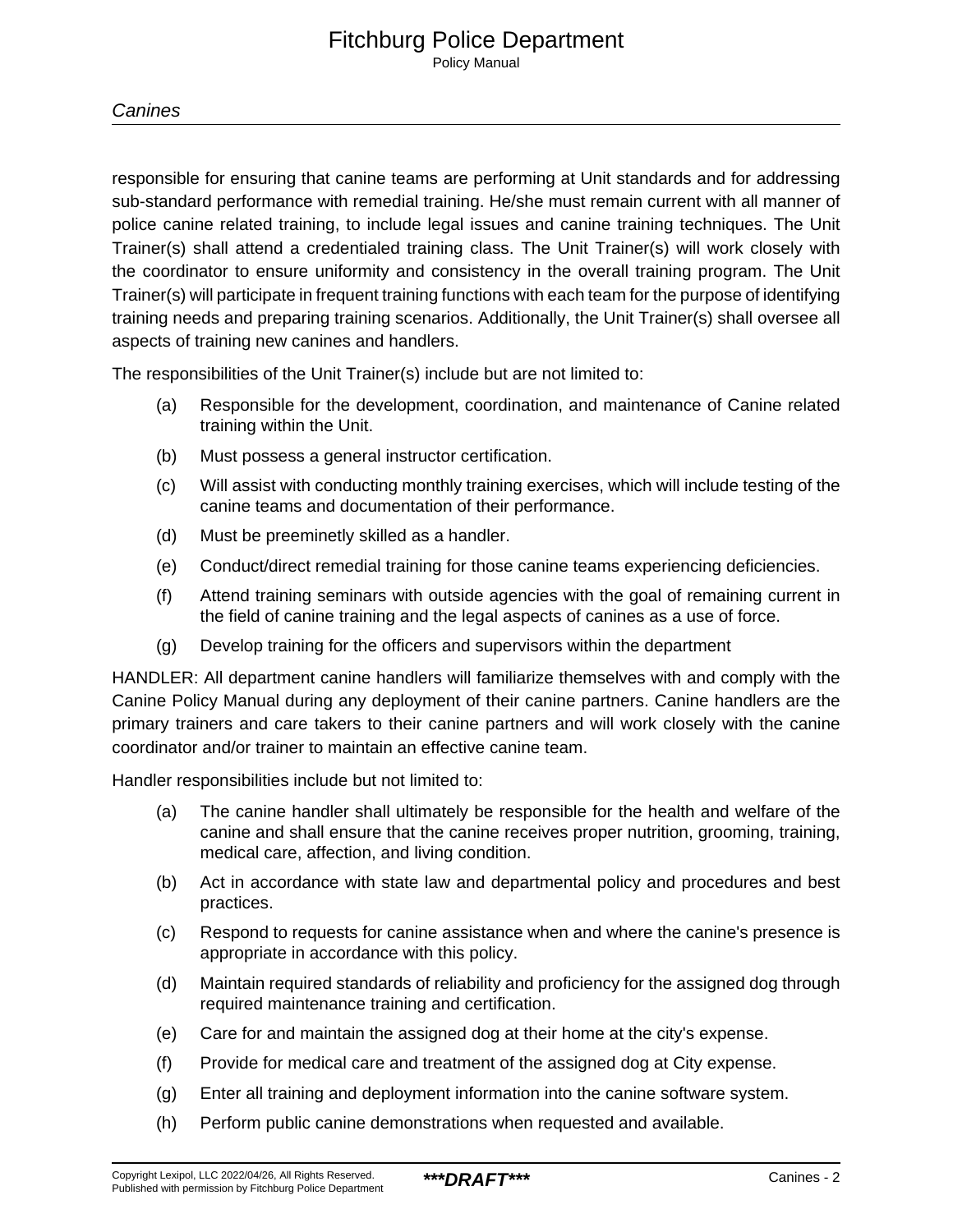(i) The handler(s) shall always maintain control of their assigned canine.

UNIT HELPERS/DECOYS: The Department shall provide the Canine Unit with properly trained helpers/decoys for use during canine training. Helpers/decoys are key to the success of the training programs and ensure the canines reliability and success on the street.All Canine Unit helpers/decoys shall receive training in canine aggression control to ensure the safety of the helper and the canine during training exercises.

- (a) Helpers/decoys will take direction from both the Canine handler(s) and Trainer(s).
- (b) Responsibility for developing and training helpers/decoy falls on the canine handler and/or trainer.
- (c) Helpers/decoys shall never operate outside the training parameters set by the Canine Handler and/or Trainer.

## **309.5 REQUESTS FOR CANINE TEAMS**

#### **Best Practice MODIFIED**

Patrol section members are encouraged to request the use of a canine. Requests for a canine team from department units outside of the Patrol Section shall be reviewed by the Shift Sergeant.

- (a) Any police supervisor may call in the canine unit from off-duty status for urgent or emergency department use.
- (b) Non-urgent requests should be forwarded to a lieutenant for consideration. If they are unavailable, the supervisor on call should be contacted.

#### 309.5.1 OUTSIDE AGENCY REQUEST

#### **Best Practice MODIFIED**

All requests for canine assistance from outside agencies must be approved by the Shift Sergeant and are subject to the following:

- (a) Canine teams shall not be used for any assignment that is not consistent with this policy.
- (b) The canine handler shall have the authority to decline a request for any specific assignment that he/she deems unsuitable.
- (c) It shall be the responsibility of the canine handler to coordinate operations with agency personnel in order to minimize the risk of unintended injury.

### **309.6 APPREHENSION GUIDELINES**

#### **Best Practice MODIFIED**

A canine may be used to locate and apprehend a suspect if the canine handler reasonably believes that the individual has committed, is committing, or is threatening to commit any serious offense and if any of the following conditions exist:

(a) There is a reasonable belief the suspect poses an imminent threat of violence or serious harm to the public, any officer or the handler.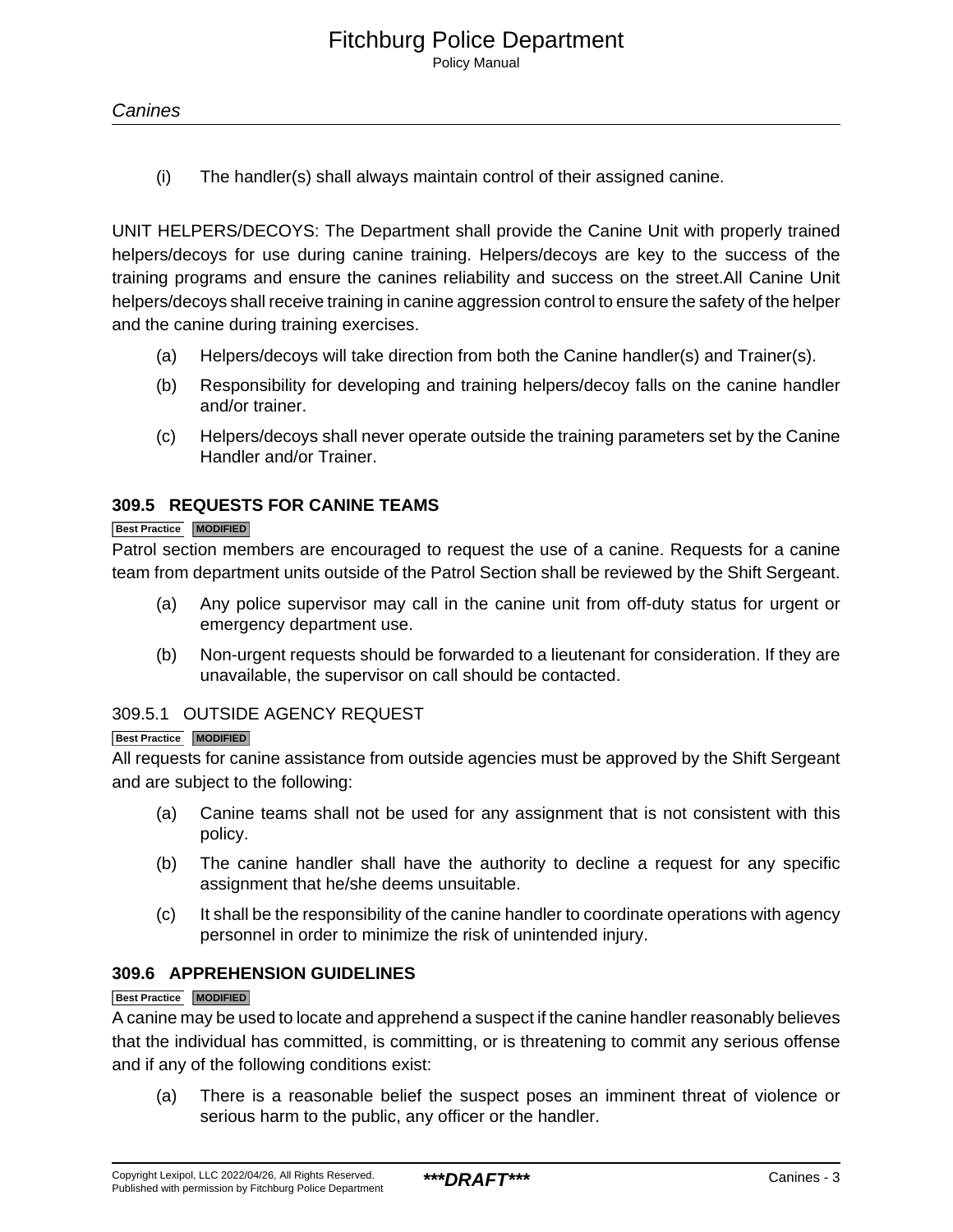- (b) The suspect is physically resisting or threatening to resist arrest and the use of a canine reasonably appears to be necessary to overcome such resistance.
- (c) The suspect is believed to be concealed in an area where entry by other than the canine would pose a threat to the safety of officers or the public.

It is recognized that situations may arise that do not fall within the provisions set forth in this policy. Such events require consideration of the totality of the circumstances and the use of an objective reasonableness standard applied to the decision to use a canine.

Absent a reasonable belief that a suspect has committed, is committing, or is threatening to commit a serious offense, mere flight from a pursuing officer, without any of the above conditions, shall not serve as the basis for the use of a canine to apprehend a suspect.

Use of a canine to locate and apprehend a suspect wanted for a lesser criminal offense than those identified above requires special consideration and care. Absent a change in circumstances that presents an imminent threat to officers, the canine, or the public, such canine use should be conducted under conditions that minimize the likelihood the canine will bite or otherwise injure the individual.

In all applications, once the suspect has been located and no longer reasonably appears to present a threat or risk of escape, the handler should secure the canine as soon as it becomes reasonably practicable.

If the canine has physically apprehended the suspect, and the handler believes that the suspect no longer poses a threat, the handler should as soon as practical, remove the canine from the physical apprehension.

## 309.6.1 PREPARATION FOR DEPLOYMENT

#### **Best Practice MODIFIED**

Prior to the use of a canine to search for or apprehend any suspect, the canine handler and/or the supervisor on-scene should carefully consider all pertinent information reasonably available at the time. The information should include but is not limited to:

- (a) The nature and seriousness of the suspected offense.
- (b) Whether violence or weapons were used or are anticipated.
- (c) The degree of resistance or threatened resistance, if any, the suspect has shown.
- (d) The suspect's known or perceived age or cognitive disability.
- (e) The potential for injury to officers or the public caused by the suspect if the canine is not utilized.
- (f) Any potential danger to the public and/or other officers at the scene if the canine is released.
- (g) The potential for the suspect to escape or flee if the canine is not utilized.

As circumstances permit, the canine handler should make every reasonable effort to communicate and coordinate with other involved members to minimize the risk of unintended injury.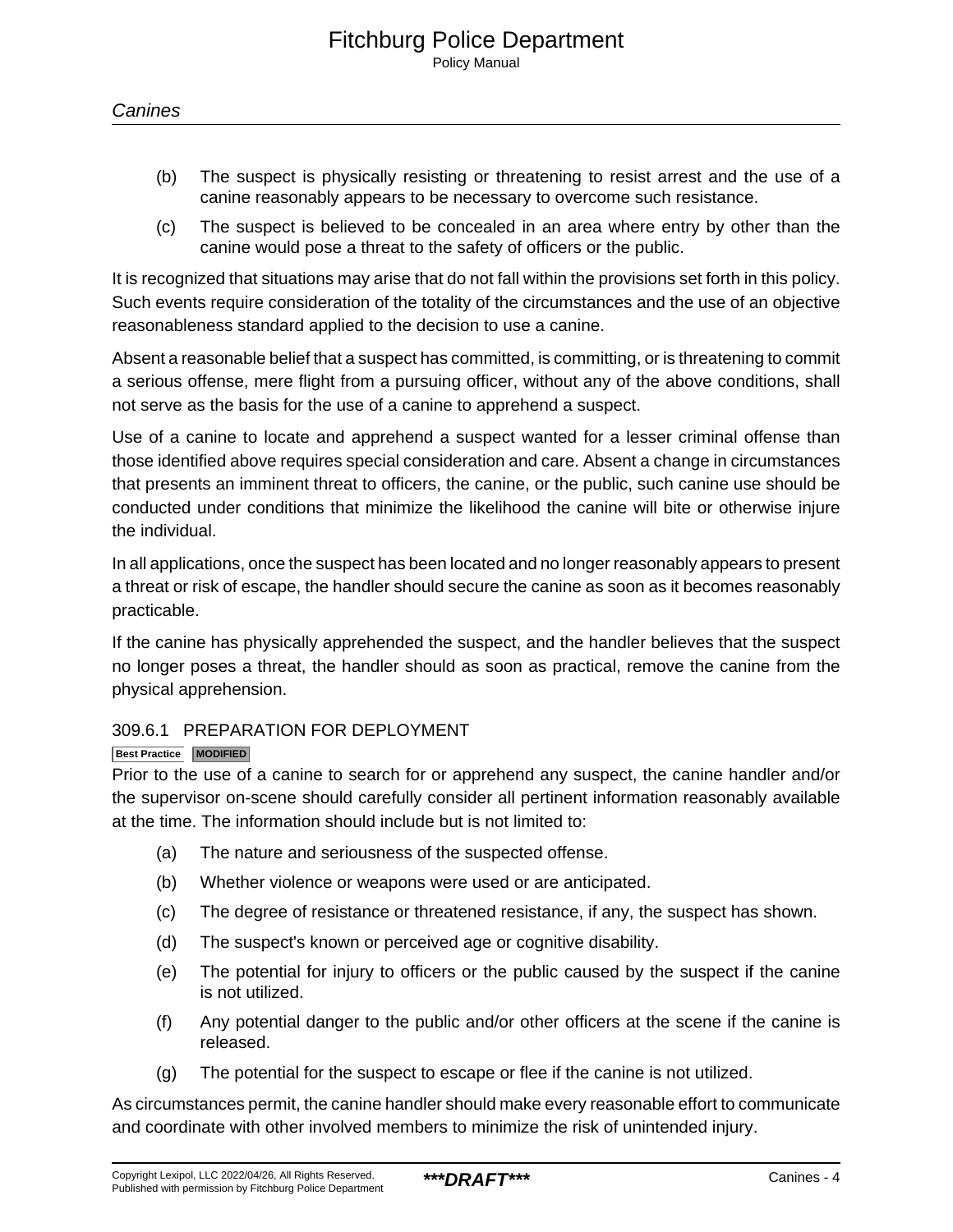## **Canines**

It is the canine handler's responsibility to evaluate each situation and determine whether the use of a canine is appropriate and reasonable. The canine handler shall have the authority to decline the use of the canine whenever he/she deems deployment is unsuitable.

Unless otherwise directed by a supervisor, assisting members should take direction from the handler in order to minimize interference with the canine.

## 309.6.2 WARNINGS AND ANNOUNCEMENTS

#### **Best Practice MODIFIED**

Unless it would increase the risk of injury, escape, or is not feasible, a clearly audible warning announcing that a canine will be used if the suspect does not surrender should be made prior to releasing a canine. During a search for a suspect, the canine handler shall wait sufficient time to ensure that anyone within the search area has ample opportunity to comply with instructions.

 Based on the circumstances of the suspect behavior and the incident, the canine officer does not need to take a signaled (visual/audible) surrender as the true intention of the suspect. Officers should make additional canine announcements as they progress through a search, especially when entering new or separated areas where prior announcements may not have been heard.

## 309.6.3 REPORTING DEPLOYMENTS, BITES, AND INJURIES

#### **State MODIFIED**

Handlers should document canine deployments in a canine use report. Whenever a canine deployment results in a bite or causes injury to an intended suspect, a supervisor should be promptly notified and the injuries documented in the incident report. The injured person shall be promptly treated by Emergency Medical Services personnel and, if appropriate, transported to an appropriate medical facility for further treatment. The deployment and injuries should also be included in any related incident or arrest report.

Any unintended bite or injury caused by a canine, whether on- or off-duty, shall be promptly reported to the canine coordinator. Unintended bites or injuries caused by a canine should be documented in an administrative report, not in a canine use report.

If an individual alleges an injury, either visible or not visible, a supervisor shall be notified and both the individual's injured and uninjured areas shall be photographed as soon as practicable after first tending to the immediate needs of the injured party. Photographs shall be retained as evidence in accordance with current department evidence procedures. The photographs shall be retained until the criminal proceeding is completed and the time for any related civil proceeding has expired.

A canine is not subject to quarantine if the canine is immunized against rabies. However, after a bite, the canine must be made available for examination at any reasonable time. The handler shall notify the local health department if the dog exhibits any abnormal behavior (Wis. Stat. § 95.21).

## **309.7 NON-APPREHENSION GUIDELINES**

**Best Practice**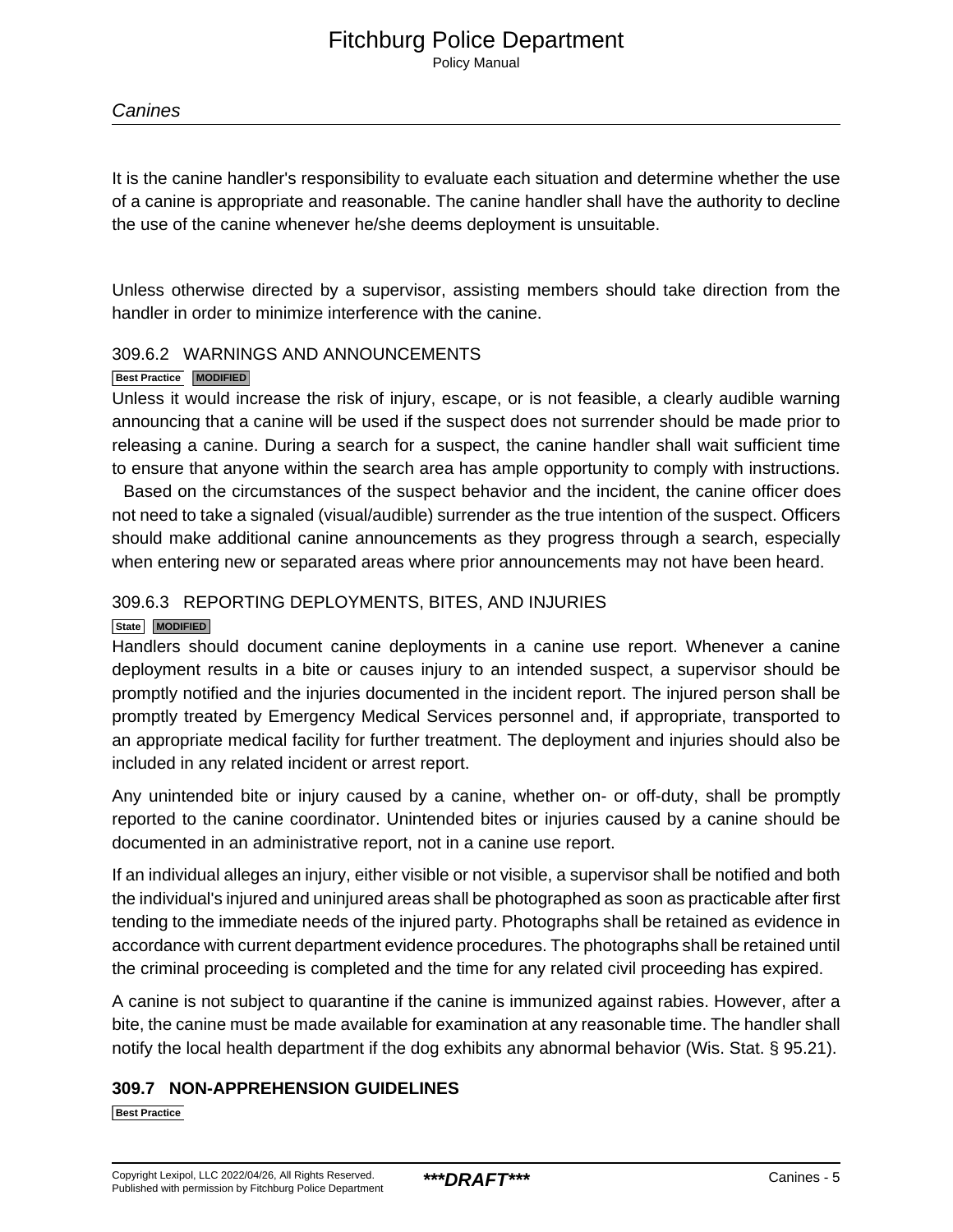## **Canines**

Properly trained canines may be used to track or search for non-criminals (e.g., lost children, individuals who may be disoriented or in need of medical attention). The canine handler is responsible for determining the canine's suitability for such assignments based on the conditions and the particular abilities of the canine. When the canine is deployed in a search or other nonapprehension operation, the following guidelines apply:

- (a) Absent a change in circumstances that presents an imminent threat to officers, the canine, or the public, such applications should be conducted on-leash or under conditions that minimize the likelihood the canine will bite or otherwise injure the individual, if located.
- (b) Unless otherwise directed by a supervisor, assisting members should take direction from the handler in order to minimize interference with the canine.
- (c) Throughout the deployment, the handler should periodically give verbal assurances that the canine will not bite or hurt the individual and encourage the individual to make him/herself known.
- (d) Once the individual has been located, the handler should place the canine in a downstay or otherwise secure it as soon as reasonably practicable.

## 309.7.1 ARTICLE DETECTION

#### **Best Practice MODIFIED**

A canine trained to find objects or property related to a person or crime may be used to locate or identify articles.

## 309.7.2 NARCOTICS DETECTION

#### **Best Practice MODIFIED**

A canine trained in narcotics detection may be used in accordance with current law and under certain circumstances, including:

- (a) The search of vehicles, buildings, bags, and other articles.
- (b) Assisting in the search for narcotics during a search warrant service.
- (c) Obtaining a search warrant by using the narcotics-detection trained canine in support of probable cause.

A dual purpose narcotics-detection/patrol trained canine will not be used to search a person for narcotics.

## **309.8 HANDLER SELECTION**

#### **Best Practice MODIFIED**

The minimum qualifications for the assignment of canine handler include:

- (a) An officer who is currently off probation with three years of experience.
- (b) Living within 30 miles from the City of Fitchburg City limits.
- (c) Agreeing to be assigned to the position for a minimum of five years.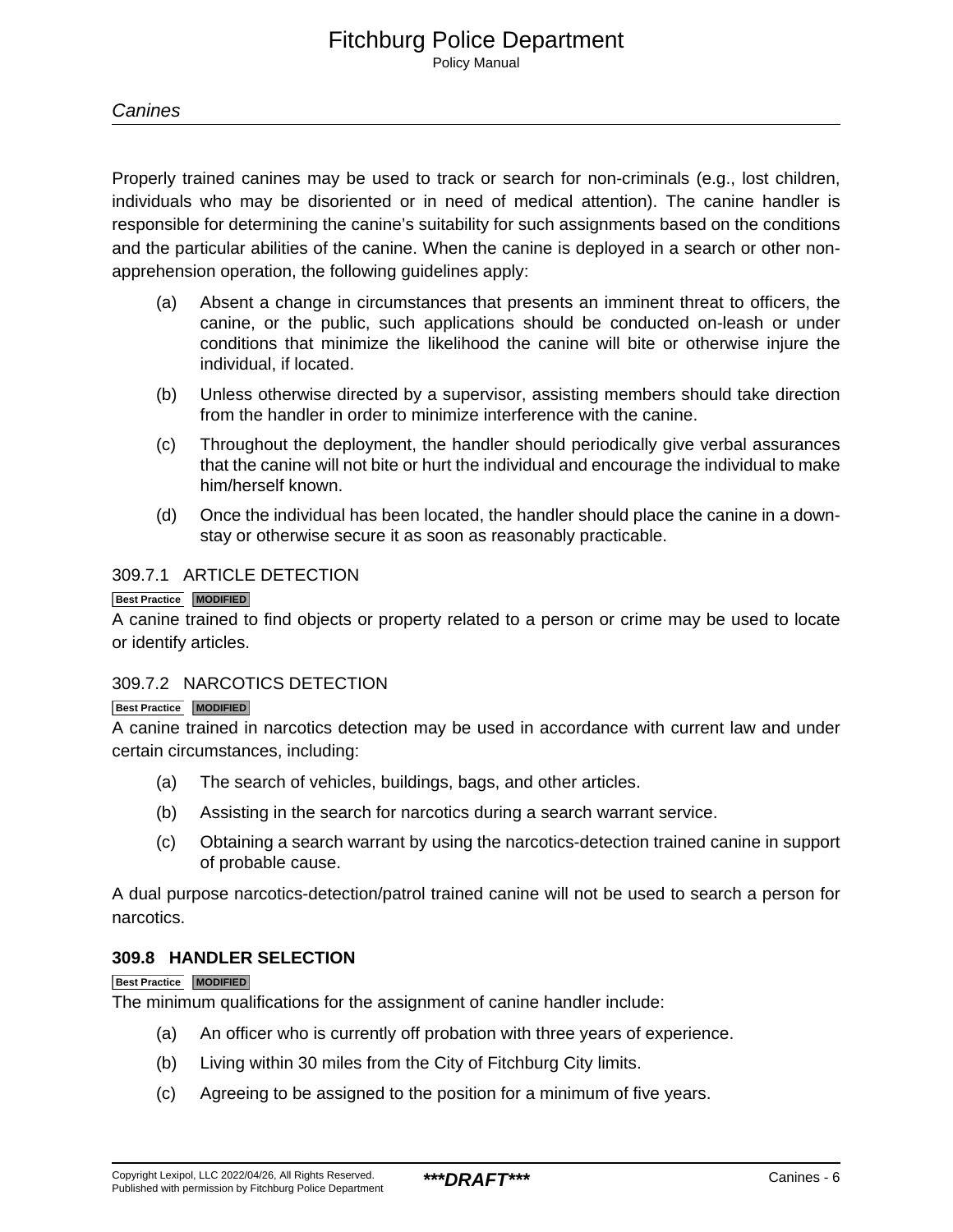Additional qualifications will be discussed (i.e. good physical condition, proven use of force decision making ability, motivation and work quality, etc.)

## **309.9 VEHICLE AND EQUIPMENT**

#### **Best Practice MODIFIED**

A department vehicle will be provided for the canine handler.The vehicle may be used by the handler to transport the dog to work, training, boarding, general care and maintenance, or to receive veterinary care.The vehicle will be properly equipped to meet the patrol function and the needs of the dog. Personal use of the department vehicle is prohibited. Handlers will be considered "on duty" when operating the department vehicle while in accordance with this policy.

- (a) The handler shall maintain all department equipment under his/her control in a clean and serviceable condition.
- (b) The department will provide, on one occasion, by department specifications, an outside kennel at the handler's residence, if the handler so chooses.
- (c) The department will also provide a travel kennel for the canine and handler
- (d) The department shall provide safe and reliable equipment for canine training to properly protect helpers/decoys and canines from injury.
- (e) Both the outside kennel and travel kennel will become the property of the handler upon the retirement of the canine

### **309.10 HANDLER COMPENSATION**

#### **Federal MODIFIED**

The canine handler shall be available for urgent/non-urgent call-outs under conditions specified by the canine coordinator.

The canine handler shall be compensated for time spent in the care, feeding, grooming, and other needs of the canine in accordance with the Fair Labor Standards Act (FLSA), and according to the terms of the collective bargaining agreement or memorandum of understanding (29 USC § 207).

## **309.11 CANINE INJURY AND MEDICAL CARE**

#### **Best Practice MODIFIED**

In the event that a canine is injured, or there is an indication that the canine is not in good physical condition, the injury or condition will be reported to the canine coordinator or Shift Sergeant as soon as practicable and appropriately documented.

The department will incur all costs of veterinary care. All vaccinations for the dog will be done on an annual basis. Documentation of all veterinary visits will be provided to the department. Documentation shall include all required vaccinations by state law and any vaccinations the Veterinarian deems necessary.

All medical attention shall be rendered by the designated canine veterinarian, except during an emergency where treatment should be obtained from the nearest available veterinarian.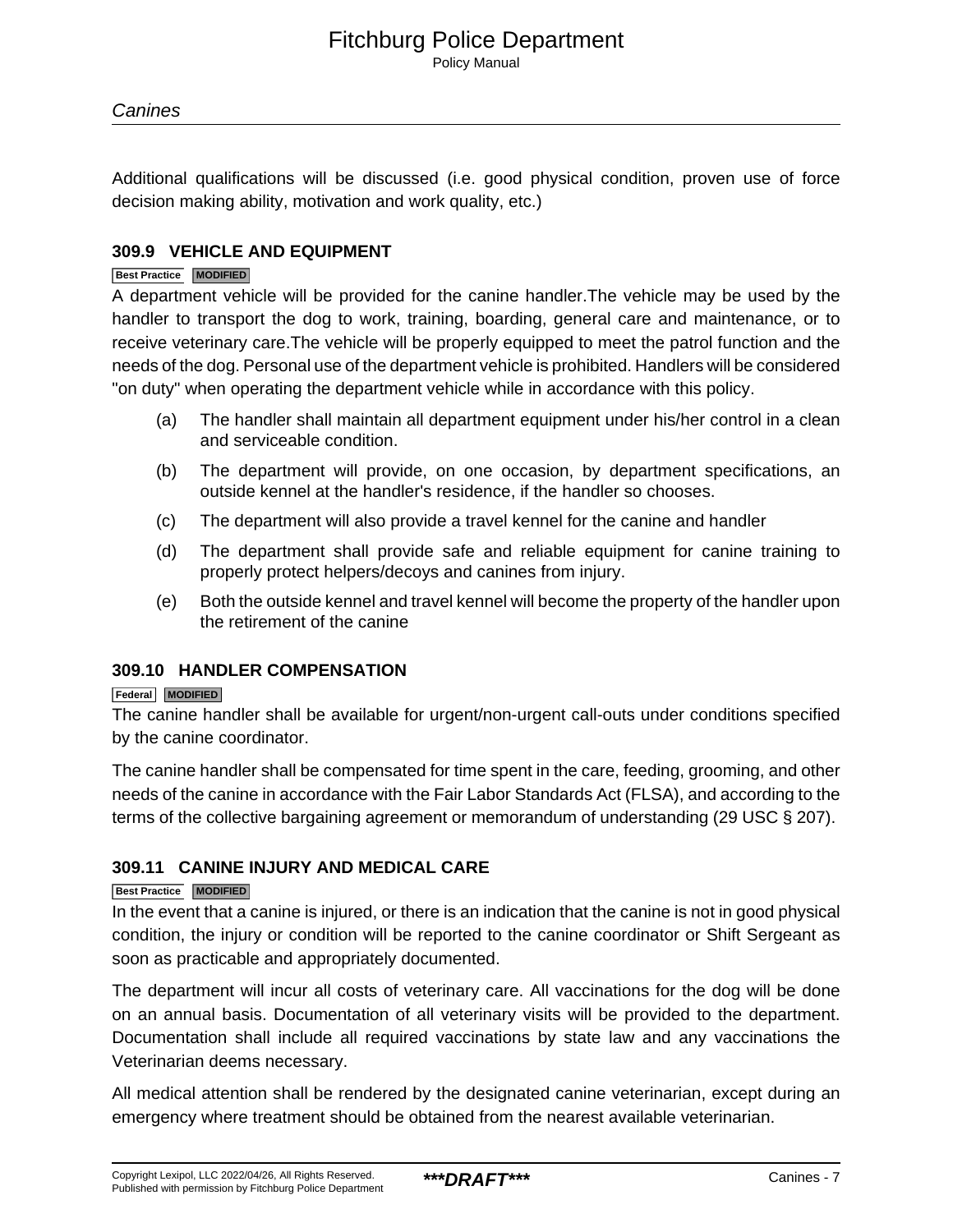**Canines** 

#### **309.12 TRAINING**

#### **Best Practice**

Before assignment in the field, each canine team shall be trained and certified to meet current nationally recognized standards or other recognized and approved certification standards. Crosstrained canine teams or those canine teams trained exclusively for the detection of narcotics and/ or explosives also shall be trained and certified to meet current nationally recognized standards or other recognized and approved certification standards established for their particular skills.

The canine coordinator shall be responsible for scheduling periodic training for all department members in order to familiarize them with how to conduct themselves in the presence of department canines. Because canines may be exposed to dangerous substances such as opioids, as resources are available, the canine coordinator should also schedule periodic training for the canine handlers about the risks of exposure and treatment for it.

All canine training shall be conducted while on-duty unless otherwise approved by the canine coordinator or Shift Sergeant.

#### 309.12.1 CONTINUED TRAINING

#### **Best Practice MODIFIED**

Each canine team shall thereafter be re-certified to a current nationally recognized standard or other recognized and approved certification standards on an annual basis. Additional training considerations are as follows:

- (a) Canine teams shall at a minimum be given at least 16 hours of formal maintenance training per month.
- (b) Canine handlers are encouraged to engage in additional training for individual needs of their canine team with approval of the canine coordinator.

## 309.12.2 FAILURE TO SUCCESSFULLY COMPLETE TRAINING

#### **Best Practice MODIFIED**

Any canine team failing to graduate or obtain certification shall not be deployed in the field for tasks the team is not certified to perform until graduation or certification is achieved. Canine teams failing to meet standards or certification will be provided remedial training determined by the canine coordinator and trainer.

#### 309.12.3 TRAINING RECORDS

#### **Best Practice**

All canine training records shall be maintained in the canine handler's and the canine's training file.

## 309.12.4 TRAINING AIDS

#### **Federal**

Training aids are required to effectively train and maintain the skills of canines. Officers possessing, using, or transporting controlled substances or explosives for canine training purposes must comply with federal and state requirements. Alternatively, the Fitchburg Police Department may work with outside trainers with the applicable licenses or permits.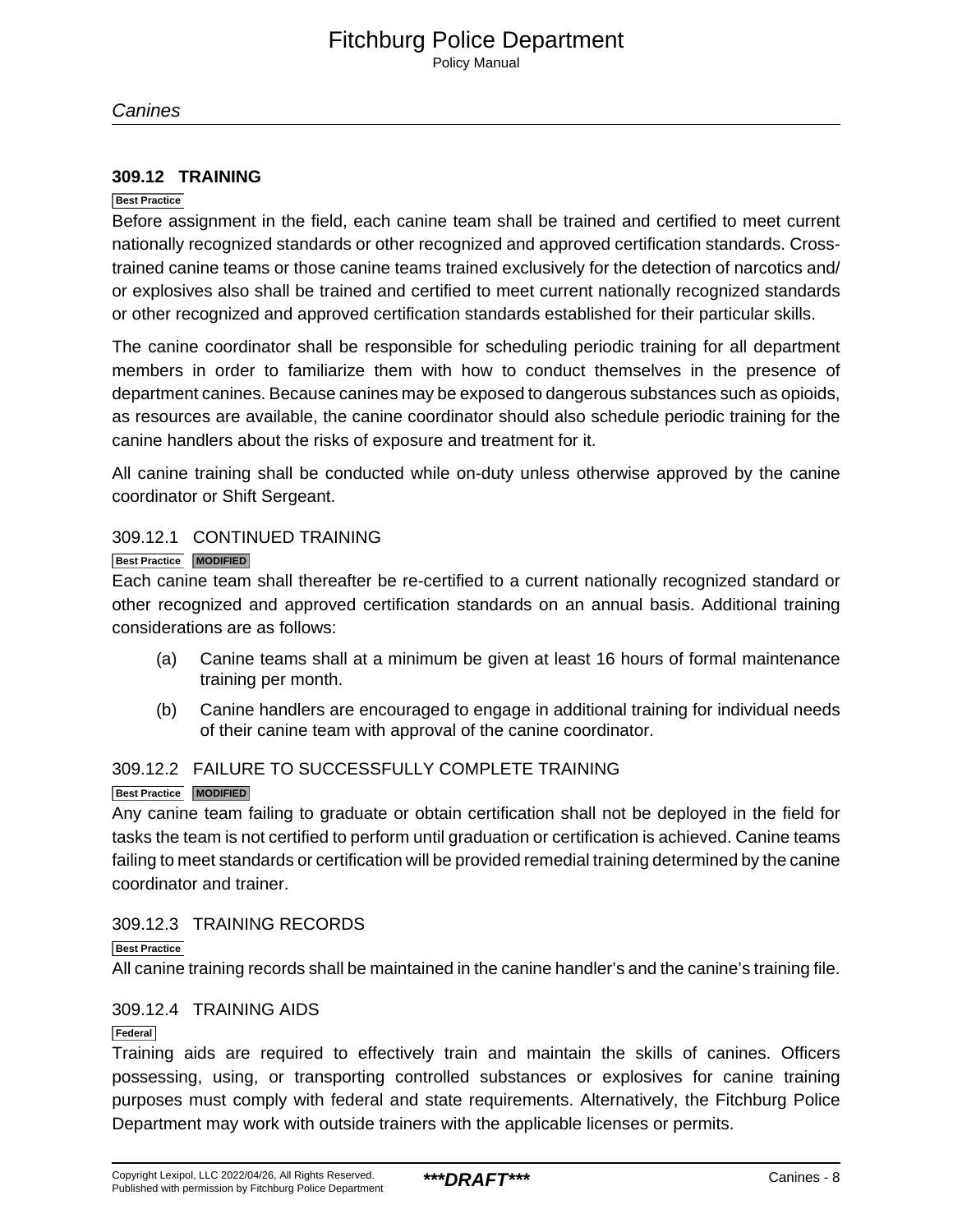## 309.12.5 CONTROLLED SUBSTANCE TRAINING AIDS

**Federal**

Officers acting in the performance of their official duties may possess or transfer controlled substances for the purpose of narcotics-detection canine training in compliance with state and federal laws (21 USC § 823(f); Wis. Stat. § 961.335; Wis. Admin. Code § CSB 3.05).

These procedures are not required if the canine handler uses commercially available synthetic substances that are not controlled narcotics.

## 309.12.6 CONTROLLED SUBSTANCE PROCEDURES

## **Federal MODIFIED**

Due to the responsibilities and liabilities involved with possessing readily usable amounts of controlled substances and the ever-present danger of the canine's accidental ingestion of these controlled substances, the following procedures shall be strictly followed:

- (a) All controlled substance training samples shall be weighed and tested prior to dispensing to the individual canine handler or trainer.
- (b) The weight and test results shall be recorded and maintained by this department.
- (c) Any person possessing controlled substance training samples pursuant to court order or DEA registration shall maintain custody and control of the controlled substances and shall keep records regarding any loss of, or damage to, those controlled substances.
- (d) All controlled substance training samples will be maintained and secured in accordance with DEA regulations and standards and will be periodically inspected by the canine coordinator and handler.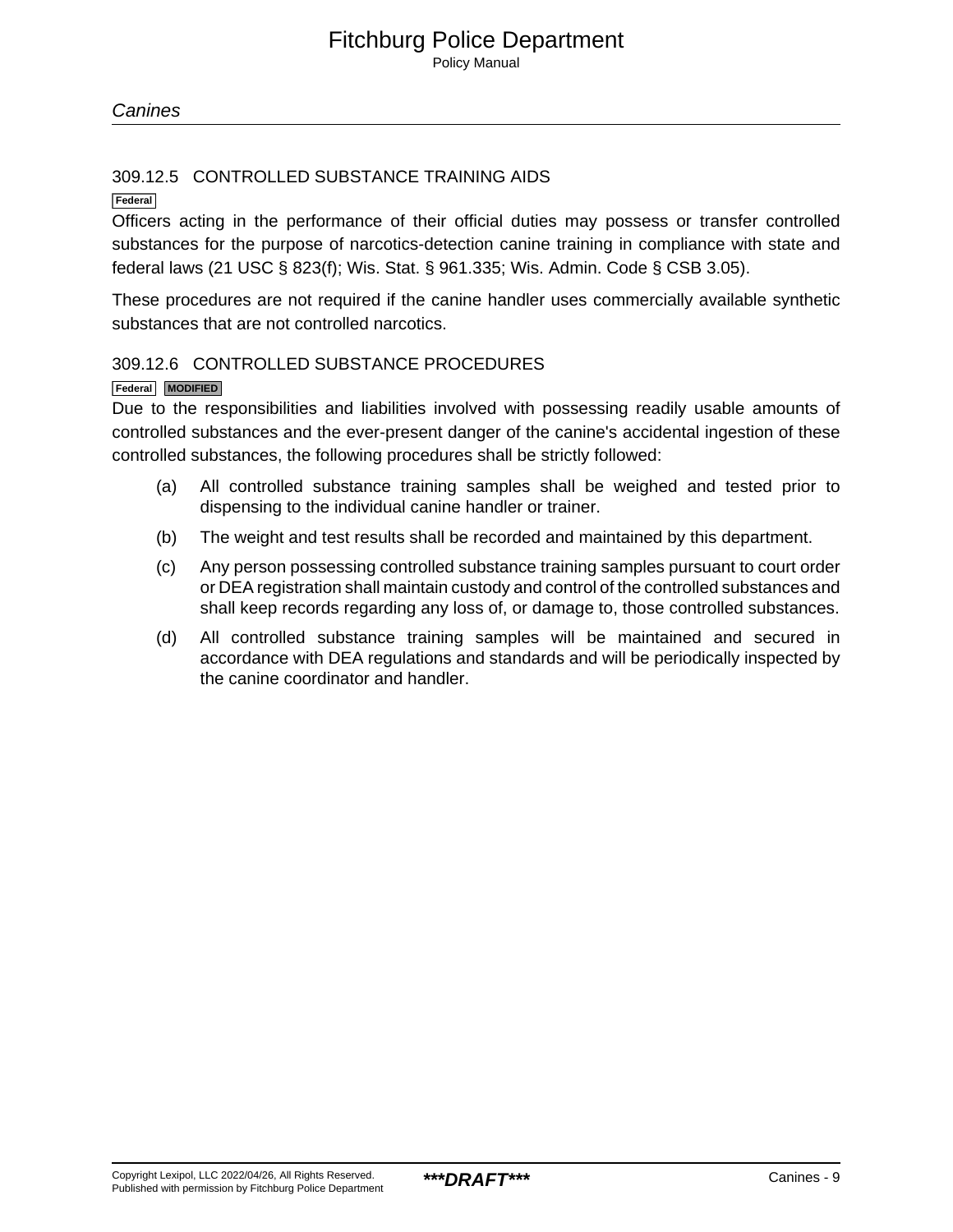# <span id="page-24-0"></span>**Discriminatory Harassment**

## **314.1 PURPOSE AND SCOPE**

## **Federal**

The purpose of this policy is to prevent department members from being subjected to discriminatory harassment, including sexual harassment and retaliation. Nothing in this policy is intended to create a legal or employment right or duty that is not created by law.

## **314.2 POLICY**

## **Federal**

The Fitchburg Police Department is an equal opportunity employer and is committed to creating and maintaining a work environment that is free of all forms of discriminatory harassment, including sexual harassment and retaliation. The Department will not tolerate discrimination against a member in hiring, promotion, discharge, compensation, fringe benefits, and other privileges of employment. The Department will take preventive and corrective action to address any behavior that violates this policy or the rights it is designed to protect.

The non-discrimination policies of the Department may be more comprehensive than state or federal law. Conduct that violates this policy may not violate state or federal law but still could subject a member to discipline.

## **314.3 DEFINITIONS**

**Federal** Definitions related to this policy include:

## 314.3.1 DISCRIMINATION

## **Federal**

The Department prohibits all forms of discrimination, including any employment-related action by a member that adversely affects an applicant or member and is based on actual or perceived race, ethnicity, national origin, religion, sex, sexual orientation, gender identity or expression, age, disability, pregnancy, genetic information, veteran status, marital status, and any other classification or status protected by law.

Discriminatory harassment, including sexual harassment, is verbal or physical conduct that demeans or shows hostility or aversion toward an individual based upon that individual's protected class. It has the effect of interfering with an individual's work performance or creating a hostile or abusive work environment.

Conduct that may, under certain circumstances, constitute discriminatory harassment can include making derogatory comments; making crude and offensive statements or remarks; making slurs or off-color jokes; stereotyping; engaging in threatening acts; making indecent gestures, pictures, cartoons, posters, or material; making inappropriate physical contact; or using written material or department equipment and/or systems to transmit or receive offensive material, statements, or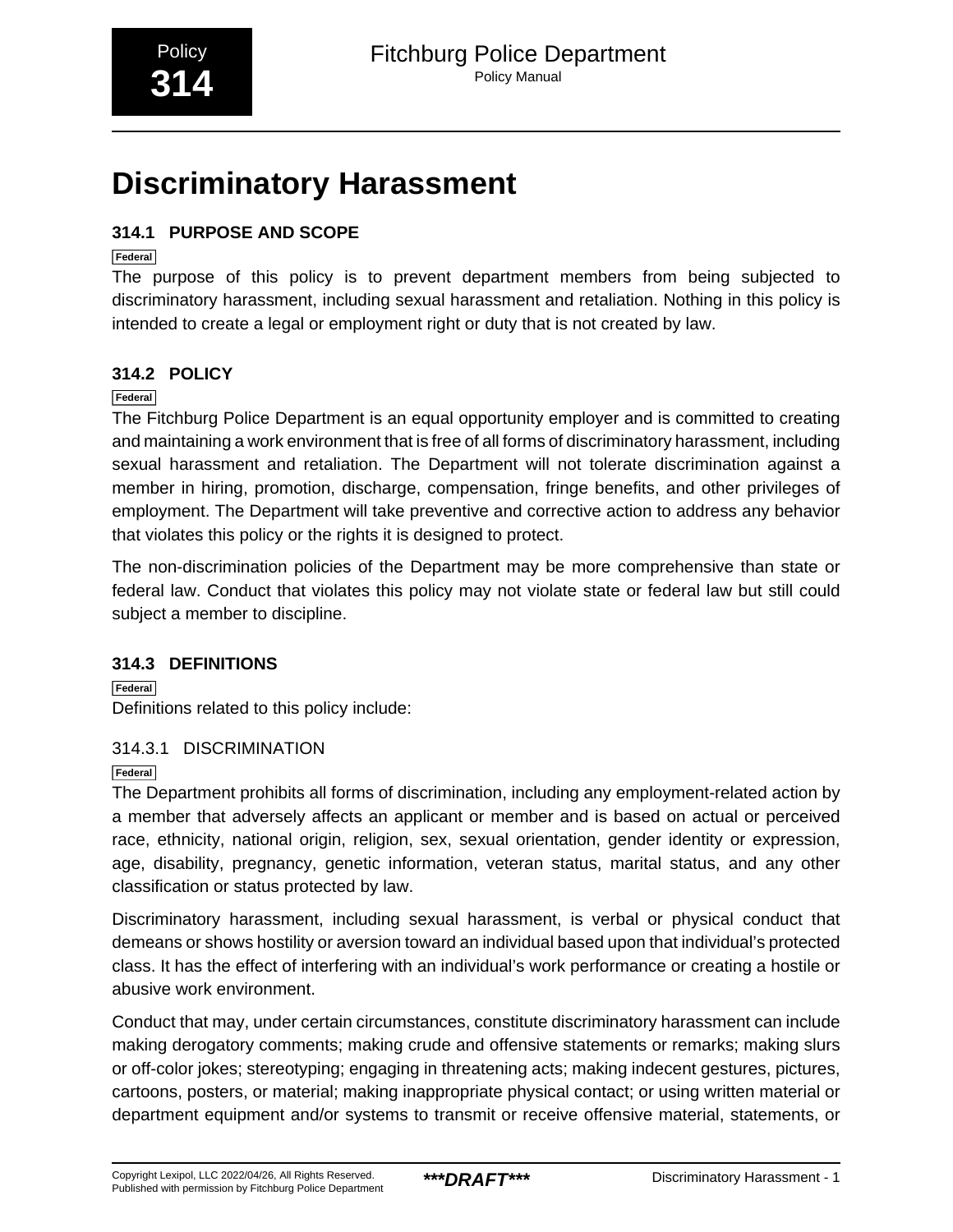Policy Manual

## Discriminatory Harassment

pictures. Such conduct is contrary to department policy and to a work environment that is free of discrimination.

## 314.3.2 RETALIATION

### **Federal**

Retaliation is treating a person differently or engaging in acts of reprisal or intimidation against the person because the person has engaged in protected activity, filed a charge of discrimination, participated in an investigation, or opposed a discriminatory practice. Retaliation will not be tolerated.

## 314.3.3 SEXUAL HARASSMENT

**Federal**

The Department prohibits all forms of discrimination and discriminatory harassment, including sexual harassment. It is unlawful to harass an applicant or a member because of that person's sex.

Sexual harassment includes but is not limited to unwelcome sexual advances, requests for sexual favors, or other verbal, visual, or physical conduct of a sexual nature when (see also Wis. Stat. § 111.32(13)):

- (a) Submission to such conduct is made either explicitly or implicitly a term or condition of employment, position, or compensation.
- (b) Submission to, or rejection of, such conduct is used as the basis for any employment decisions affecting the member.
- (c) Such conduct has the purpose or effect of substantially interfering with a member's work performance or creating an intimidating, hostile, or offensive work environment.

## 314.3.4 ADDITIONAL CONSIDERATIONS

## **Federal**

Discrimination and discriminatory harassment do not include actions that are in accordance with established rules, principles, or standards, including:

- (a) Acts or omission of acts based solely upon bona fide occupational qualifications under the Equal Employment Opportunity Commission and the State of Wisconsin, Department of Workforce Development, Equal Rights Division guidelines.
- (b) Bona fide requests or demands by a supervisor that the member improve the member's work quality or output, that the member report to the job site on time, that the member comply with City or department rules or regulations, or any other appropriate work-related communication between supervisor and member.

## 314.3.5 STATE DISCRIMINATION LAW

#### **State**

Unlawful employment practices include discrimination against properly qualified individuals by reason of their age, race, creed, color, disability, marital status, sex, national origin, ancestry, sexual orientation, arrest record, conviction record, military service, use or nonuse of lawful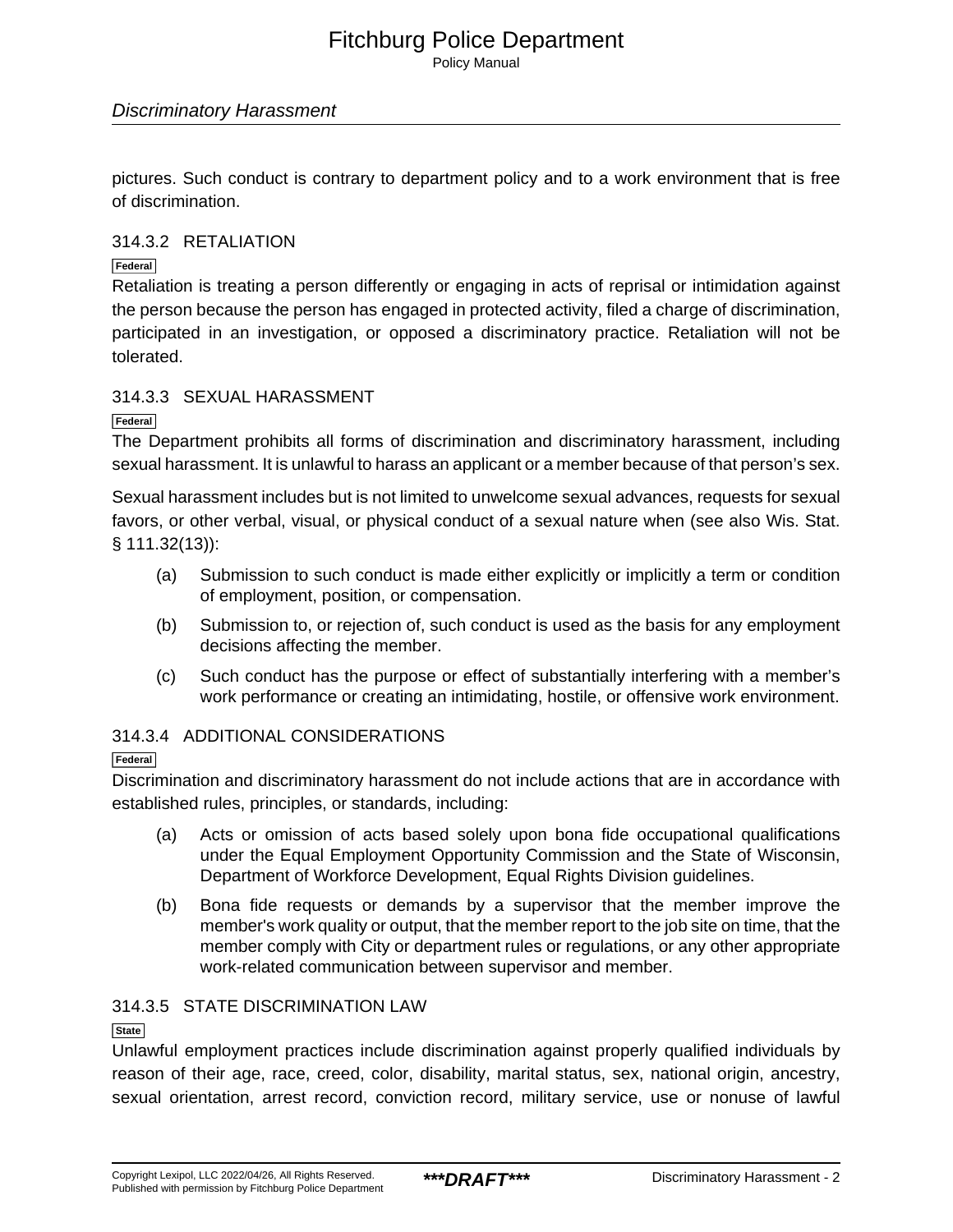Policy Manual

## Discriminatory Harassment

products off the employer's premises during nonworking hours, or declining to attend a meeting or to participate in any communication about religious or political matters (Wis. Stat. § 111.31).

## **314.4 RESPONSIBILITIES**

#### **Best Practice**

This policy applies to all department personnel who shall follow the intent of these guidelines in a manner that reflects department policy, professional standards, and the best interest of the Department and its mission.

Members are encouraged to promptly report any discriminatory, retaliatory, or harassing conduct or known violations of this policy to a supervisor. Any member who is not comfortable with reporting violations of this policy to the member's immediate supervisor may bypass the chain of command and make the report to a higher-ranking supervisor or manager. Complaints may also be filed with the Chief of Police, the Human Resources Manager, or the City Administrator.

Any member who believes, in good faith, that the member has been discriminated against, harassed, or subjected to retaliation, or who has observed harassment, discrimination, or retaliation, is encouraged to promptly report such conduct in accordance with the procedures set forth in this policy.

Supervisors and managers receiving information regarding alleged violations of this policy shall determine if there is any basis for the allegation and shall proceed with resolution as stated below.

## 314.4.1 QUESTIONS OR CLARIFICATION

#### **Best Practice**

Members with questions regarding what constitutes discrimination, sexual harassment, or retaliation are encouraged to contact a supervisor, a manager, the Chief of Police, the Human Resources Manager, or the City Administrator for further information, direction, or clarification.

#### 314.4.2 SUPERVISOR RESPONSIBILITY

#### **Best Practice**

The responsibilities of supervisors and managers shall include but are not limited to:

- (a) Continually monitoring the work environment and striving to ensure that it is free from all types of unlawful discrimination, including harassment or retaliation.
- (b) Taking prompt, appropriate action within their work units to avoid and minimize the incidence of any form of discrimination, harassment, or retaliation.
- (c) Ensuring that their subordinates understand their responsibilities under this policy.
- (d) Ensuring that members who make complaints or who oppose any unlawful employment practices are protected from retaliation and that such matters are kept confidential to the extent possible.
- (e) Making a timely determination regarding the substance of any allegation based upon all available facts.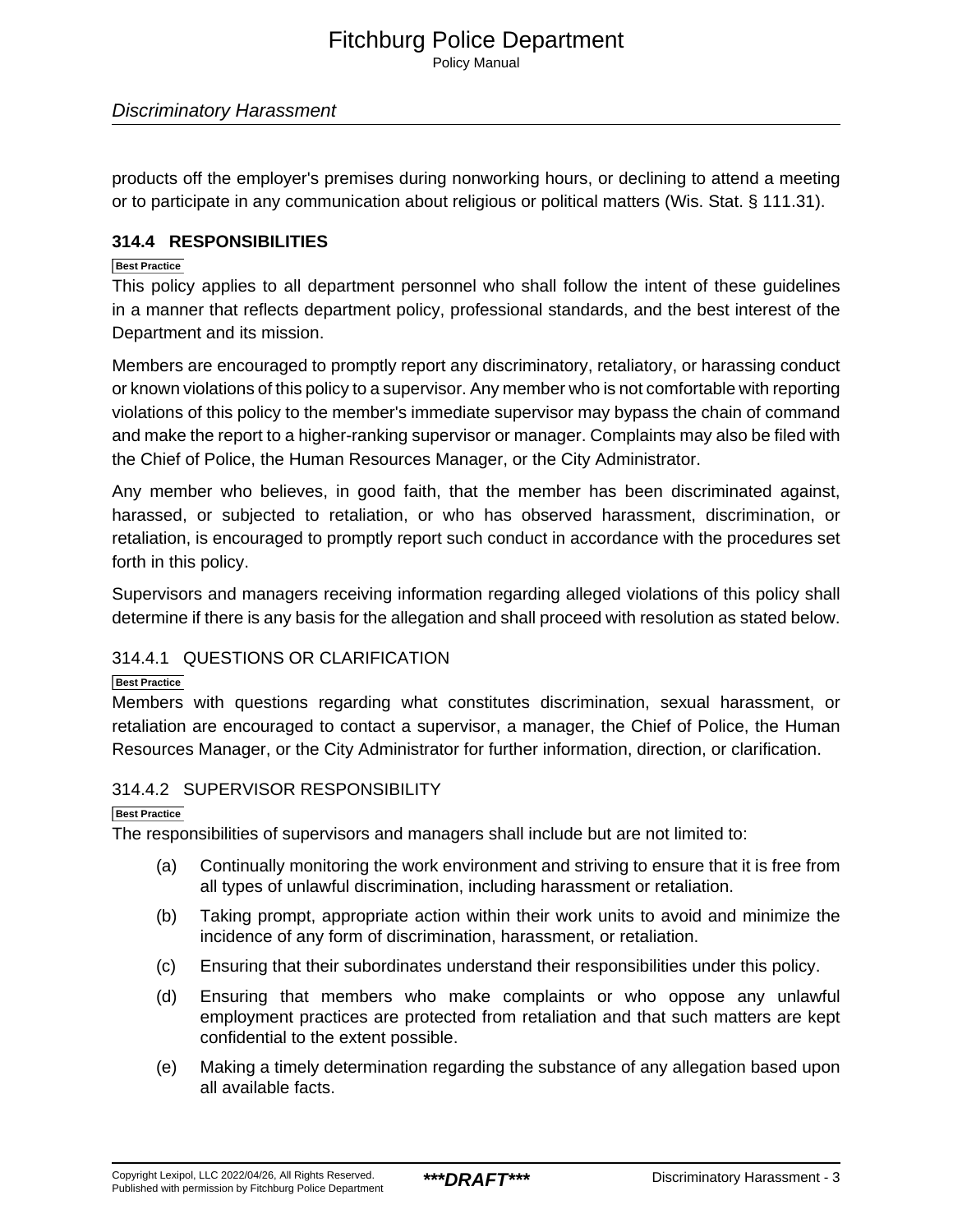## Discriminatory Harassment

(f) Notifying the Chief of Police or the Human Resources Manager in writing of the circumstances surrounding any reported allegations or observed acts of discrimination, harassment, or retaliation no later than the next business day.

## 314.4.3 SUPERVISOR'S ROLE

### **Best Practice**

Supervisors and managers shall be aware of the following:

- (a) Behavior of supervisors and managers should represent the values of the Department and professional standards.
- (b) False or mistaken accusations of discrimination, harassment, or retaliation can have negative effects on the careers of innocent members.

Nothing in this section shall be construed to prevent supervisors or managers from discharging supervisory or management responsibilities, such as determining duty assignments, evaluating or counseling members, or issuing discipline, in a manner that is consistent with established procedures.

## **314.5 INVESTIGATION OF COMPLAINTS**

#### **Best Practice**

Various methods of resolution exist. During the pendency of any such investigation, the supervisor of the involved member should take prompt and reasonable steps to mitigate or eliminate any continuing abusive or hostile work environment. It is the policy of the Department that all complaints of discrimination, retaliation, or harassment shall be fully documented, and promptly and thoroughly investigated.

## 314.5.1 SUPERVISOR RESOLUTION

#### **Best Practice**

Members who believe they are experiencing discrimination, harassment, or retaliation should be encouraged to inform the individual that the behavior is unwelcome, offensive, unprofessional, or inappropriate. However, if the member feels uncomfortable or threatened or has difficulty expressing the member's concern, or if this does not resolve the concern, assistance should be sought from a supervisor or manager who is a rank higher than the alleged transgressor.

## 314.5.2 FORMAL INVESTIGATION

#### **Best Practice**

If the complaint cannot be satisfactorily resolved through the supervisory resolution process, a formal investigation will be conducted.

The member assigned to investigate the complaint will have full authority to investigate all aspects of the complaint. Investigative authority includes access to records and the cooperation of any members involved. No influence will be used to suppress any complaint and no member will be subject to retaliation or reprisal for filing a complaint, encouraging others to file a complaint, or for offering testimony or evidence in any investigation (Wis. Stat. § 111.322(2m)).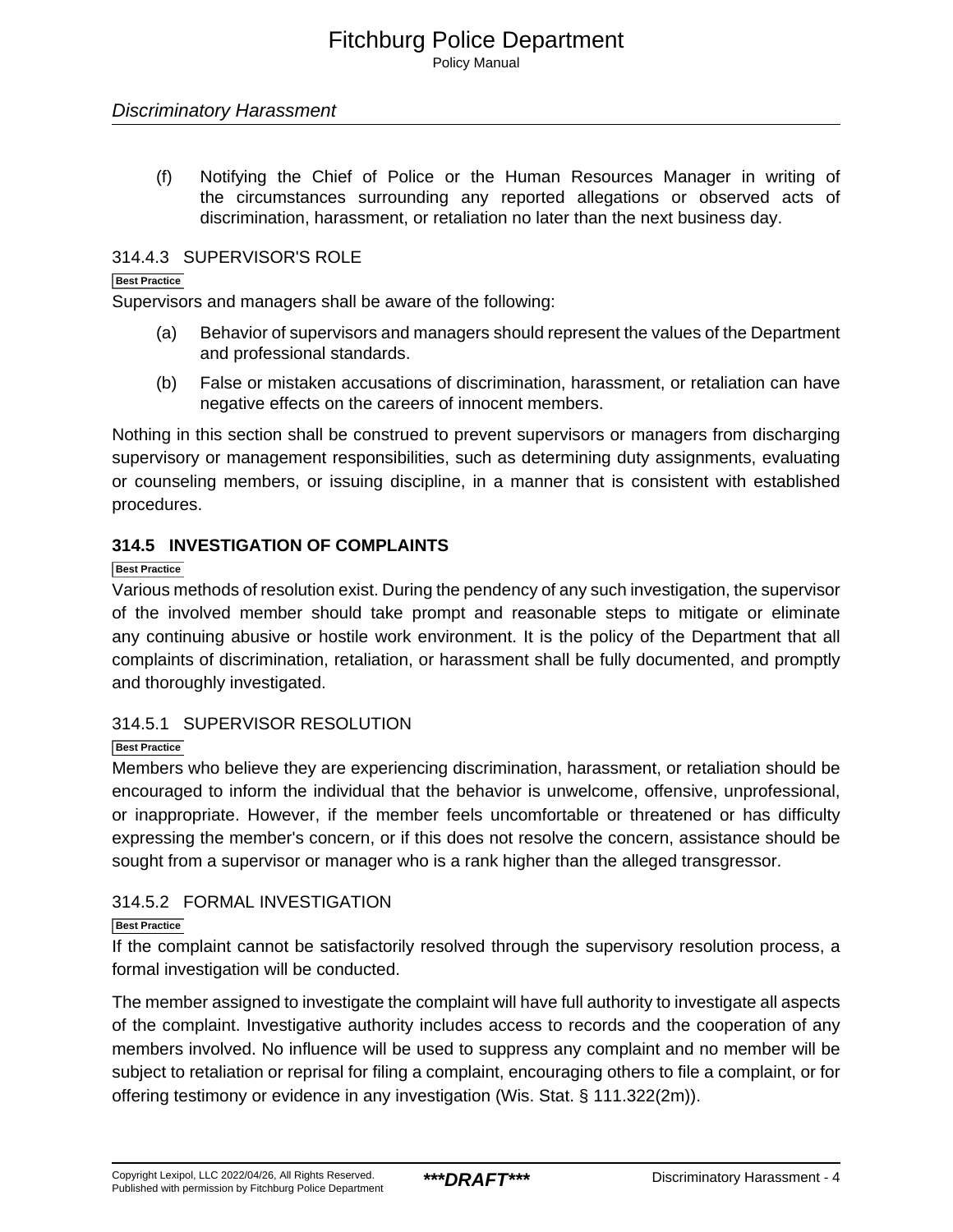Policy Manual

## Discriminatory Harassment

Formal investigation of the complaint will be confidential to the extent possible and will include but is not limited to details of the specific incident, frequency and dates of occurrences, and names of any witnesses. Witnesses will be advised regarding the prohibition against retaliation, and that a disciplinary process, up to and including termination, may result if retaliation occurs.

Members who believe they have been discriminated against, harassed, or retaliated against because of their protected status are encouraged to follow the chain of command but may also file a complaint directly with the Chief of Police, the Human Resources Manager, or the City Administrator.

## 314.5.3 ALTERNATIVE COMPLAINT PROCESS

## **Best Practice**

No provision of this policy shall be construed to prevent any member from seeking legal redress outside the Department. Members who believe that they have been harassed, discriminated against, or retaliated against are entitled to bring complaints of employment discrimination to federal, state, and/or local agencies responsible for investigating such allegations. Specific time limitations apply to the filing of such charges. Members are advised that proceeding with complaints under the provisions of this policy does not in any way affect those filing requirements.

## **314.6 DOCUMENTATION OF COMPLAINTS**

## **Best Practice**

All complaints or allegations shall be thoroughly documented on the appropriate forms and in a manner designated by the Chief of Police. The outcome of all reports shall be:

- (a) Approved by the Chief of Police, the City Administrator, or the Human Resources Manager, depending on the ranks of the involved parties.
- (b) Maintained in accordance with the established records retention schedule.

## 314.6.1 NOTIFICATION OF DISPOSITION

#### **Best Practice**

The complainant and/or victim will be notified in writing of the disposition of the investigation and the action taken to remedy or address the circumstances giving rise to the complaint.

## **314.6 TRAINING**

#### **Best Practice MODIFIED**

All new members shall be provided with a copy of this policy as part of their orientation. The policy shall be reviewed with each new member. The member shall certify by signing the prescribed form that the member has been advised of this policy, is aware of and understands its contents, and agrees to abide by its provisions during the member's term of employment.

All members shall receive training on the requirements of this policy, as determined by the City, and shall certify by signing the prescribed form that they have reviewed the policy, understand its contents, and agree that they will continue to abide by its provisions.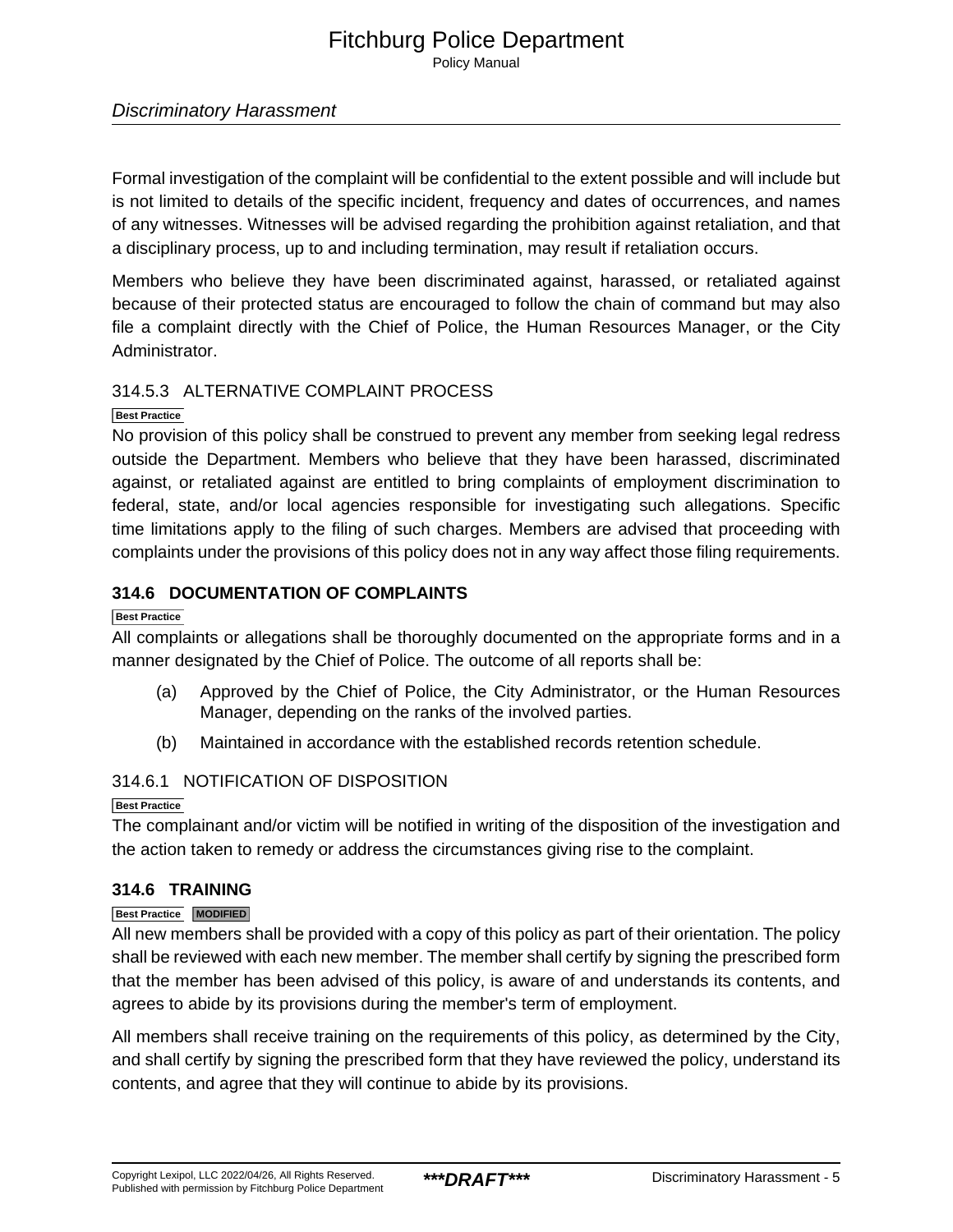# <span id="page-29-0"></span>**Child Abuse**

## **315.1 PURPOSE AND SCOPE**

## **Best Practice**

The purpose of this policy is to provide guidelines for the investigation of suspected child abuse. This policy also addresses when Fitchburg Police Department members are required to notify the appropriate county department or licensed child welfare agency of suspected child abuse.

## 315.1.1 DEFINITIONS

## **State**

Definitions related to this policy include:

**Child** - Unless otherwise specified by a cited statute, a child is any person under the age of 18 years.

**Child abuse** - Any offense or attempted offense involving violence or neglect with a child victim when committed by a person responsible for the child's care or any other act that would mandate notification to a social service agency or law enforcement (Wis. Stat. § 48.981).

## **315.2 POLICY**

## **Best Practice**

The Fitchburg Police Department will investigate all reported incidents of alleged criminal child abuse and ensure the appropriate county department or licensed child welfare agency is notified as required by law.

## **315.3 MANDATORY NOTIFICATION**

## **State MODIFIED**

Members of the Fitchburg Police Department shall notify the appropriate county department or licensed child welfare agency when, during the course of their duties, they have reasonable cause to suspect that a child has been abused or neglected; when they have reason to believe that a child has been threatened with abuse or neglect that will occur; or when they receive a report of such abuse or neglect. This responsibility also extends to off-duty situations. This applies in circumstances that include (Wis. Stat. § 48.02; Wis. Stat. § 48.981):

- (a) Cases in which a caregiver is suspected of abuse or neglect or of threatened abuse or neglect of a child.
- (b) Cases in which a caregiver is suspected of facilitating or failing to take action to prevent the suspected or threatened abuse or neglect of a child.
- (c) Cases in which it cannot be determined who abused or neglected or threatened to abuse or neglect a child.
- (d) Cases in which there is reason to suspect that an unborn child has been abused or there is reason to believe that an unborn child is at substantial risk of abuse.
- (e) Cases where the child has been involved in sex trafficking or prostitution.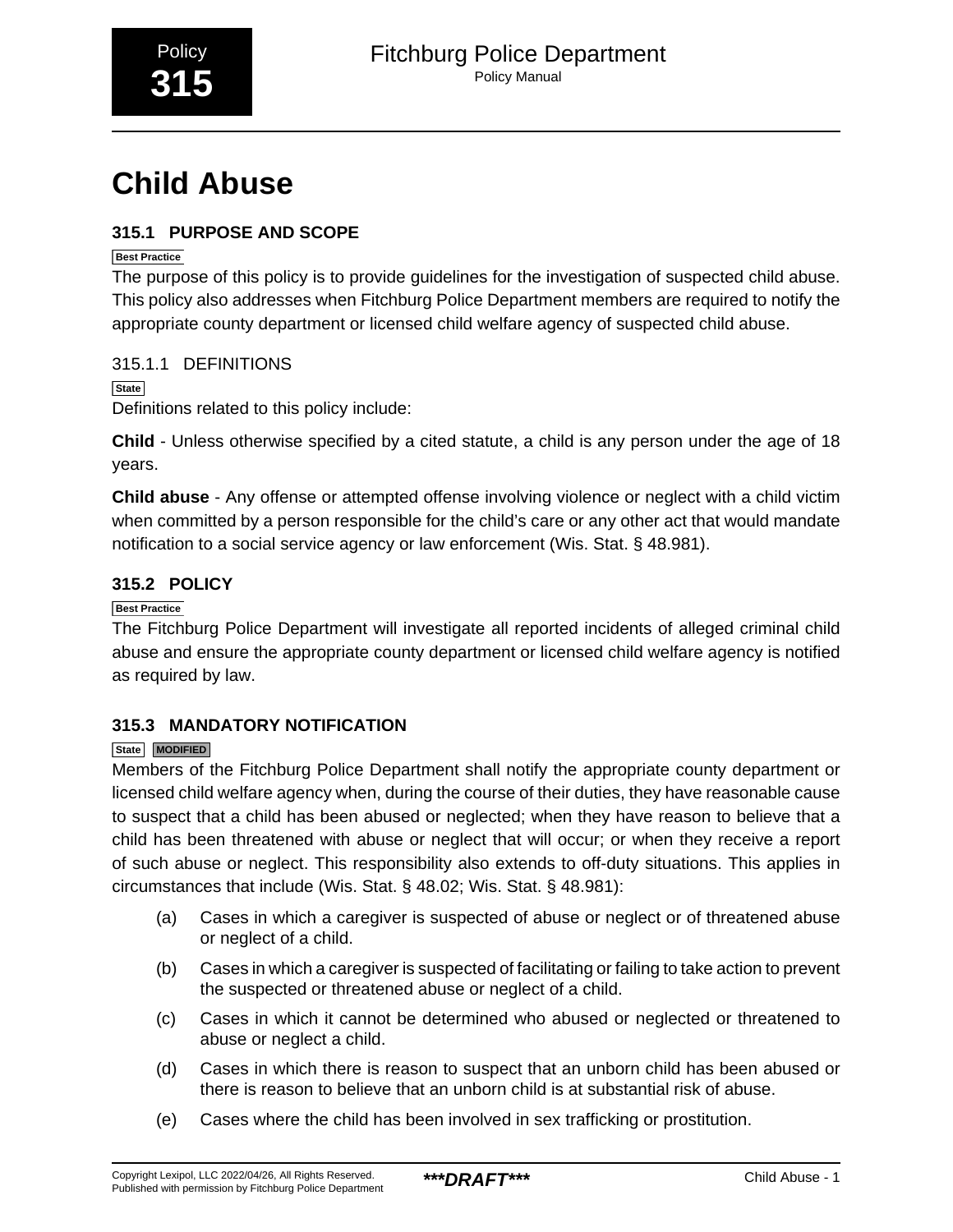For purposes of notification, abuse includes, but is not limited to, non-accidental physical injuries, sexual offenses, emotional damage, sex trafficking, exposure to a meth lab, or any other act as described in Wis. Stat. § 48.02(1). Neglect includes, but is not limited to, failure to provide necessary care, food and clothing so as to seriously endanger the physical health of the child, and any other act as described in Wis. Stat. § 48.02(12g).

## 315.3.1 NOTIFICATION PROCEDURE

## **State MODIFIED**

Notification should occur as follows (Wis. Stat. § 48.981):

- (a) The handling officer should immediately make the notification to the appropriate county department or licensed child welfare agency by telephone or in person but in all cases before completing his/her shift.
- (b) Notification, when possible, shall contain at a minimum:
	- 1. The name, address, age, sex and race of the child.
	- 2. The nature and extent of the child's injuries, including any evidence of previous cases of known or suspected abuse or neglect of the child or the child's siblings.
	- 3. The names and addresses of the persons responsible for the suspected abuse or neglect, if known.
	- 4. The family composition.
	- 5. The source of the report and the name, address and occupation of the person making the report.
	- 6. Any action taken by the reporting source.
	- 7. Any other information that the person making the report believes may be helpful in establishing the cause of the child abuse, physical injury or neglect.
- (c) If there is reasonable cause to suspect that a child died as a result of abuse or neglect, the appropriate Medical Examiner shall also be notified (Wis. Stat. § 48.981(5)).

## **315.4 QUALIFIED INVESTIGATORS**

#### **Best Practice MODIFIED**

Qualified investigators should be available for child abuse investigations. These investigators should:

- (a) Conduct interviews in child appropriate interview facilities.
- (b) Be familiar with forensic interview techniques specific to child abuse investigations.
- (c) Present all cases of alleged child abuse to the prosecutor for review.
- (d) Coordinate with other enforcement agencies, social service agencies and school administrators as needed.
- (e) Provide referrals to therapy services, victim advocates, guardians and support for the child and family as appropriate.
- (f) Participate in or coordinate with multidisciplinary investigative teams as applicable.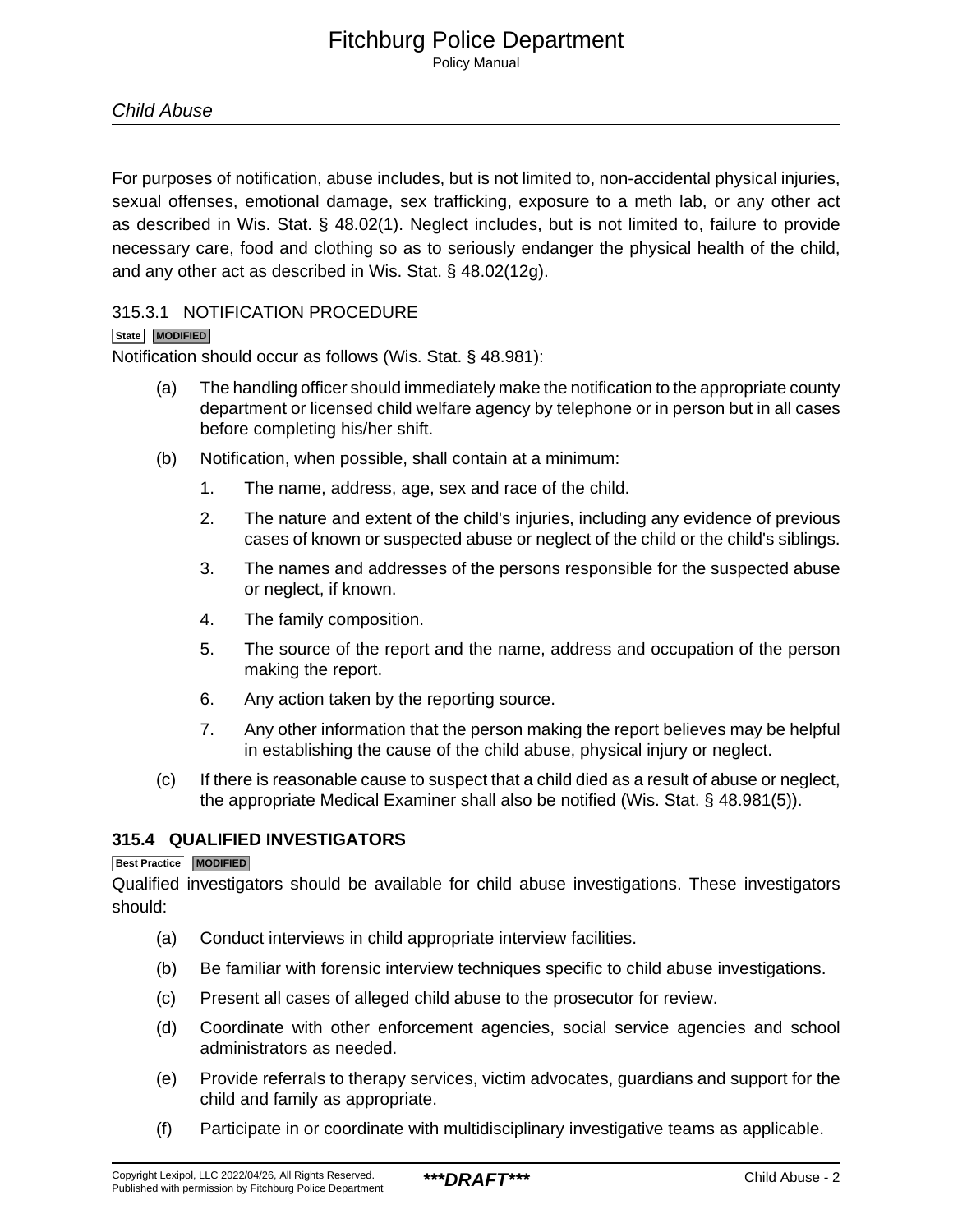### **315.5 INVESTIGATIONS AND REPORTING**

#### **State MODIFIED**

In all reported or suspected cases of child abuse, a report will be written. Officers shall write a report even if the allegations appear unfounded or unsubstantiated.

Investigations and reports related to suspected cases of child abuse should address, as applicable:

- (a) The overall basis for the contact. This should be done by the investigating officer in all circumstances where a suspected child abuse victim was contacted.
- (b) The exigent circumstances that existed if officers interviewed the child victim without the presence of a parent or guardian.
- (c) Any relevant statements the child may have made and to whom he/she made the statements.
- (d) If a child was taken into protective custody, the reasons, the name and title of the person making the decision.
- (e) Documentation of any visible injuries or any injuries identified by the child. This should include photographs of such injuries, if practicable.
- (f) Whether the child victim was transported for medical treatment or a medical examination.
- (g) Whether the victim identified a household member as the alleged perpetrator, and a list of the names of any other children who may reside in the residence.
- (h) Identification of any prior related reports or allegations of child abuse, including other jurisdictions, as reasonably known.
- (i) Previous addresses of the victim and suspect.
- (j) Other potential witnesses who have not yet been interviewed, such as relatives or others close to the victim's environment.
- (k) Where a child or unborn child is believed or reported to be in immediate danger, the assigned officer shall begin the investigation immediately and take any necessary action to protect the child or unborn child (Wis. Stat. § 48.981(3)).
- (I) Medical records of the victim as necessary (Wis. Stat.  $\S 146.82(2)(a)11$ ).

All cases of the unexplained death of a child should be investigated as thoroughly as if it had been a case of suspected child abuse (e.g., a sudden or unexplained death of an infant).

## **315.6 PROTECTIVE CUSTODY**

#### **State**

Before taking any child into protective custody, the officer should make reasonable attempts to contact the appropriate county department or licensed child welfare agency. Generally, removal of a child from his/her family, guardian, or other responsible adult should be left to the child welfare authorities when they are present or have become involved in an investigation.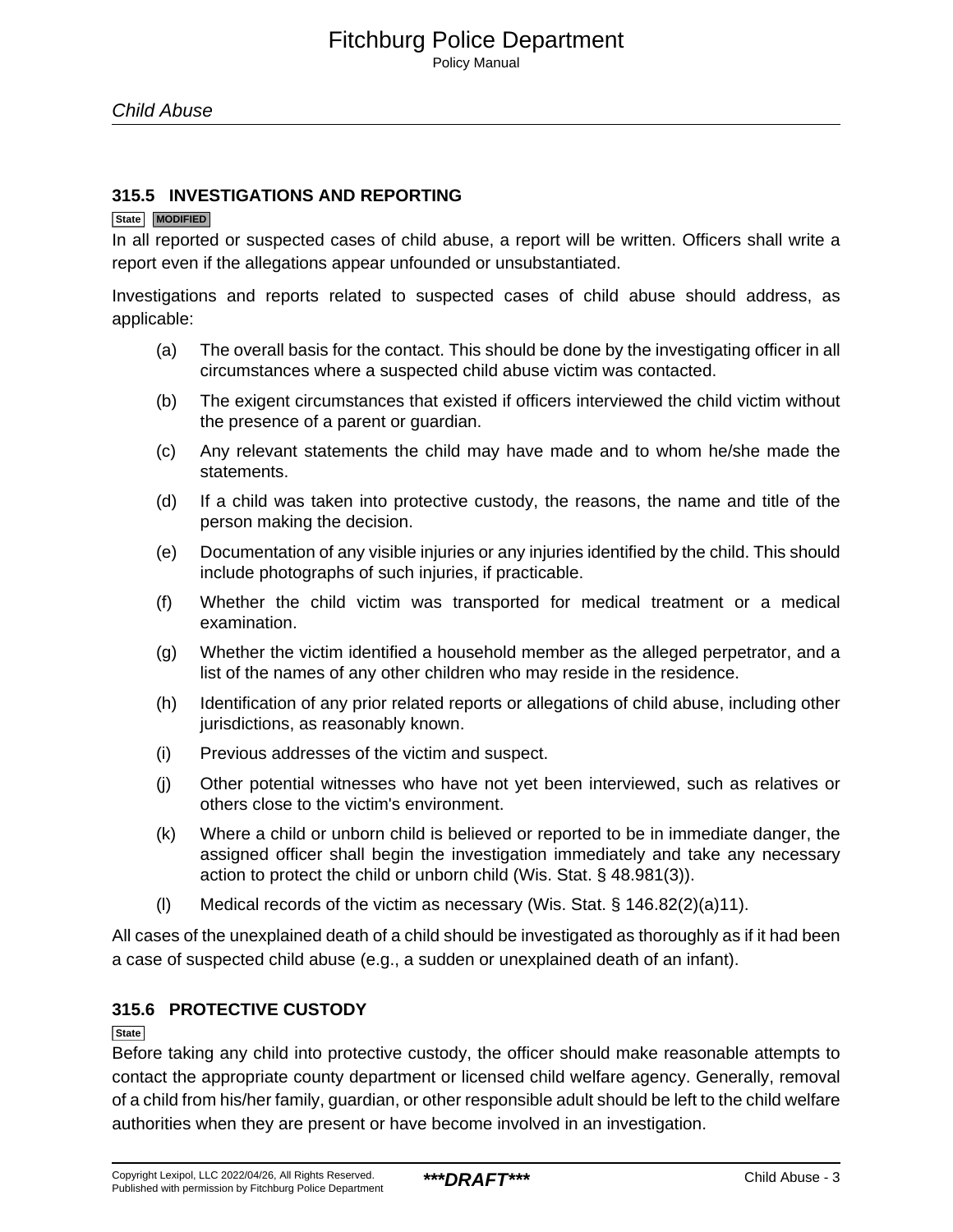## Child Abuse

Generally, members of this department should remove a child from his/her parent or guardian without a court order only when no other effective alternative is reasonably available and immediate action reasonably appears necessary to protect the child. Prior to taking a child into protective custody, the officer should take reasonable steps to deliver the child to another qualified parent or legal guardian, unless it reasonably appears that the release would endanger the child or result in abduction. If this is not a reasonable option, the officer shall ensure that the child is delivered to the appropriate county department or licensed child welfare agency intake worker (Wis. Stat. § 48.981).

Whenever practicable, the officer should inform a supervisor of the circumstances prior to taking a child into protective custody. If prior notification is not practicable, officers should contact a supervisor promptly after taking a child into protective custody.

Children may only be removed from a parent or guardian in the following situations (Wis. Stat. § 48.19):

- (a) A court has ordered the removal of the child.
- (b) An officer believes on reasonable grounds that any of the following conditions exist:
	- 1. A court has ordered the removal of the child.
	- 2. The child is suffering from illness or injury or is in immediate danger from his/her surroundings and removal from those surroundings is necessary.

Officers are required to take children into custody in the circumstances described above (Wis. Stat. § 48.981(3)).

## 315.6.1 FOLLOW-UP NOTIFICATIONS AND PLACEMENT

## **State**

An officer who has taken a child into protective custody shall attempt to deliver the child to an intake worker and immediately notify the parent, guardian, legal custodian and Indian custodian of the child by the most practical means. The officer shall continue such attempts until the parent, guardian, legal custodian and Indian custodian of the child is notified or the child is delivered to an intake worker, whichever occurs first (Wis. Stat. § 48.19; Wis. Stat. § 48.20; Wis. Stat. § 48.981).

## 315.6.2 SAFE HAVEN LAW

## **State MODIFIED**

A parent may relinquish a newborn infant less than 72 hours old to an officer when the parent does not express an intent to return for the child. The officer shall take any action necessary to protect the health and safety of the child and attempt to deliver the child to the custody of an intake worker under the provisions of Wis. Stat. § 48.20 (Wis. Stat. § 48.195(1)).

A parent who relinquishes custody of a child under these circumstances and any person who assists the parent in that relinquishment have the right to remain anonymous. Department members shall not induce or coerce or attempt to induce or coerce a parent or person assisting a parent who wishes to remain anonymous into revealing his or her identity, unless there is reasonable cause to suspect that the child has been the victim of abuse or neglect or that the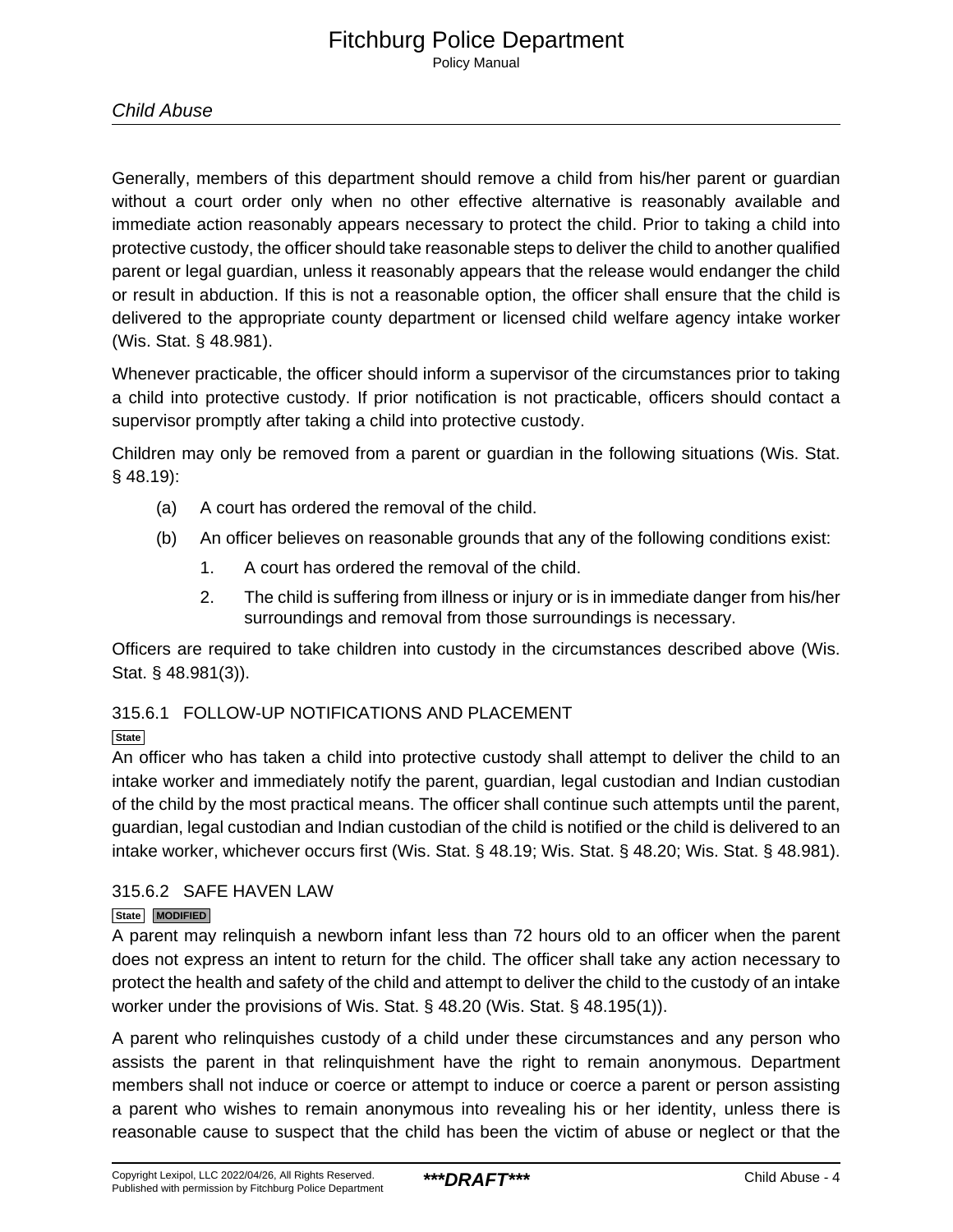## Child Abuse

person assisting the parent is coercing the parent into relinquishing custody of the child (Wis. Stat. § 48.195).

The officer shall immediately contact human services for assistance with the child. The officer shall also provide the parent with the toll free number to the Department of Children and Families, (877-440-2229). (Wis. Stat. § 48.195; Wis. Admin. Code § DCF 39.09).

## **315.7 INTERVIEWS**

**Best Practice**

## 315.7.1 PRELIMINARY INTERVIEWS

#### **Best Practice MODIFIED**

Absent extenuating circumstances or impracticality, officers should record the preliminary interview with suspected child abuse victims. Officers should avoid multiple interviews with a child victim and should attempt to gather only the information necessary to begin an investigation. Generally, child victims should not be interviewed in the home or location where the alleged abuse occurred.

## 315.7.2 DETAINING SUSPECTED CHILD ABUSE VICTIMS FOR AN INTERVIEW

## **Best Practice MODIFIED**

An officershould not detain a child involuntarily who is suspected of being a victim of child abuse solely for the purpose of an interview or physical exam without the consent of a parent or guardian unless one of the following applies:

- (a) Exigent circumstances exist, such as:
	- 1. A reasonable belief that medical issues of the child need to be addressed immediately.
	- 2. A reasonable belief that the child is or will be in danger of harm if the interview or physical exam is not immediately completed.
	- 3. The alleged offender is the custodial parent or guardian and there is reason to believe the child may be in continued danger.
- (b) A court order or warrant has been issued.

Safe Harbor Interview recommendations.

## **315.8 MEDICAL EXAMINATIONS**

#### **Best Practice**

If the child has been the victim of abuse that requires a medical examination, the investigating officer should obtain consent for such examination from the appropriate parent, guardian or agency having legal custody of the child. The officer should also arrange for the child's transportation to the appropriate medical facility.

In cases where the alleged offender is the custodial parent or guardian and is refusing consent for the medical examination, officers should notify a supervisor before proceeding. If exigent circumstances do not exist or if state law does not provide for officers to take the child for a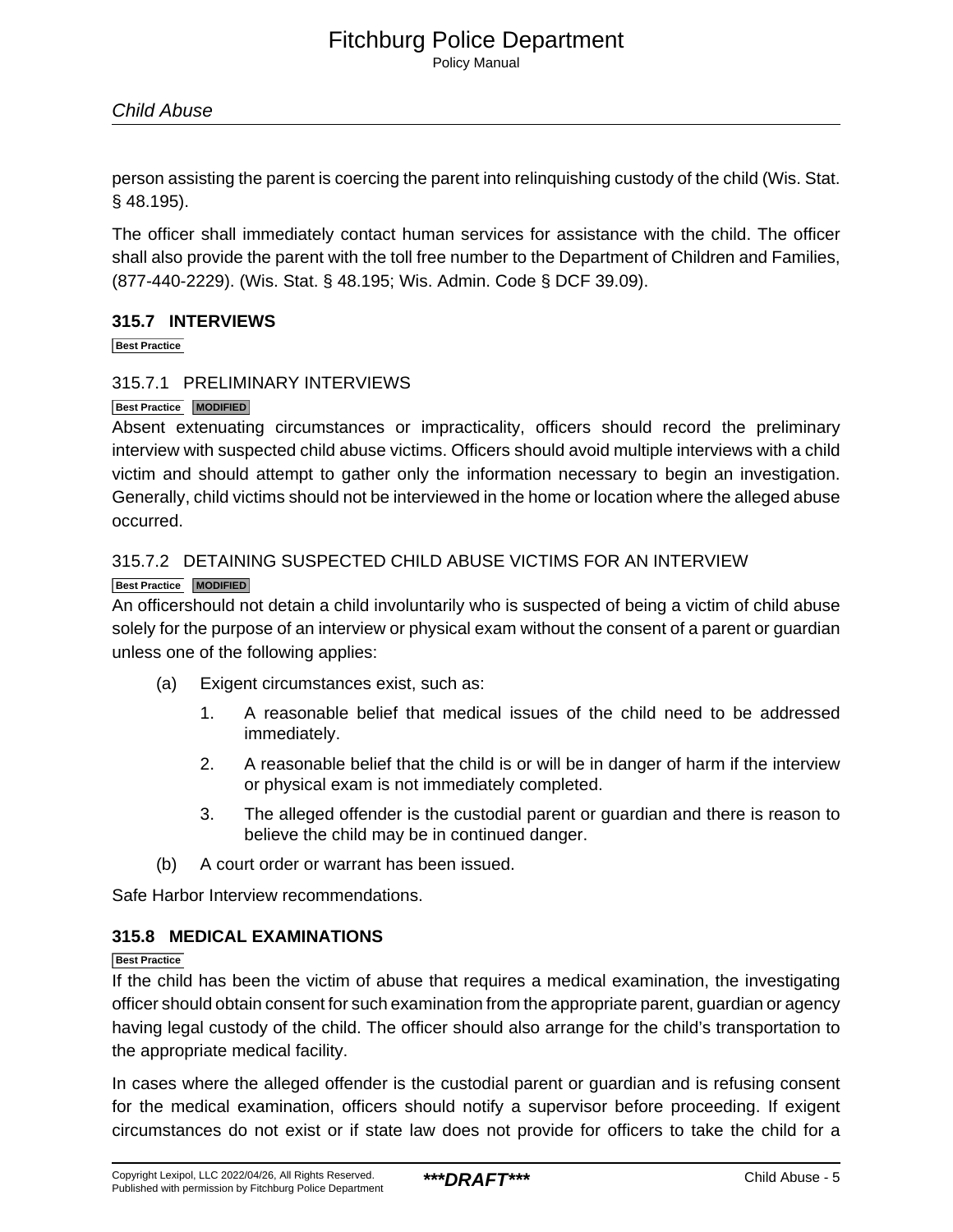medical examination, the notified supervisor should consider obtaining a court order for such an examination.

## **315.9 DRUG-ENDANGERED CHILDREN**

#### **Best Practice**

A coordinated response by law enforcement and social services agencies is appropriate to meet the immediate and longer-term medical and safety needs of children exposed to the manufacturing, trafficking or use of narcotics.

#### 315.9.1 SUPERVISOR RESPONSIBILITIES

#### **State MODIFIED**

The Detective Bureau supervisor or Support Services Section Commander should:

- (a) Work with professionals from the appropriate agencies, including the Wisconsin Alliance for Drug Endangered Children, appropriate county welfare agency, other law enforcement agencies, medical service providers and local prosecutors to develop community specific procedures for responding to situations where there are children endangered by exposure to methamphetamine labs or the manufacture and trafficking of other drugs.
- (b) Activate any available interagency response when an officer notifies the Detective Bureau supervisor that the officer has responded to a drug lab or other narcotics crime scene where a child is present or where evidence indicates that a child lives there.
- (c) Develop a report format or checklist for use when officers respond to drug labs or other narcotics crime scenes. The checklist will help officers document the environmental, medical, social and other conditions that may affect the child.

### **315.10 STATE MANDATES AND OTHER RELEVANT LAWS**

#### **State**

Wisconsin requires or permits the following:

#### 315.10.1 CRIMINAL PROSECUTION

#### **State**

All cases in which there is a reasonable suspicion that an identified suspect committed an act of child abuse should be forwarded to the district attorney. All reports that contain an allegation that a child was a victim of a sex-related offense or threatened with such an offense by an identified person shall be forwarded to the district attorney (Wis. Stat. § 48.981(3)).

## 315.10.2 RELEASE OF REPORTS

#### **State**

Information related to incidents of child abuse or suspected child abuse shall be confidential and may only be disclosed pursuant to state law and the Records Maintenance and Release Policy (Wis. Stat. § 48.981(7)).

315.10.3 CHILD DEATH REVIEW TEAM

**Discretionary**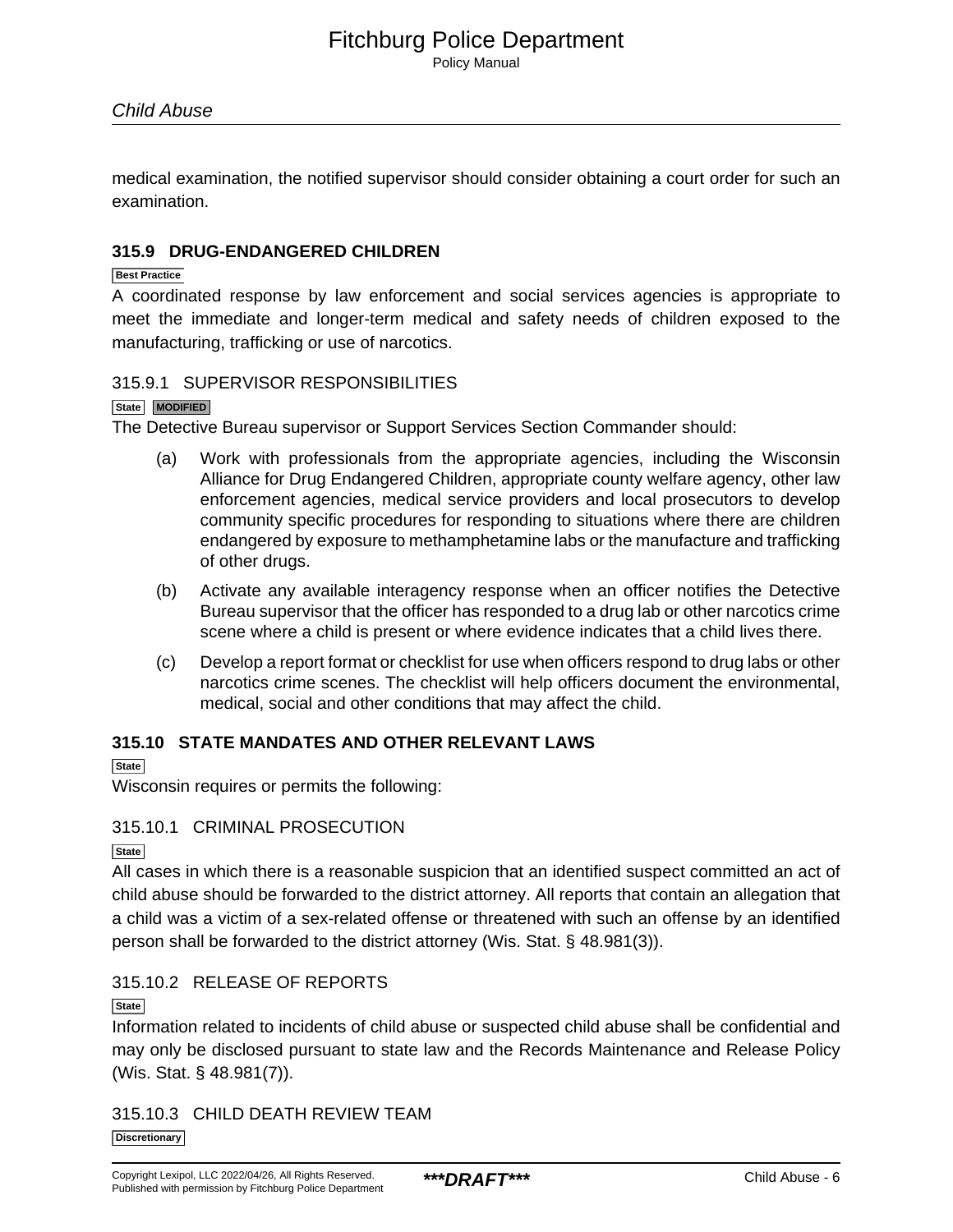This department will cooperate with a local child death review team as applicable.

## 315.10.4 COURT ORDERS

**State**

Employees may assist or provide information to the child abuse victim's parent, guardian or custodian on how to obtain a restraining order or injunction issued by the court for the protection of the victim. Officers shall arrest for violations of child abuse restraining orders as mandated by Wis. Stat. § 813.122(10)).

## 315.10.5 MANDATORY COORDINATION

## **State MODIFIED**

An officer investigating a report of child abuse or threatened child abuse should coordinate the planning and execution of the investigation with the appropriate county department or licensed child welfare agency. This coordination is mandatory when the abuse or threatened abuse involves an allegation of a sex-related offense (Wis. Stat. § 48.981(3)).

Whenever the department or an officer receives a report of suspected child abuse from an outside agency (Dane County Human Services), this department will conduct an investigation regardless of the outside agency's determination.

## 315.10.6 ADULT EXPECTANT MOTHERS OF AN AT-RISK UNBORN CHILD

**State**

An adult expectant mother of an unborn child may be taken into temporary custody as authorized in Wis. Stat. § 48.193 and delivered to an intake worker, but only with a court order. The release of the expectant mother shall comply with the procedures of Wis. Stat. § 48.203 and specific terms of the court order.

## **315.11 TRAINING**

## **Best Practice MODIFIED**

The Department should, when practical, provide training on best practices in child abuse investigations to members tasked with investigating these cases. The training should include:

- (a) Participating in multidisciplinary investigations, as appropriate.
- (b) Conducting forensic interviews.
- (c) Availability of therapy services for children and families.
- (d) Availability of specialized forensic medical exams.
- (e) Cultural competence (including interpretive services) related to child abuse investigations.
- (f) Availability of victim advocate or guardian ad litem support.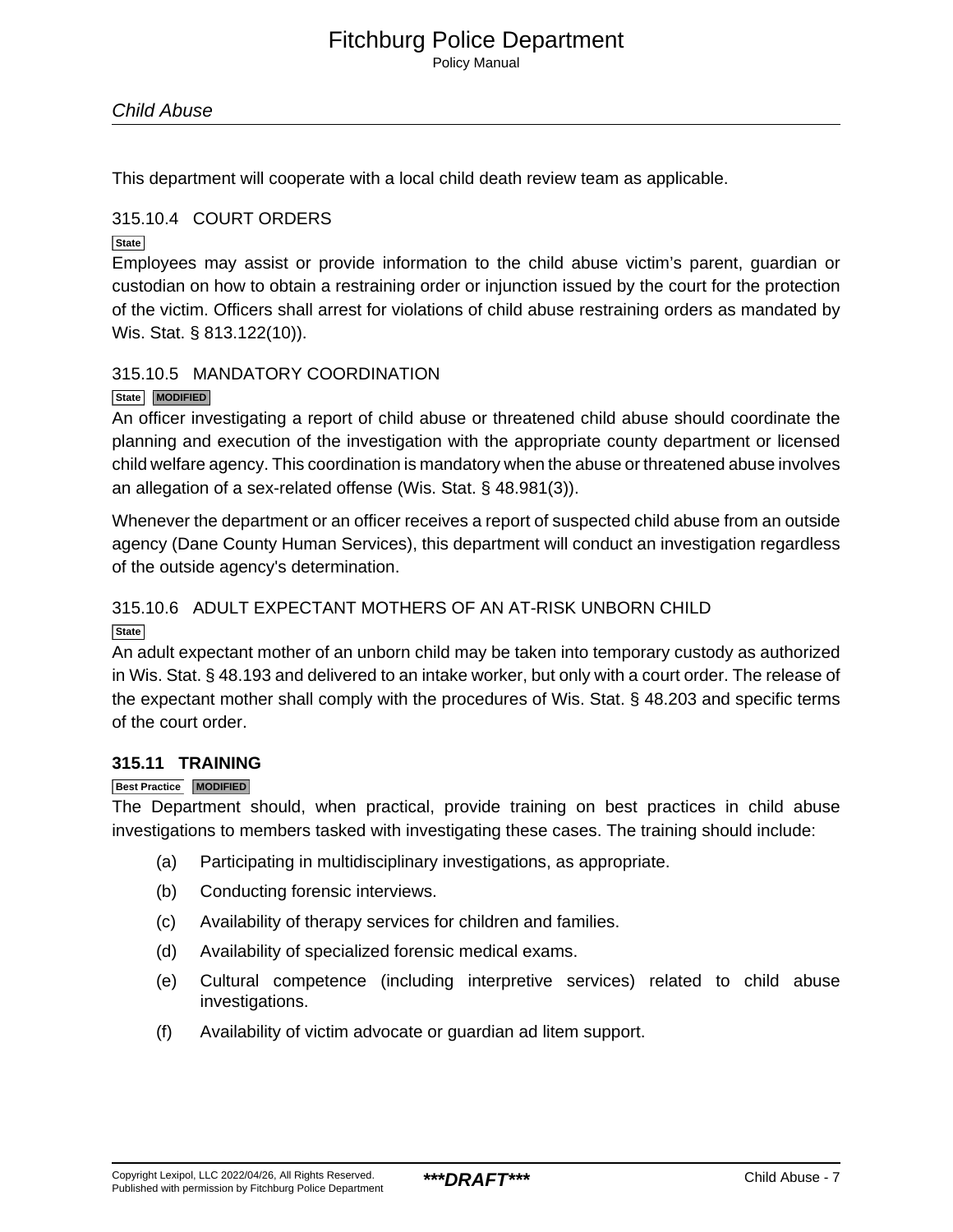# <span id="page-36-0"></span>**Missing Persons**

## **316.1 PURPOSE AND SCOPE**

**Best Practice**

This policy provides guidance for handling missing person investigations.

## 316.1.1 DEFINITIONS

**State**

Definitions related to this policy include:

**At risk -** This includes persons who:

- (a) Are 13 years of age or younger.
- (b) Regardless of age are believed or determined to be experiencing one or more of the following circumstances:
	- 1. Out of the zone of safety for his/her chronological age and developmental stage.
	- 2. Mentally or behaviorally disabled.
	- 3. Drug dependent, including prescribed medication and/or illegal substances, and the dependency is potentially life-threatening.
	- 4. Absent from home for more than 24 hours before being reported to law enforcement as missing.
	- 5. In a life-threatening situation.
	- 6. In the company of others who could endanger his/her welfare.
	- 7. Absent in a way that is inconsistent with established patterns of behavior and cannot be readily explained. Most children have an established and reasonably predictable routine.
	- 8. Involved in a situation that would cause a reasonable person to conclude the person should be considered at risk.
- (c) Are adults with a developmental disability, suffer from Alzheimer's disease or dementia, or suffer from or could, without access to medication, suffer from cognitive impairment if the impairment would likely render the person incapable of getting to a familiar location without assistance (Wis. Stat. § 175.51).
- (d) Are veterans or active-duty members of the military and there is reason to believe that they are at risk due to a physical or mental health condition, and a report was made within 72 hours of their disappearance (Wis. Stat. § 175.51).

**Missing person** - Any person who is reported missing to law enforcement when that person's location is unknown.

**Missing person networks** - Databases or computer networks that are available to law enforcement and are suitable for obtaining information related to missing person investigations. This includes the National Crime Information Center (NCIC), the Wisconsin Transaction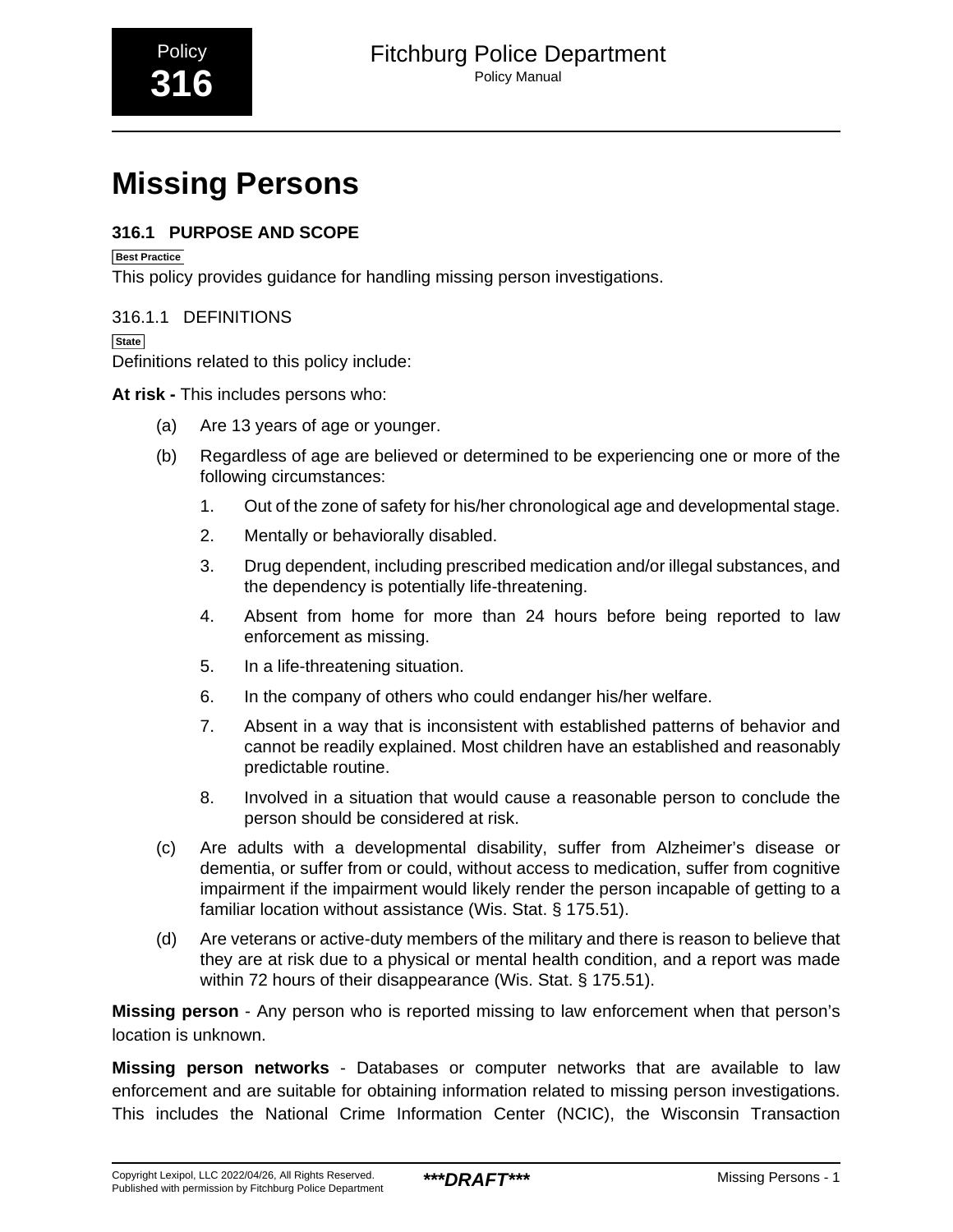Missing Persons

Information for the Management of Enforcement (TIME) System, the Wisconsin Clearinghouse for Missing and Exploited Children and Adults, and the Wisconsin Crime Alert Network.

## **316.2 POLICY**

#### **Best Practice**

The Fitchburg Police Department does not consider any report of a missing person to be routine and assumes that the missing person is in need of immediate assistance until an investigation reveals otherwise. Priority shall be given to missing person cases over property-related cases. Members will initiate an investigation into all reports of missing persons, regardless of the length of time the person has been missing.

## **316.3 INFORMATION AND BIOLOGICAL SAMPLE COLLECTION**

#### **Best Practice MODIFIED**

The Detective Bureau supervisor should consider the following information:

- Wisconsin DOJ Missing Person Worksheet (Wis. Stat. § 165.785)
- Missing person investigation checklist that provides investigation guidelines and resources that could be helpful in the early hours of a missing person investigation
- Missing person school notification form
- Medical records release form
- Biological sample collection kits

## **316.4 ACCEPTANCE OF REPORTS**

#### **Best Practice MODIFIED**

Any member encountering a person who wishes to report a missing person or runaway shall render assistance without delay. This can be accomplished by accepting the report via telephone or in-person and initiating the investigation. Those members who do not take such reports or who are unable to give immediate assistance shall promptly dispatch or alert a member who can take the report.

A report shall be accepted in all cases and regardless of where the person was last seen, where the person resides or any question of jurisdiction. If the case is determined to have occurred in a different jurisdiction, this department will coordinate with the appropriate agency to provide any details to assist.

## **316.5 INITIAL INVESTIGATION**

#### **Best Practice MODIFIED**

Officers or other members conducting the initial investigation of a missing person should take the following investigative actions, as applicable:

(a) Respond to a dispatched call as soon as practicable.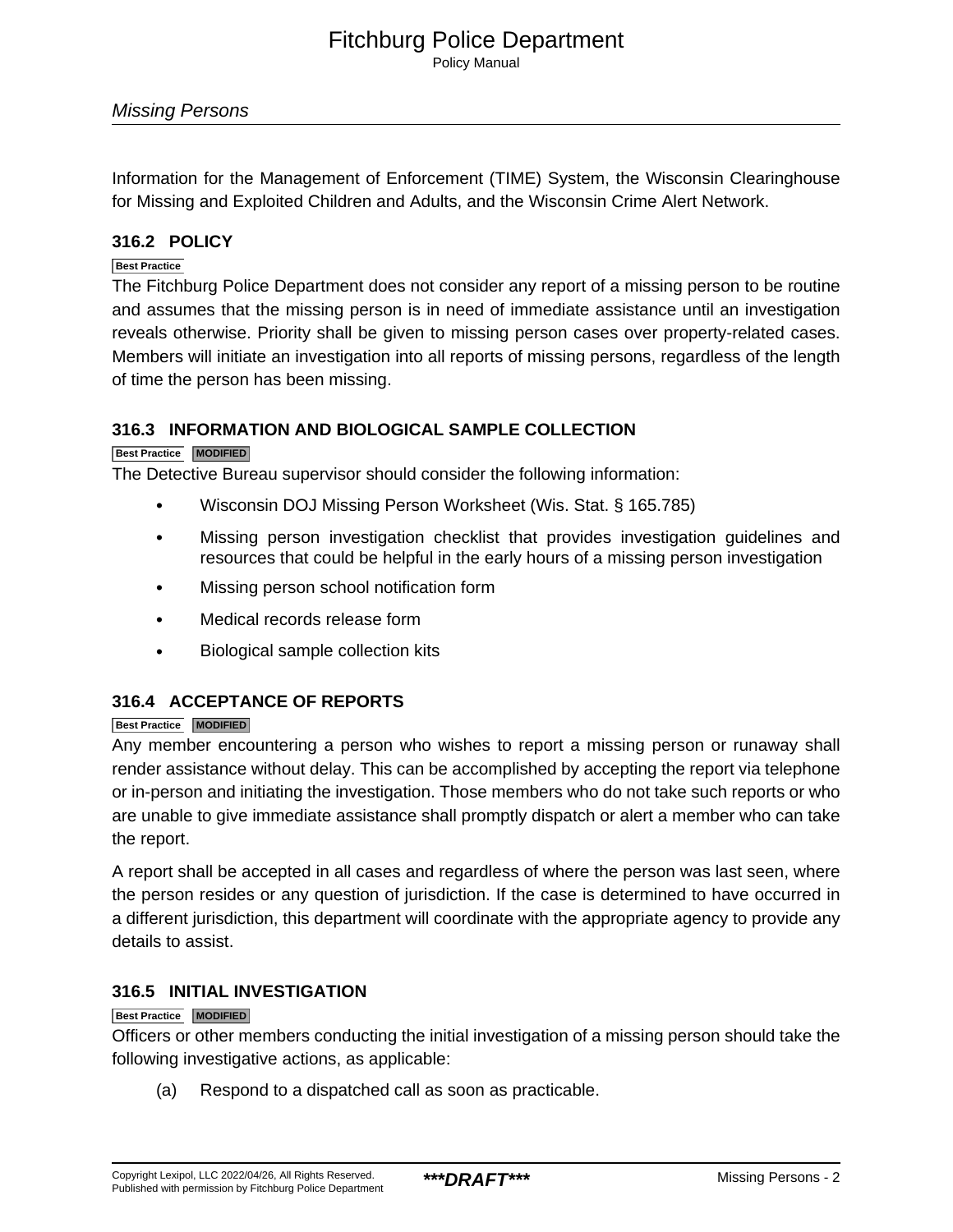- (b) Interview the reporting party and any witnesses to determine whether the person qualifies as a missing person and, if so, whether the person may be at risk.
- (c) Notify a supervisor immediately if there is evidence that a missing person is either at risk or may qualify for a public alert, or both (see the Public Alerts Policy).
- (d) Broadcast a "Be on the Look Out" (BOLO) bulletin if the person is under 16 years of age or there is evidence that the missing person is at risk. The BOLO should be broadcast as soon as practicable after determining the missing person is under 16 years of age or may be at risk.
- (e) Ensure that entries are made into the appropriate missing person networks, as follows:
	- 1. Immediately, when the missing person is at risk.
	- 2. In all other cases, as soon as practicable.
- (f) Complete the appropriate report forms accurately and completely and initiate a search as applicable under the facts.
- (g) Collect and/or review:
	- 1. A photograph and fingerprint card of the missing person, if available.
	- 2. A voluntarily provided biological sample of the missing person, if available or applicable to the needs of the investigation(e.g., toothbrush, hairbrush).
	- 3. Any documents that may assist in the investigation, such as court orders regarding custody.
	- 4. Any other evidence that may assist in the investigation, including personal electronic devices (e.g., cell phones, computers).
- (h) When circumstances permit and if appropriate, attempt to determine the missing person's location through his/her telecommunications carrier.
- (i) Contact the appropriate agency if the report relates to a missing person report previously made to another agency and that agency is actively investigating the report. When this is not practicable, the information should be documented in an appropriate report for transmission to the appropriate agency. If the information relates to an at-risk missing person, the member should notify a supervisor and proceed with reasonable steps to locate the missing person.

## **316.6 REPORT PROCEDURES AND ROUTING**

#### **Best Practice**

Members should complete all missing person reports and forms promptly and advise the appropriate supervisor as soon as a missing person report is ready for review.

## 316.6.1 SUPERVISOR RESPONSIBILITIES

#### **Best Practice**

The responsibilities of the supervisor shall include but are not limited to:

- (a) Reviewing and approving missing person reports upon receipt.
	- 1. The reports should be promptly sent to the Records Section.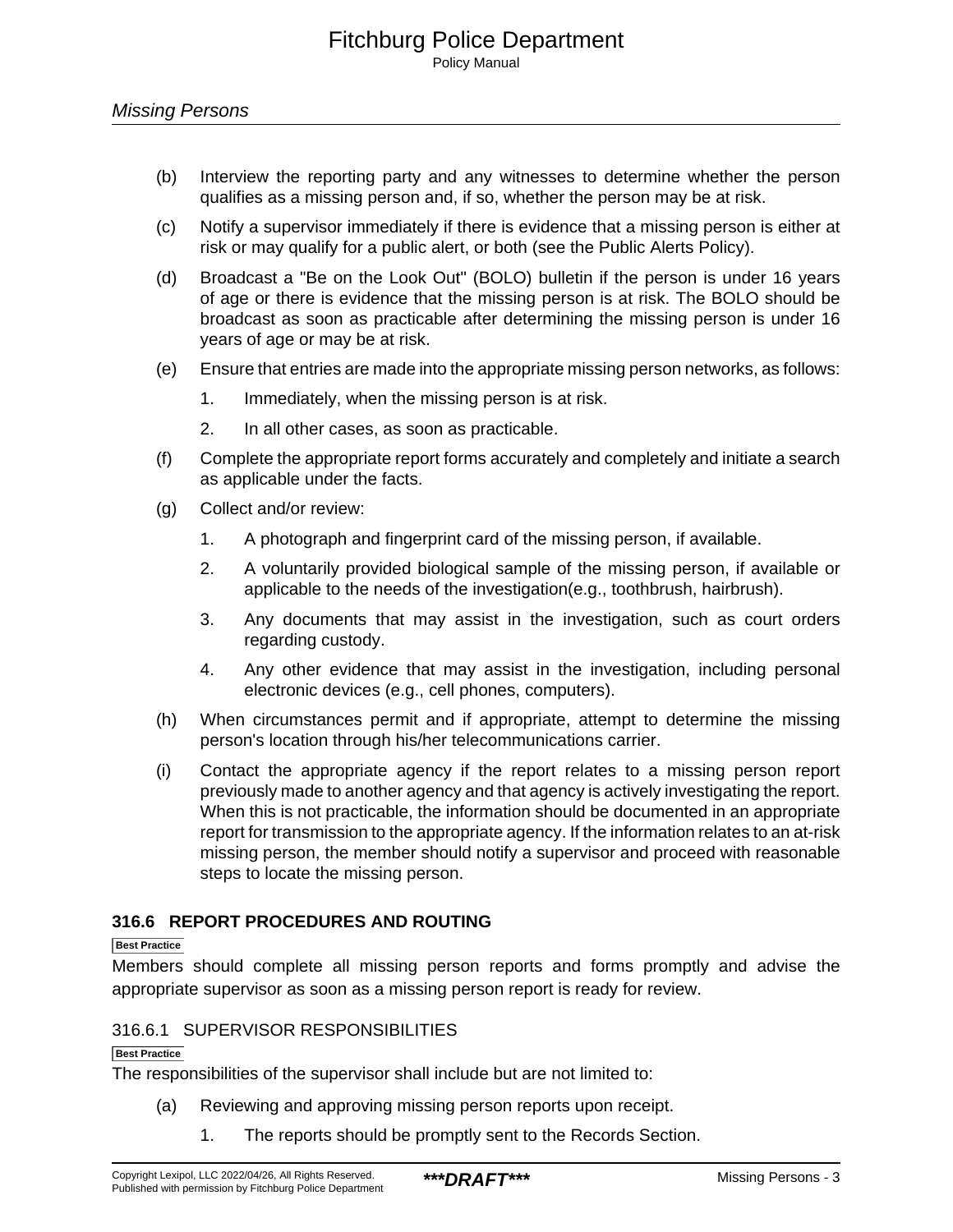- (b) Ensuring resources are deployed as appropriate.
- (c) Initiating a command post as needed.
- (d) Ensuring applicable notifications and public alerts are made and documented.
- (e) Ensuring that records have been entered into the appropriate missing persons networks.
- (f) Taking reasonable steps to identify and address any jurisdictional issues to ensure cooperation among agencies.
	- 1. If the case falls within the jurisdiction of another agency, the supervisor should facilitate transfer of the case to the agency of jurisdiction.

## 316.6.2 RECORDS AND DISPATCH RESPONSIBILITIES

#### **Federal MODIFIED**

The receiving member shall:

- (a) As soon as reasonable under the circumstances, forward a copy of the report to the agency of jurisdiction for the missing person's residence in cases where the missing person is a resident of another jurisdiction.
- (b) Forward a copy of the report to the agency of jurisdiction where the missing person was last seen.
- (c) Forward a copy of the report to the agency of jurisdiction for the missing person's intended or possible destination, if known.
- (d) Forward a copy of the report to the Detective Bureau.
- (e) Coordinate with the NCIC Terminal Contractor for Wisconsin to have the missing person record in the NCIC computer networks updated with additional information obtained from missing person investigations (34 USC § 41308).

#### **316.7 INVESTIGATIVE FOLLOW-UP**

#### **Federal MODIFIED**

The investigator or officer assigned to a missing person investigation:

- (a) Should ensure that the missing person's school is notified within 10 days if the missing person is a juvenile.
	- 1. The notice shall be in writing and should also include a photograph.
	- 2. The investigator should meet with school officials as appropriate to stress the importance of including the notice in the child's student file, along with the investigator's contact information if the school receives a call requesting the transfer of the missing child's files to another school.
- (b) Should re-contact the reporting person and/or other witnesses within 30 days of the initial report and within 30 days thereafter to determine if any additional information has become available.
- (c) Should consider contacting other agencies involved in the case to determine if any additional information is available.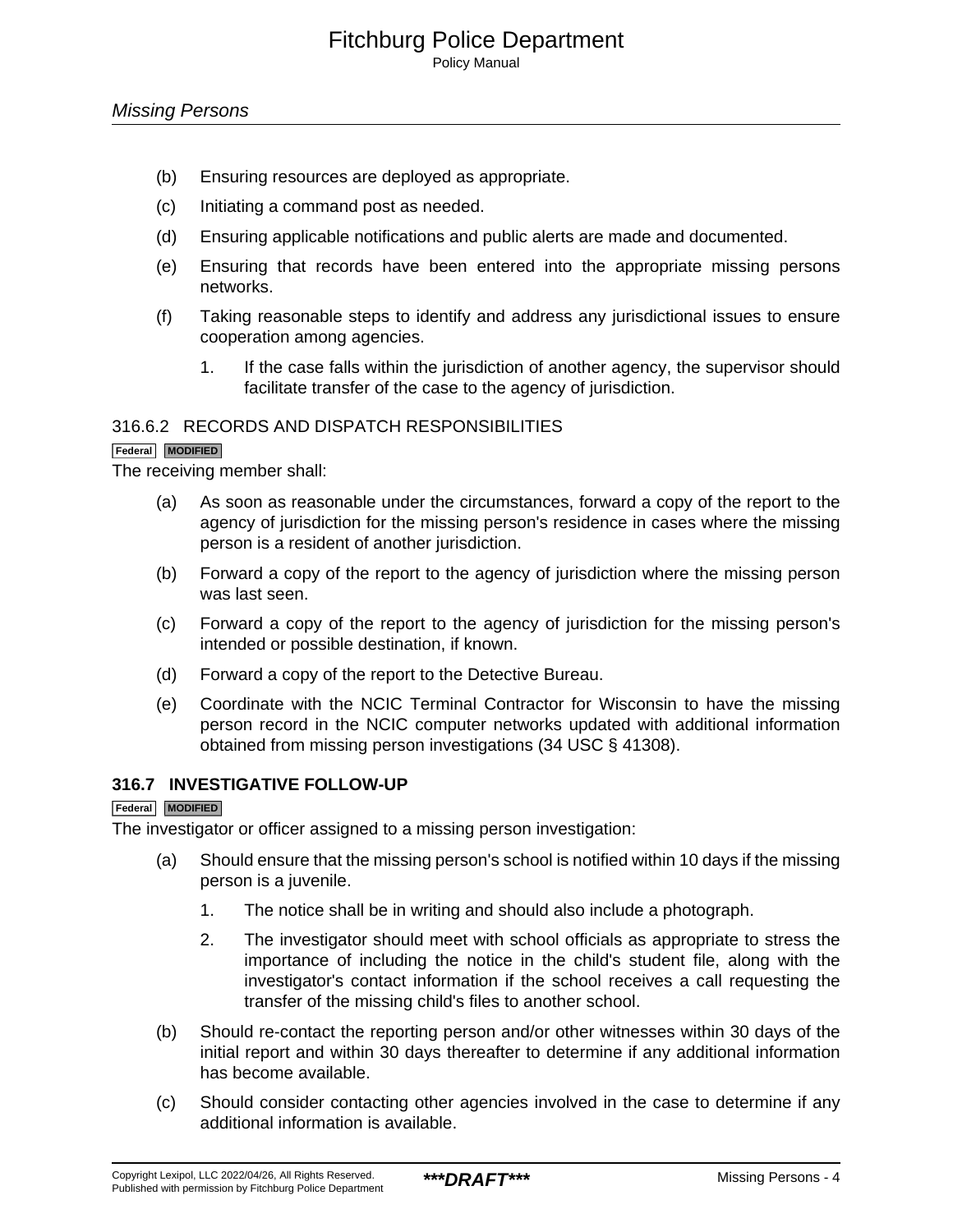- (d) Shall verify and update the TIME System, the Wisconsin Clearinghouse for Missing and Exploited Children and Adults, NCIC, and any other applicable missing person networks within 30 days of the original entry into the networks and every 30 days thereafter until the missing person is located (34 USC § 41308).
- (e) Should continue to make reasonable efforts to locate the missing person and document these efforts at least every 30 days.
- (f) Shall maintain a close liaison with state and local child welfare systems and the National Center for Missing and Exploited Children® (NCMEC) if the missing person is under the age of 21 and shall promptly notify NCMEC when the person is missing from a foster care family home or childcare institution (34 USC § 41308).
- (g) Should make appropriate inquiry with the Medical Examiner.
- (h) Should obtain and forward medical and dental records, photos, X-rays, and biological samples, as applicable.
- (i) Shall attempt to obtain the most recent photograph for persons under 18 years of age if it has not been obtained previously and forward the photograph to the Wisconsin Department of Justice, Division of Criminal Investigations and the Wisconsin Clearinghouse for Missing and Exploited Children and Adults ® and enter the photograph into applicable missing person networks (34 USC § 41308).
- (j) Should consider making appropriate entries and searches in the National Missing and Unidentified Persons System (NamUs).
- (k) In the case of an at-risk missing person or a person who has been missing for an extended time, should consult with a supervisor regarding seeking federal assistance from the FBI and the U.S. Marshals Service (28 USC § 566).

## **316.8 WHEN A MISSING PERSON IS FOUND**

#### **Best Practice MODIFIED**

When any person reported missing is found, the officer/investigator shall document the location of the missing person in the appropriate report, notify the relatives and/or reporting party, as appropriate, and other involved agencies, and refer the case for additional investigation if warranted.

The supervisory and command staff should ensure that, upon receipt of information that a missing person has been located, the following occurs:

- (a) Notification is made to the Wisconsin Clearinghouse for Missing and Exploited Children and Adults and the Wisconsin Department of Justice, Division of Criminal Investigations.
- (b) A missing child's school is notified.
- (c) Entries are made in the applicable missing person networks.
- (d) When a person is at risk, the fact that the person has been found shall be reported within 24 hours to the Wisconsin Clearinghouse for Missing and Exploited Children and Adults and the Wisconsin Department of Justice, Division of Criminal Investigations.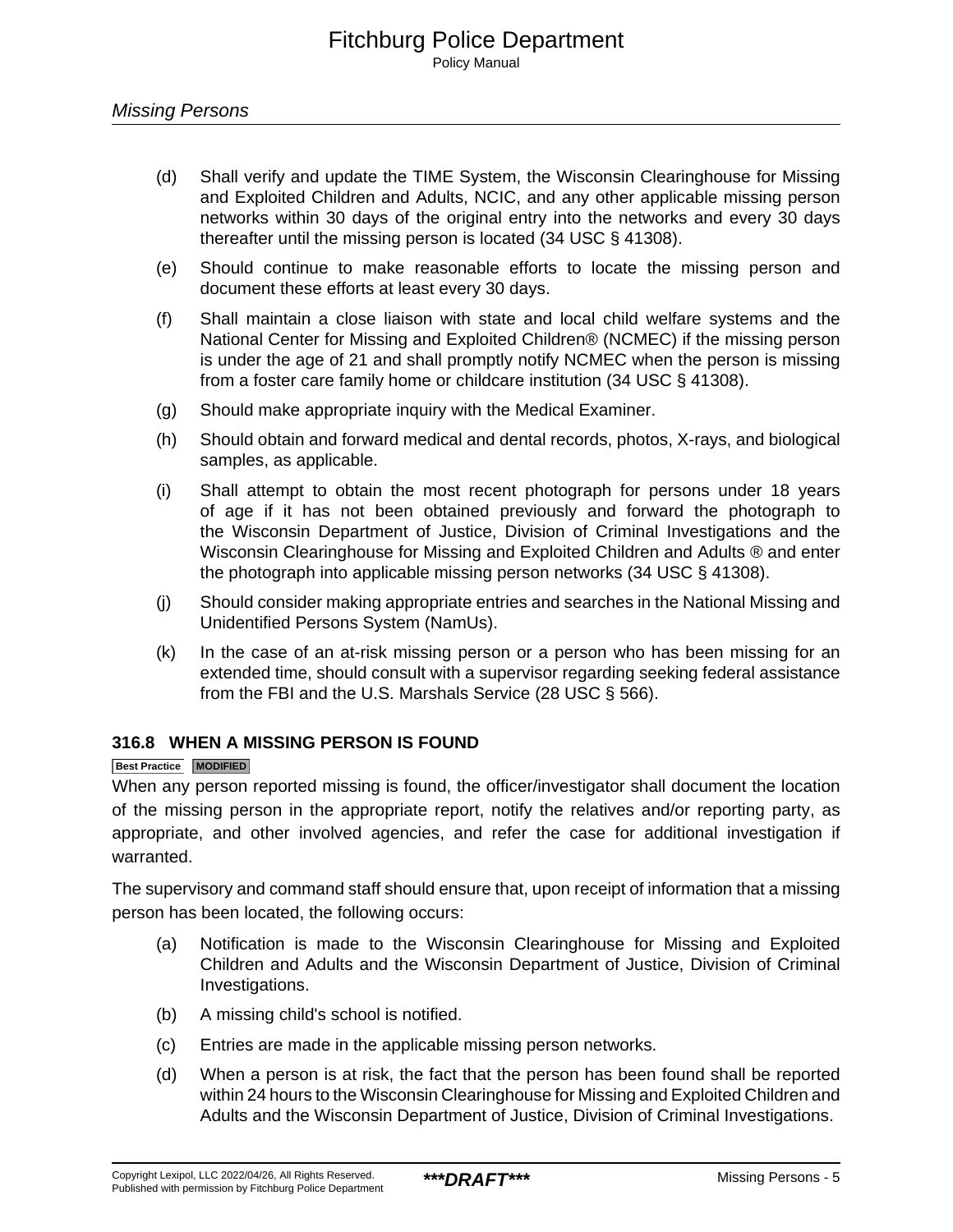(e) Notification shall be made to any other law enforcement agency that took the initial report or participated in the investigation.

## 316.8.1 UNIDENTIFIED PERSONS

#### **Best Practice**

Department members investigating a case of an unidentified person who is deceased or a living person who cannot assist in identifying him/herself should:

- (a) Obtain a complete description of the person.
- (b) Enter the unidentified person's description into the NCIC Unidentified Person File.
- (c) Use available resources, such as those related to missing persons, to identify the person.

## **316.9 CASE CLOSURE**

#### **Best Practice**

The Detective Bureau supervisor may authorize the closure of a missing person case after considering the following:

- (a) Closure is appropriate when the missing person is confirmed returned or evidence matches an unidentified person or body.
- (b) If the missing person is a resident of City of Fitchburg or this department is the lead agency, the case should be kept under active investigation for as long as the person may still be alive. Exhaustion of leads in the investigation should not be a reason for closing a case.
- (c) If this department is not the lead agency, the case can be made inactive if all investigative leads have been exhausted, the lead agency has been notified and entries are made in the applicable missing person networks, as appropriate.
- (d) A missing person case should not be closed or reclassified because the person would have reached a certain age or adulthood or because the person is now the subject of a criminal or civil warrant.

## **316.10 TRAINING**

#### **Discretionary**

Subject to available resources, the Deputy Chief should ensure that members of this department whose duties include missing person investigations and reports receive training that includes:

- (a) The initial investigation:
	- 1. Assessments and interviews
	- 2. Use of current resources, such as Mobile Audio Video (MAV)
	- 3. Confirming missing status and custody status of minors
	- 4. Evaluating the need for a heightened response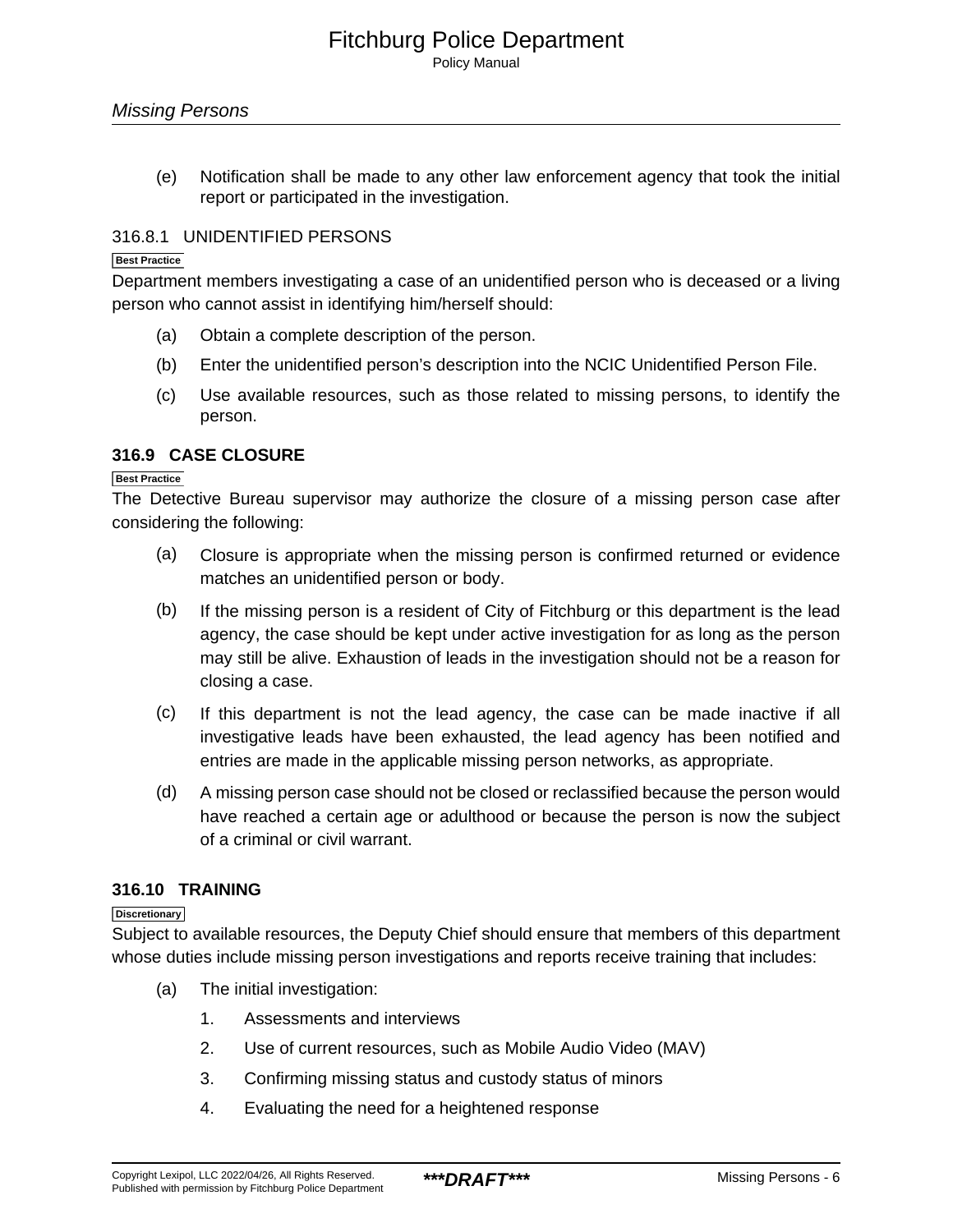Policy Manual

- 5. Identifying the zone of safety based on chronological age and developmental stage
- (b) Briefing of department members at the scene.
- (c) Identifying NCIC Missing Person File categories (e.g., disability, endangered, involuntary, juvenile and catastrophe).
- (d) Verifying the accuracy of all descriptive information.
- (e) Initiating a neighborhood investigation.
- (f) Investigating any relevant recent family dynamics.
- (g) Addressing conflicting information.
- (h) Key investigative and coordination steps.
- (i) Managing a missing person case.
- (j) Additional resources and specialized services.
- (k) Update procedures for case information and descriptions.
- (l) Preserving scenes.
- (m) Internet and technology issues (e.g., Internet use, cell phone use).
- (n) Media relations.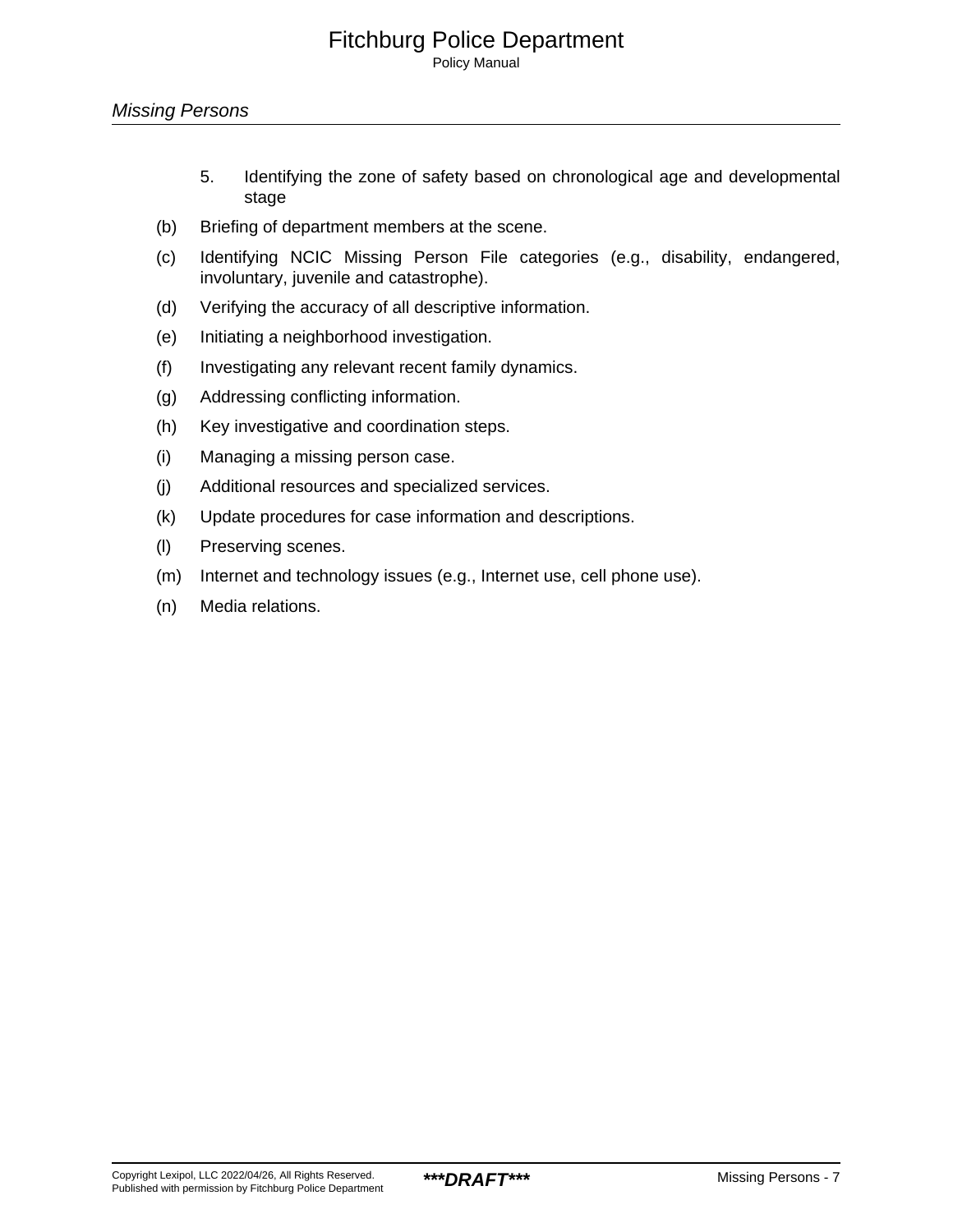# <span id="page-43-0"></span>**Victim and Witness Assistance**

## **318.1 PURPOSE AND SCOPE**

## **Best Practice**

The purpose of this policy is to ensure that crime victims and witnesses receive appropriate assistance and information available through government and private resources and to meet all related legal mandates.

## **318.2 POLICY**

## **Best Practice**

The Fitchburg Police Department is committed to providing guidance and assistance to the victims and witnesses of crime. The employees of the Fitchburg Police Department will show compassion and understanding for victims and witnesses and make reasonable efforts to provide the support and information identified in this policy.

## **318.3 CRIME VICTIM LIAISON**

## **Best Practice**

The Chief of Police may appoint a member of the Department to serve as the crime victim liaison. The crime victim liaison will serve as the point of contact for individuals requiring further assistance or information from the Fitchburg Police Department regarding benefits from crime victim resources. This person shall also be responsible for maintaining compliance with all legal mandates related to crime victims and/or witnesses.

## **318.4 CRIME VICTIMS**

## **Best Practice**

Officers should provide all victims with the applicable victim information handouts.

Officer should never guarantee a victim's safety from future harm, but may make practical safety suggestions to victims who express fear of future harm or retaliation. Officer should never guarantee that a person qualifies as a victim for purpose of compensation or restitution, but may direct him/her to the proper written department material or available victim resources.

## 318.4.1 SPECIFIC REQUIREMENTS REGARDING VICTIMS

## **State**

Officers shall ensure that the victim information handout is delivered to victims as soon as practicable but not later than 24 hours after initial contact with the victim (Wis. Stat. § 950.08(2g)).

Sex crime victims require additional actions as identified in the Sexual Assault Investigations Policy.

Victims of sexual assault, human trafficking and child sexual abuse have the right to be accompanied by a victim advocate when being interviewed by an officer of the Fitchburg Police Department or other law enforcement agency. If the victim advocate obstructs or delays the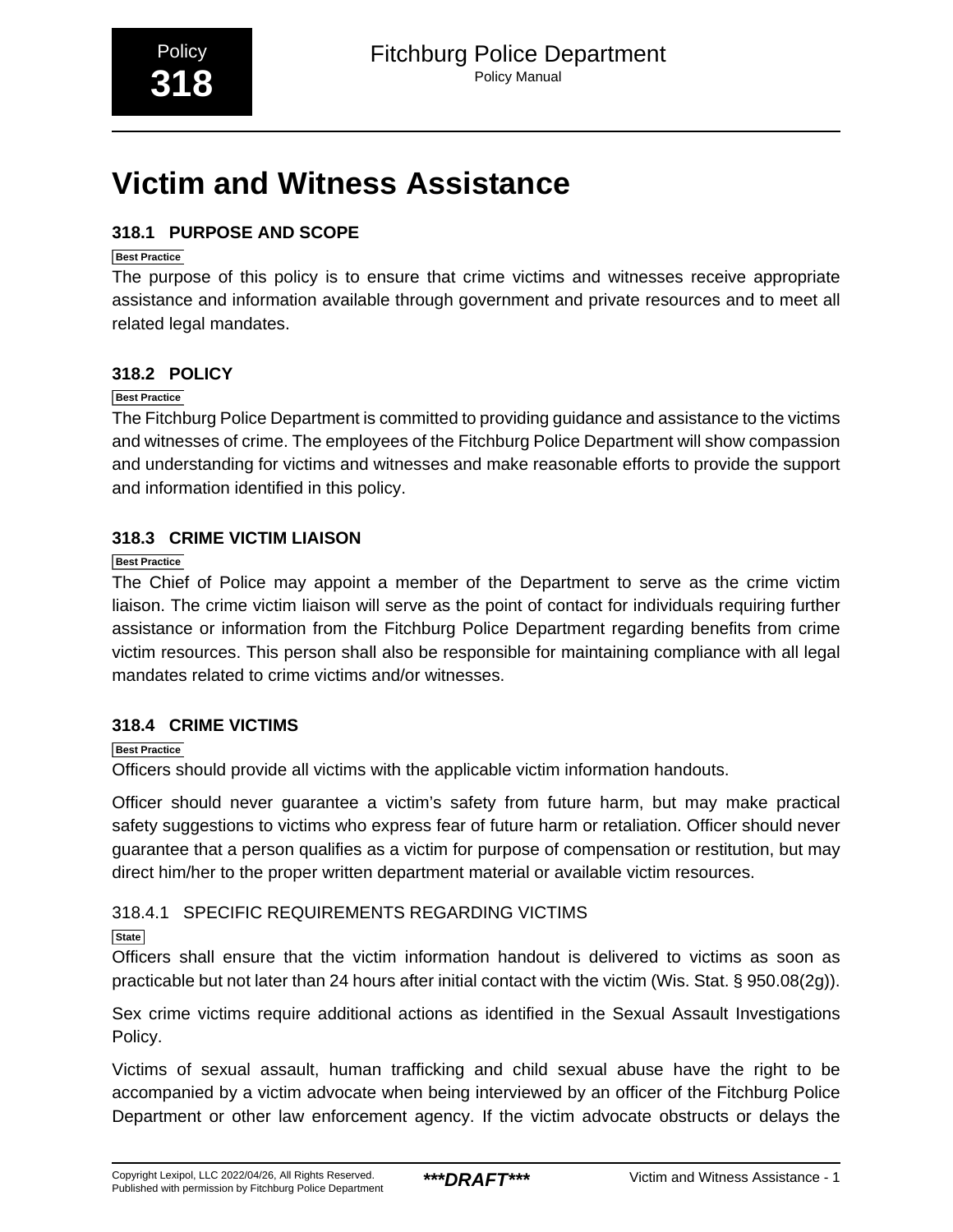Policy Manual

## Victim and Witness Assistance

interview, or fails to comply with the Child Abuse Policy and/or Sexual Assault Investigations Policy regarding the confidentiality of information relating to an investigation, he/she may be excluded from the interview and a different victim advocate may be permitted to accompany the victim at the victim's request (Wis. Stat. § 950.045(1)).

## **318.5 VICTIM INFORMATION**

**State**

The Administration supervisor shall ensure that victim information handouts are available and current. These should include as appropriate:

- (a) Shelters and other community resources for victims of domestic abuse.
	- 1. The information shall include the availability of shelters and services from lists provided by the Wisconsin Department of Children and Families and the Wisconsin Department of Justice (Wis. Stat. § 968.075).
- (b) Community resources for victims of sexual assault.
- (c) Assurance that sexual assault victims will not incur out-of-pocket expenses for forensic medical exams, and information about evidence collection, storage and preservation in sexual assault cases (34 USC § 10449; 34 USC § 20109).
- (d) An advisement that a person who was arrested may be released on bond or some other form of release and that the victim should not rely upon an arrest as a guarantee of safety.
- (e) A clear explanation of relevant court orders and how they can be obtained.
- (f) Information regarding available compensation for qualifying victims of crime (Wis. Admin. Code § JUS 11.11).
- (g) VINE® information (Victim Information and Notification Everyday), including the telephone number and whether this free service is available to allow victims to check on an offender's custody status and to register for automatic notification when a person is released from jail.
- (h) Notice regarding U-Visa and T-Visa application processes.
- (i) Resources available for victims of identity theft.
- (j) A place for the officer's name, badge number and any applicable case or incident number.
- (k) The mandated notices contained in Wis. Stat. § 950.08(2g) for crime victims, which includes a list of victim's rights under Wis. Stat. § 950.04(1v) and Wis. Const. Article I, § 9m.
- (l) Notice of legal rights and remedies available to domestic abuse victims that includes the statement: "If you are the victim of domestic abuse, you may contact a domestic violence victim service provider to plan for your safety and take steps to protect yourself, including filing a petition under s. 813.12 of the Wisconsin statutes for a domestic abuse injunction or under s. 813.125 of the Wisconsin statutes for a harassment injunction" (Wis. Stat. § 968.075).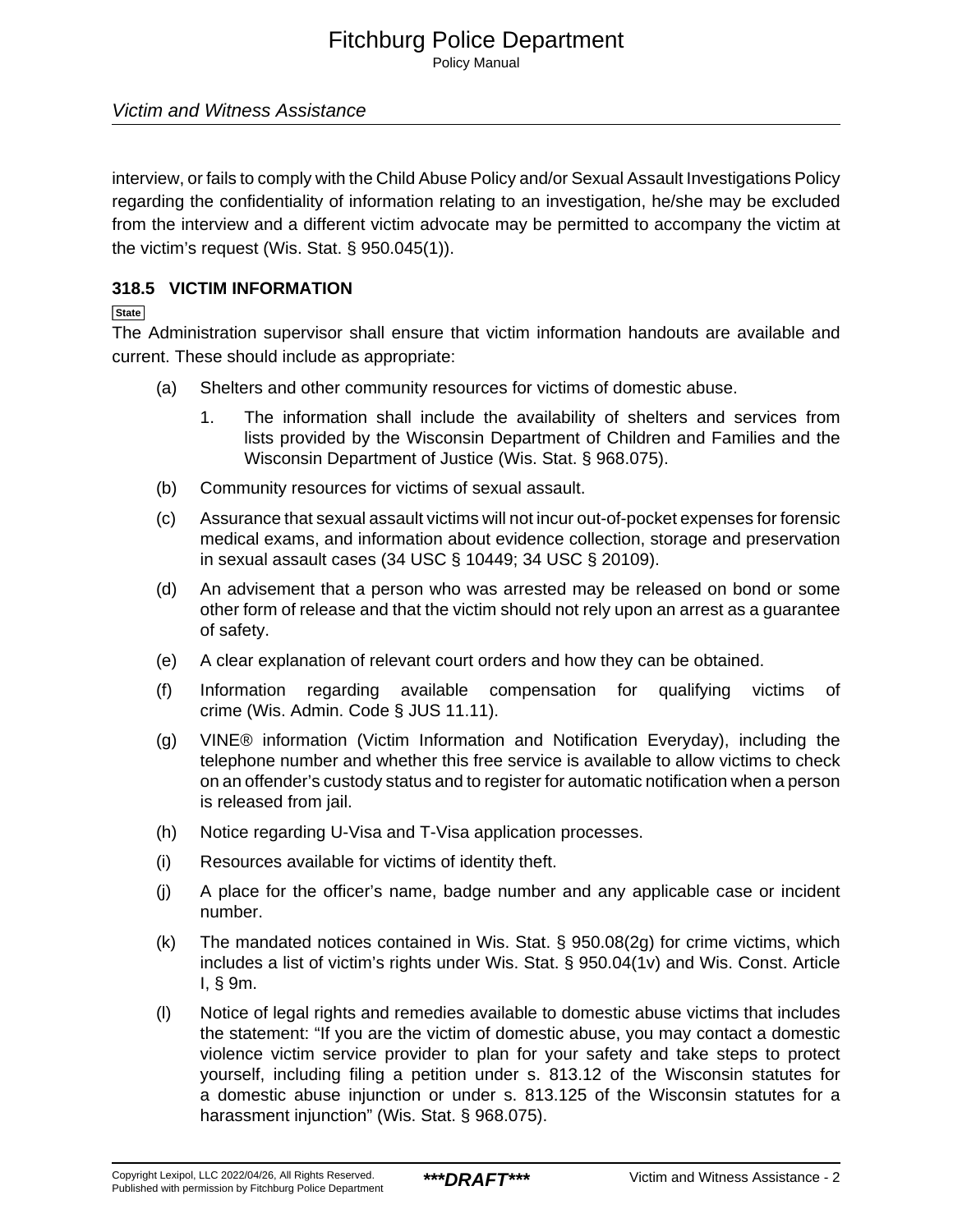(m) Information on the Wisconsin Department of Justice Address Confidentiality Program for victims of abuse (Wis. Stat. § 165.68).

## **318.6 WITNESSES**

**State**

Officers should never guarantee a witness' safety from future harm or that their identity will always remain confidential. Officers may make practical safety suggestions to witnesses expressing fear of future harm or retaliation.

Officers should investigate allegations of witness intimidation and take enforcement action when lawful and reasonable.

Officers may provide witnesses with a witness information handout explaining their rights pursuant to Wis. Stat. § 950.04(2w) when appropriate.

## **318.7 WITNESS INFORMATION**

#### **State MODIFIED**

The Chief of Police or designee shall ensure that witness handouts are available and current. The handout should include the rights of witnesses contained in Wis. Stat. § 950.04(2w).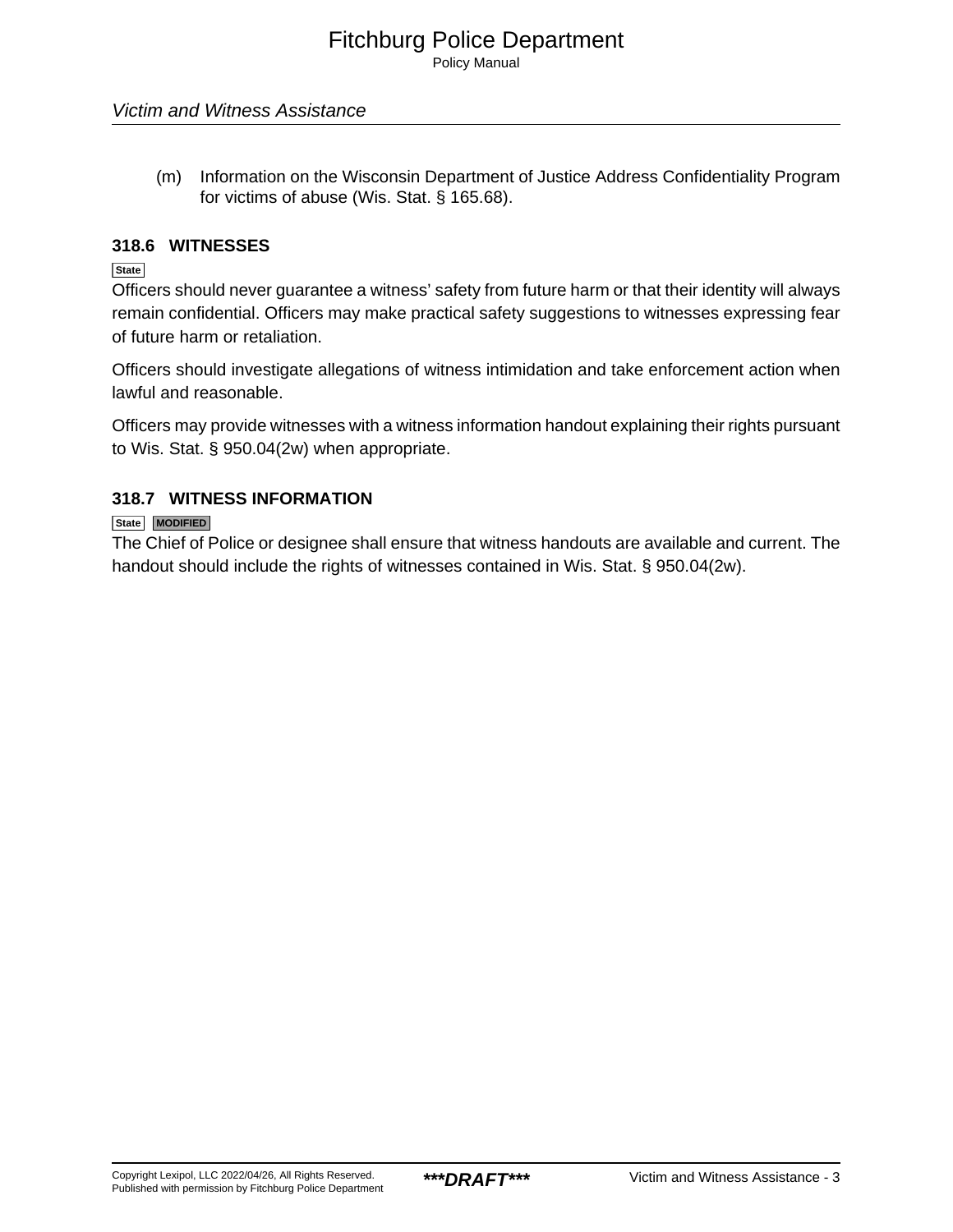# <span id="page-46-0"></span>**Standards of Conduct**

## **320.1 PURPOSE AND SCOPE**

## **Best Practice**

This policy establishes standards of conduct that are consistent with the values and mission of this department and are expected of all department members. The standards contained in this policy are not intended to be an exhaustive list of requirements and prohibitions but they do identify many of the important matters concerning member conduct.

In addition to the provisions of this policy, members are subject to all other provisions contained in this manual, as well as any additional guidance on conduct that may be disseminated by this department or a member's supervisor.

## **320.2 POLICY**

## **Best Practice MODIFIED**

The continued employment or appointment of every member of the Fitchburg Police Department shall be based on conduct that reasonably conforms to the guidelines set forth herein. Failure to meet the guidelines set forth in this policy, whether on- or off-duty, may be cause for corrective action.

## **320.3 DIRECTIVES AND ORDERS**

## **Best Practice**

Members shall comply with lawful directives and orders from any department supervisor or person in a position of authority, absent a reasonable and bona fide justification.

## 320.3.1 SUPERVISOR RESPONSIBILITIES

#### **Best Practice MODIFIED**

Supervisors and managers are required to follow all policies and procedures and may be subject to corrective action for:

- (a) Failure to be reasonably aware of the performance of their subordinates or to provide appropriate guidance and control.
- (b) Failure to promptly and fully report any known misconduct of a member to his/her immediate supervisor or to document such misconduct appropriately or as required by policy.
- (c) Directing a subordinate to violate a policy or directive, acquiesce to such a violation, or are indifferent to any such violation by a subordinate.
- (d) The unequal or disparate exercise of authority on the part of a supervisor toward any member for malicious or other improper purpose.

## 320.3.2 UNLAWFUL OR CONFLICTING ORDERS

**Best Practice MODIFIED**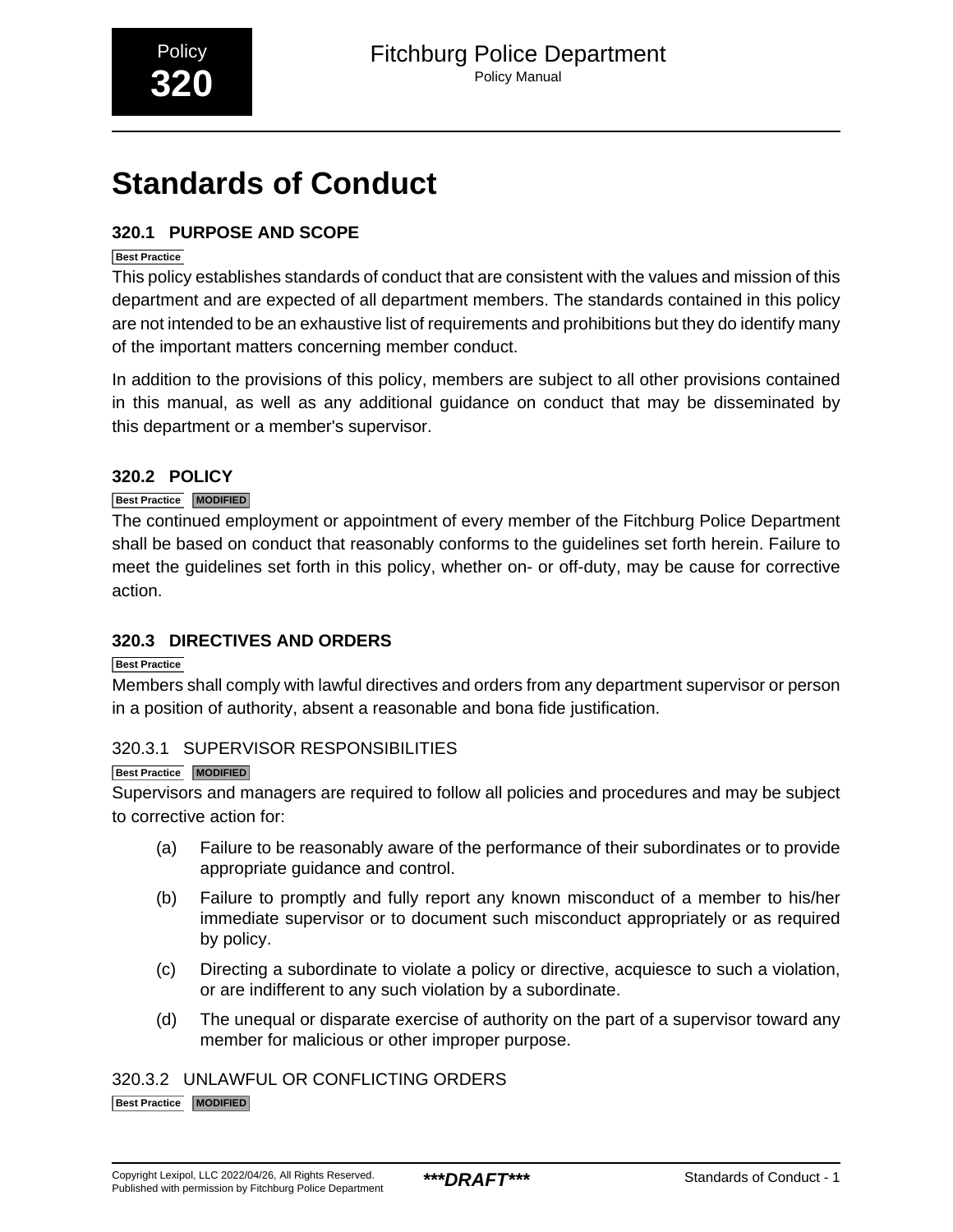## Fitchburg Police Department Policy Manual

## Standards of Conduct

Supervisors shall not knowingly issue orders or directives that, if carried out, would result in a violation of any law or department policy. Supervisors should not issue orders that conflict with any previous order without making reasonable clarification that the new order is intended to countermand the earlier order.

No member is required to obey any order that appears to be in direct conflict with any federal law, state law or local ordinance. Following a known unlawful order is not a defense and does not relieve the member from criminal or civil prosecution or administrative corrective action. If the legality of an order is in doubt, the affected member shall ask the issuing supervisor to clarify the order or shall confer with a higher authority. The responsibility for refusal to obey rests with the member, who shall subsequently be required to justify the refusal.

Unless it would jeopardize the safety of any individual, members who are presented with a lawful order that is in conflict with a previous lawful order, department policy or other directive shall respectfully inform the issuing supervisor of the conflict. The issuing supervisor is responsible for either resolving the conflict or clarifying that the lawful order is intended to countermand the previous lawful order or directive, in which case the member is obliged to comply. Members who are compelled to follow a conflicting lawful order after having given the issuing supervisor the opportunity to correct the conflict, will not be held accountable for disobedience of the lawful order or directive that was initially issued.

The person countermanding the original order shall notify, the person issuing the original order, indicating the action taken and the reason.

## **320.4 GENERAL STANDARDS**

#### **Best Practice MODIFIED**

Members shall conduct themselves, whether on- or off-duty, in accordance with the United States and Wisconsin constitutions and all applicable laws, ordinances, and rules enacted or established pursuant to legal authority.

Members shall familiarize themselves with policies and procedures and are responsible for compliance with each. Members should seek clarification and guidance from supervisors in the event of any perceived ambiguity or uncertainty.

Corrective action may be initiated for any good cause. It is not mandatory that a specific policy or rule violation be cited to sustain corrective action. This policy is not intended to cover every possible type of misconduct.

## **320.5 CAUSES FOR CORRECTIVE ACTION**

#### **Best Practice MODIFIED**

The following are illustrative of causes for corrective action. This list is not intended to cover every possible type of misconduct and does not preclude the recommendation of corrective action for violation of other rules, standards, ethics and specific action or inaction that is detrimental to efficient department service or inconsistent with the mission and values for the department.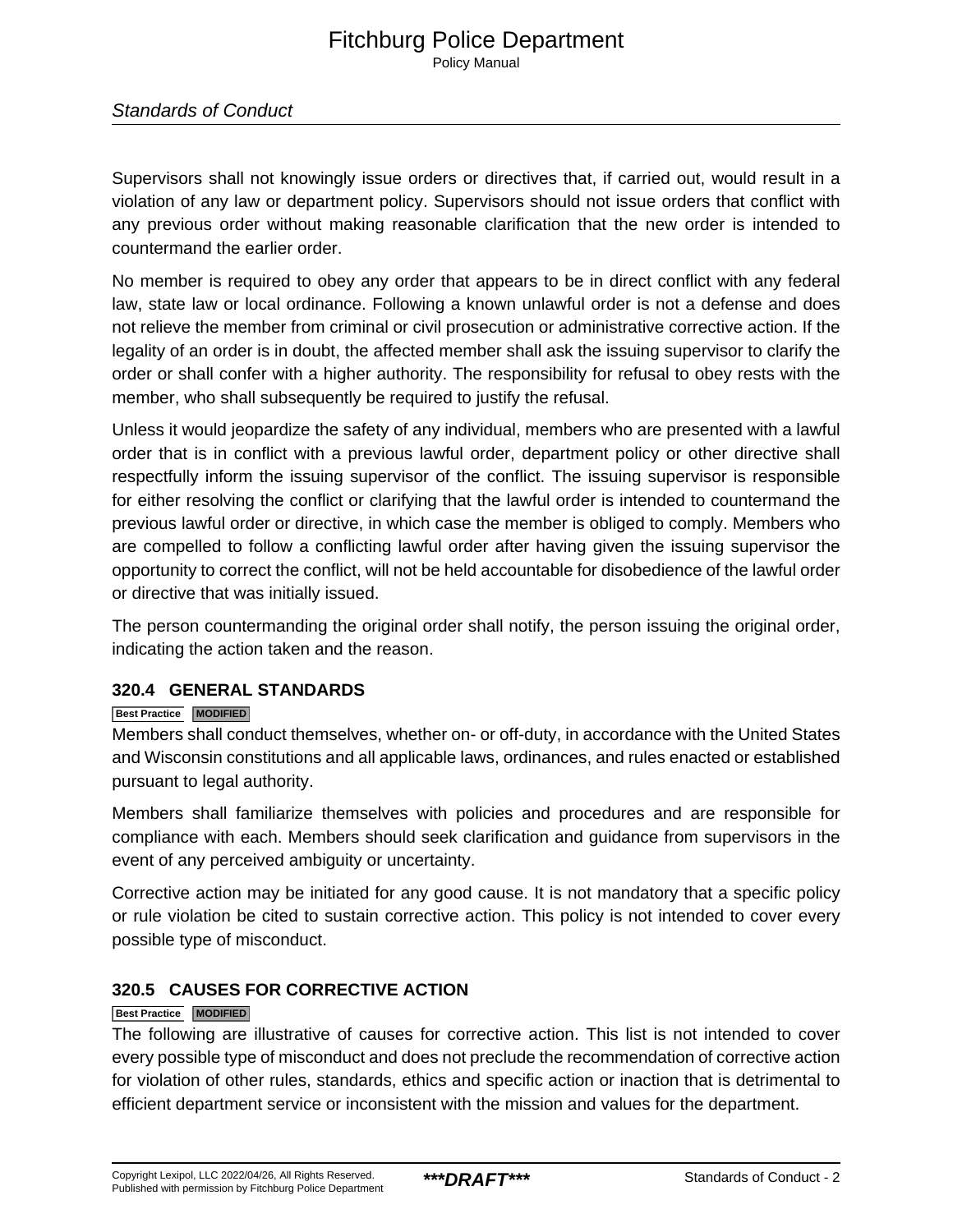### 320.5.1 LAWS, RULES AND ORDERS

**Best Practice**

- (a) Violation of, or ordering or instructing a subordinate to violate any policy, procedure, rule, order, directive, requirement or failure to follow instructions contained in department or City manuals.
- (b) Disobedience of any legal directive or order issued by any department member of a higher rank.
- (c) Violation of federal, state, local or administrative laws, rules or regulations.

## 320.5.2 ETHICS

#### **Best Practice**

- (a) Using or disclosing one's status as a member of the Fitchburg Police Department in any way that could reasonably be perceived as an attempt to gain influence or authority for non- department business or activity.
- (b) The wrongful or unlawful exercise of authority on the part of any member for malicious purpose, personal gain, willful deceit or any other improper purpose.
- (c) The receipt or acceptance of a reward, fee or gift from any person for service incident to the performance of the member's duties (lawful subpoena fees and authorized work permits excepted).
- (d) Acceptance of fees, gifts or money contrary to the rules of this department and/or laws of the state.
- (e) Offer or acceptance of a bribe or gratuity.
- (f) Misappropriation or misuse of public funds, property, personnel or services.
- (g) Any other failure to abide by the standards of ethical conduct.

#### 320.5.3 DISCRIMINATION, OPPRESSION, OR FAVORITISM

#### **Best Practice**

Unless required by law or policy, discriminating against, oppressing, or providing favoritism to any person because of actual or perceived characteristics such as race, ethnicity, national origin, religion, sex, sexual orientation, gender identity or expression, age, disability, economic status, cultural group, veteran status, marital status, and any other classification or status protected by law, or intentionally denying or impeding another in the exercise or enjoyment of any right, privilege, power, or immunity, knowing the conduct is unlawful.

#### 320.5.4 RELATIONSHIPS

#### **Best Practice MODIFIED**

- (a) Unwelcome solicitation of a personal or sexual relationship while on-duty or through the use of one's official capacity.
- (b) Engaging in on-duty sexual activity including, but not limited to, sexual intercourse, excessive displays of public affection or other sexual contact.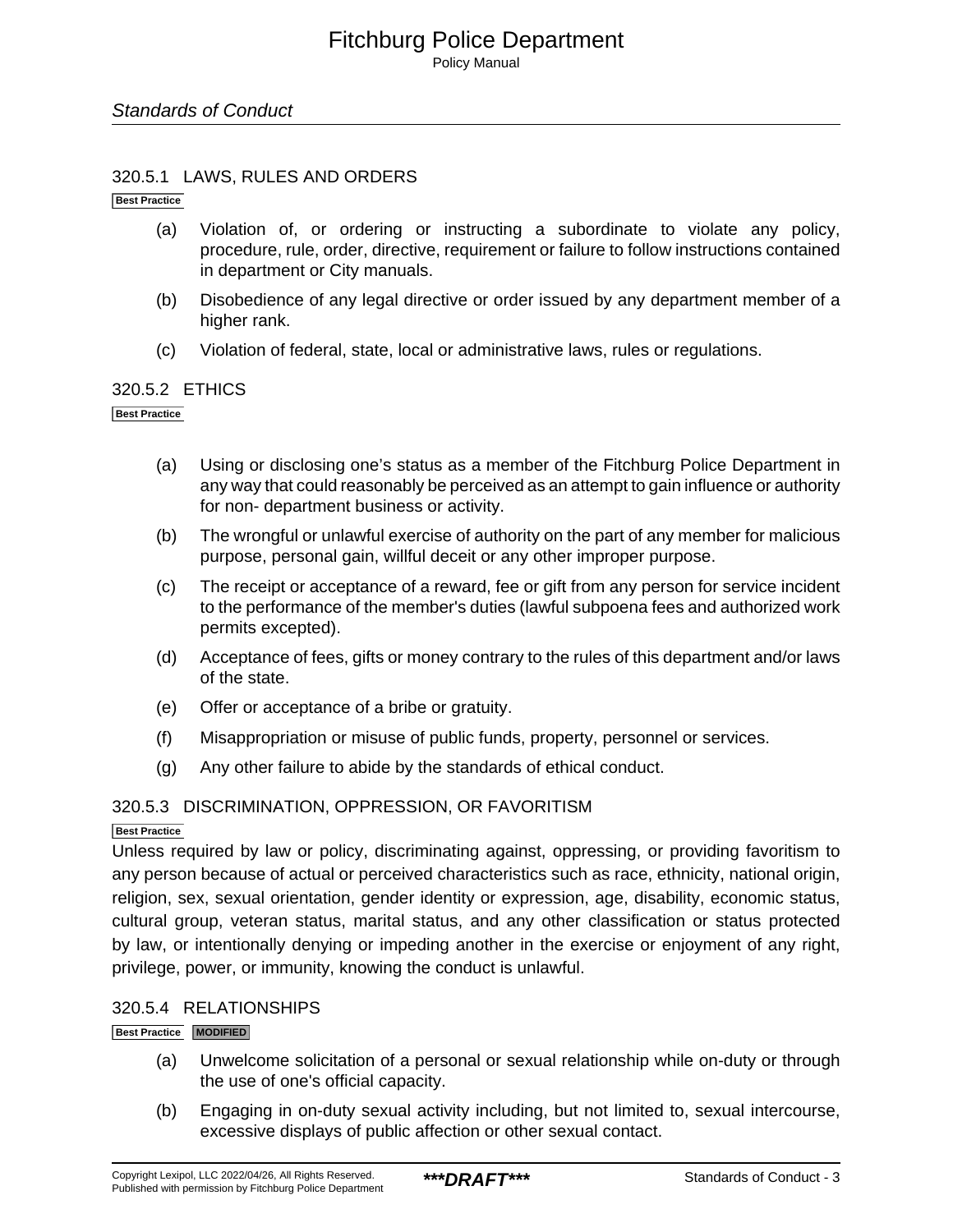## Standards of Conduct

- (c) Establishing or maintaining an inappropriate personal or financial relationship, as a result of an investigation, with a known victim, witness, suspect or defendant while a case is being investigated or prosecuted, or as a direct result of any official contact.
- (d) Associating with or joining a criminal gang, organized crime and/or criminal syndicate when the member knows or reasonably should know of the criminal nature of the organization. This includes any organization involved in a definable criminal activity or enterprise, except as specifically directed and authorized by this department.
- (e) Associating on a personal, rather than official basis with persons who demonstrate recurring involvement in serious violations of state or federal laws after the member knows, or reasonably should know of such criminal activities, except as specifically directed and authorized by this department or to maintain family relationships.

## 320.5.5 ATTENDANCE

**Best Practice**

- (a) Leaving the job to which the member is assigned during duty hours without reasonable excuse and proper permission and approval.
- (b) Unexcused or unauthorized absence or tardiness.
- (c) Excessive absenteeism or abuse of leave privileges.
- (d) Failure to report to work or to the place of assignment at the time specified and fully prepared to perform duties without reasonable excuse.

## 320.5.6 UNAUTHORIZED ACCESS, DISCLOSURE, OR USE

**Best Practice**

- (a) Unauthorized and inappropriate intentional release of confidential or protected information, materials, data, forms, or reports obtained as a result of the member's position with this department.
- (b) Disclosing to any unauthorized person any active investigation information.
- (c) The use of any information, photograph, video, or other recording obtained or accessed as a result of employment or appointment to this department for personal or financial gain or without the express authorization of the Chief of Police or the authorized designee.
- (d) Loaning, selling, allowing unauthorized use, giving away, or appropriating any department property for personal use, personal gain, or any other improper or unauthorized use or purpose.
- (e) Using department resources in association with any portion of an independent civil action. These resources include but are not limited to personnel, vehicles, equipment, and non-subpoenaed records.

#### 320.5.7 EFFICIENCY

**Best Practice**

(a) Neglect of duty.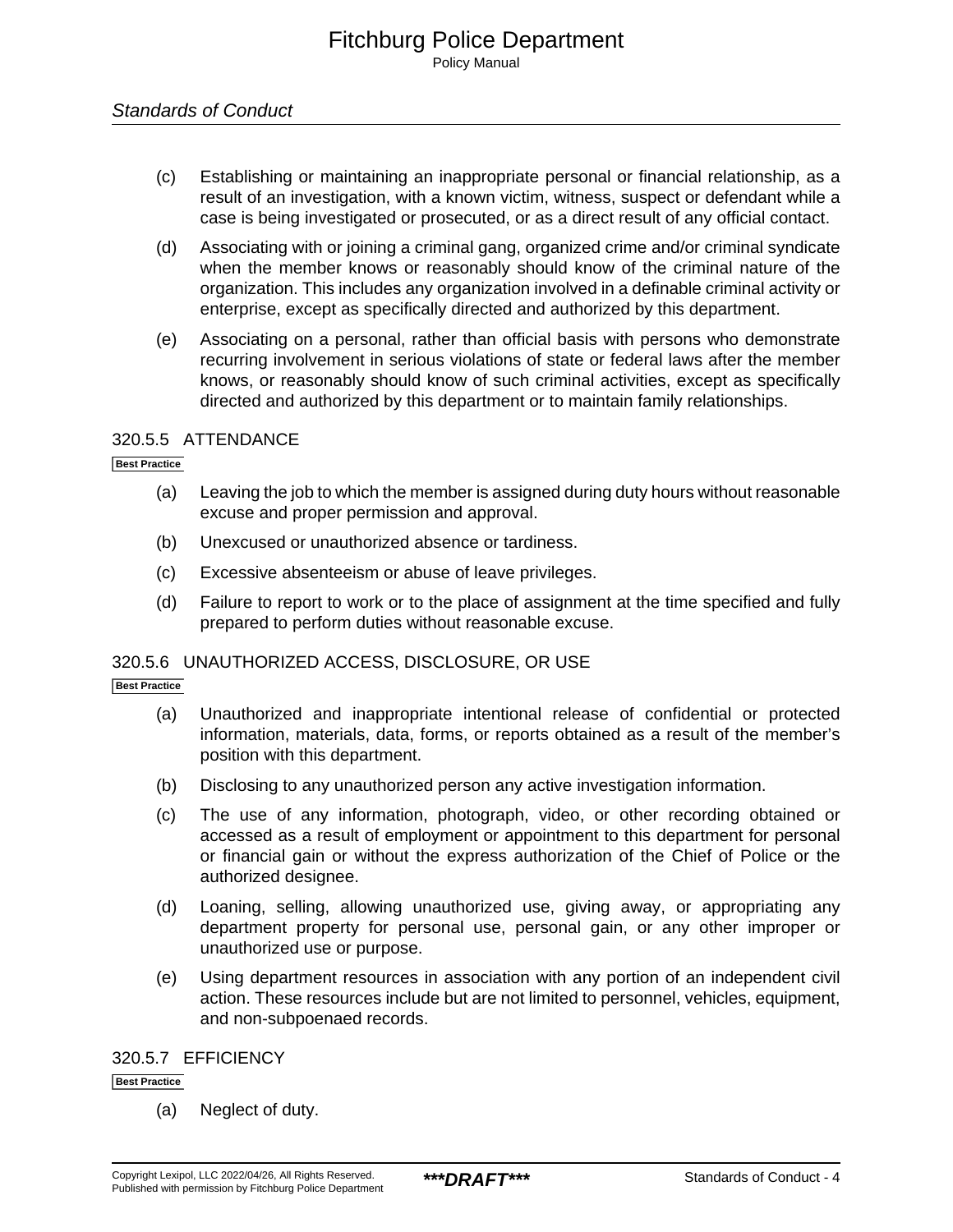- (b) Unsatisfactory work performance including but not limited to failure, incompetence, inefficiency, or delay in performing and/or carrying out proper orders, work assignments, or the instructions of supervisors without a reasonable and bona fide excuse.
- (c) Concealing, attempting to conceal, removing, or destroying defective or incompetent work.
- (d) Unauthorized sleeping during on-duty time or assignments.
- (e) Failure to notify the Department within 24 hours of any change in residence address or contact numbers.
- (f) Failure to notify the Human Resources Department of changes in relevant personal information (e.g., information associated with benefits determination) in a timely fashion.

## 320.5.8 PERFORMANCE

#### **Best Practice**

- (a) Failure to disclose or misrepresenting material facts, or making any false or misleading statement on any application, examination form, or other official document, report or form, or during the course of any work-related investigation.
- (b) The falsification of any work-related records, making misleading entries or statements with the intent to deceive or the willful and unauthorized removal, alteration, destruction and/or mutilation of any department record, public record, book, paper or document.
- (c) Failure to participate in, or giving false or misleading statements, or misrepresenting or omitting material information to a supervisor or other person in a position of authority, in connection with any investigation or in the reporting of any department--related business.
- (d) Being untruthful or knowingly making false, misleading or malicious statements that are reasonably calculated to harm the reputation, authority or official standing of this department or its members.
- (e) Disparaging remarks or conduct concerning duly constituted authority to the extent that such conduct disrupts the efficiency of this department or subverts the good order, efficiency and discipline of this department or that would tend to discredit any of its members.
- (f) Unlawful gambling or unlawful betting at any time or any place. Legal gambling or betting under any of the following conditions:
	- 1. While on department premises.
	- 2. At any work site, while on-duty or while in uniform, or while using any department equipment or system.
	- 3. Gambling activity undertaken as part of an officer's official duties and with the express knowledge and permission of a direct supervisor is exempt from this prohibition.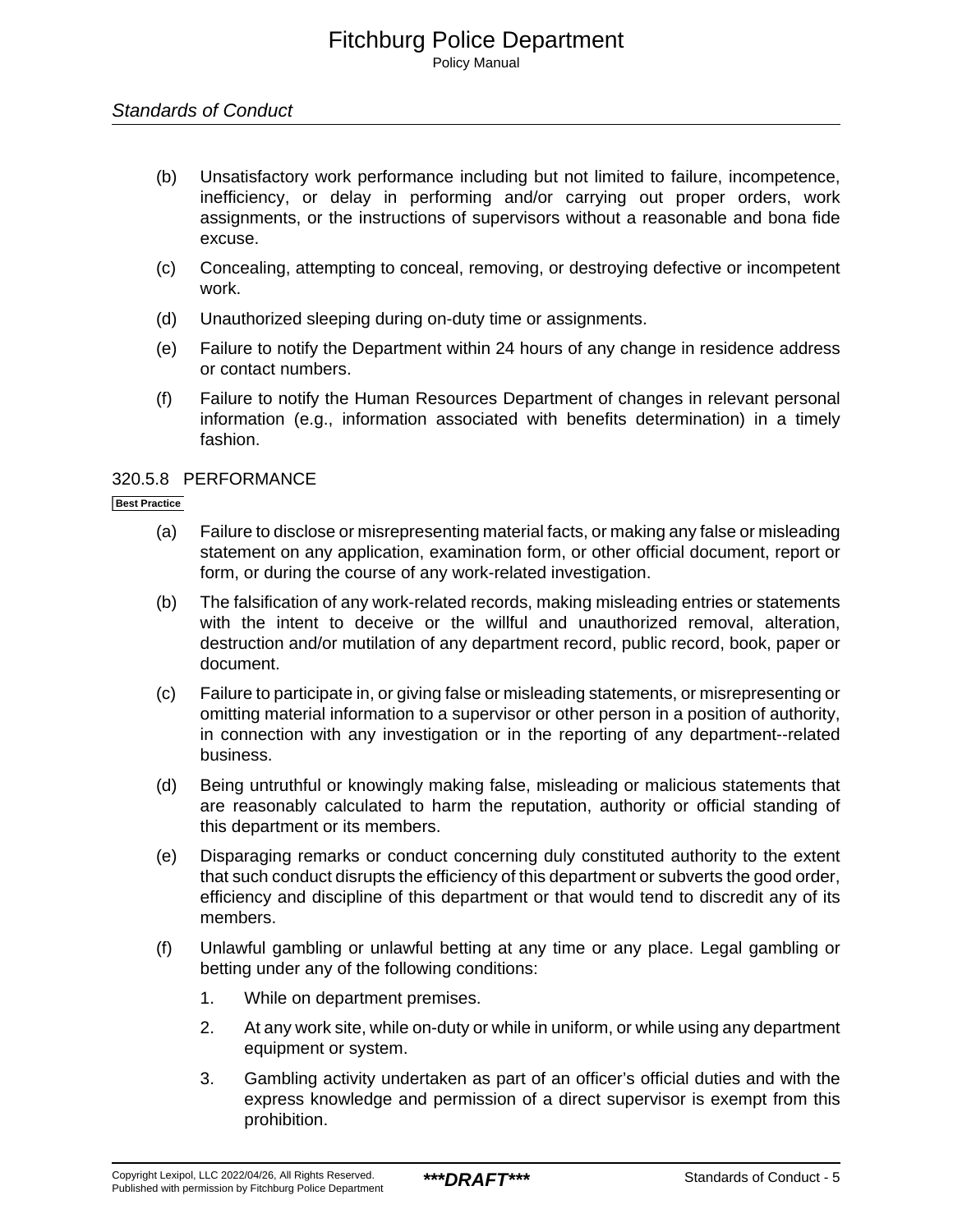- (g) Improper political activity including:
	- 1. Unauthorized attendance while on-duty at official legislative or political sessions.
	- 2. Solicitations, speeches or distribution of campaign literature for or against any political candidate or position while on-duty, on department property or while in any way representing him/herself as a member of this department, except as expressly authorized by City policy, the collective bargaining agreement, or the Chief of Police.
- (h) Engaging in political activities during assigned working hours except as expressly authorized by City policy, the collective bargaining agreement, or the Chief of Police.
- (i) Any act on-- or off--duty that brings discredit to this department.

## 320.5.9 CONDUCT

#### **Best Practice**

- (a) Failure of any member to promptly and fully report activities on his/her part or the part of any other member where such activities resulted in contact with any other law enforcement agency or that may result in criminal prosecution or discipline under this policy.
- (b) Unreasonable and unwarranted force to a person encountered or a person under arrest.
- (c) Exceeding lawful peace officer powers by unreasonable, unlawful or excessive conduct.
- (d) Unauthorized or unlawful fighting, threatening or attempting to inflict unlawful bodily harm on another.
- (e) Engaging in horseplay that reasonably could result in injury or property damage.
- (f) Discourteous, disrespectful or discriminatory treatment of any member of the public or any member of this department or the City.
- (g) Use of obscene, indecent, profane or derogatory language while on-duty or in uniform.
- (h) Criminal, dishonest, or disgraceful conduct, whether on- or off-duty, that adversely affects the member's relationship with this department.
- (i) Unauthorized possession of, loss of, or damage to department property or the property of others, or endangering it through carelessness or maliciousness.
- (j) Attempted or actual theft of department property; misappropriation or misuse of public funds, property, personnel or the services or property of others; unauthorized removal or possession of department property or the property of another person.
- (k) Activity that is incompatible with a member's conditions of employment or appointment as established by law or that violates a provision of any collective bargaining agreement to include fraud in securing the appointment or hire.
- (l) Initiating any civil action for recovery of any damages or injuries incurred in the course and scope of employment or appointment without first notifying the Chief of Police of such action.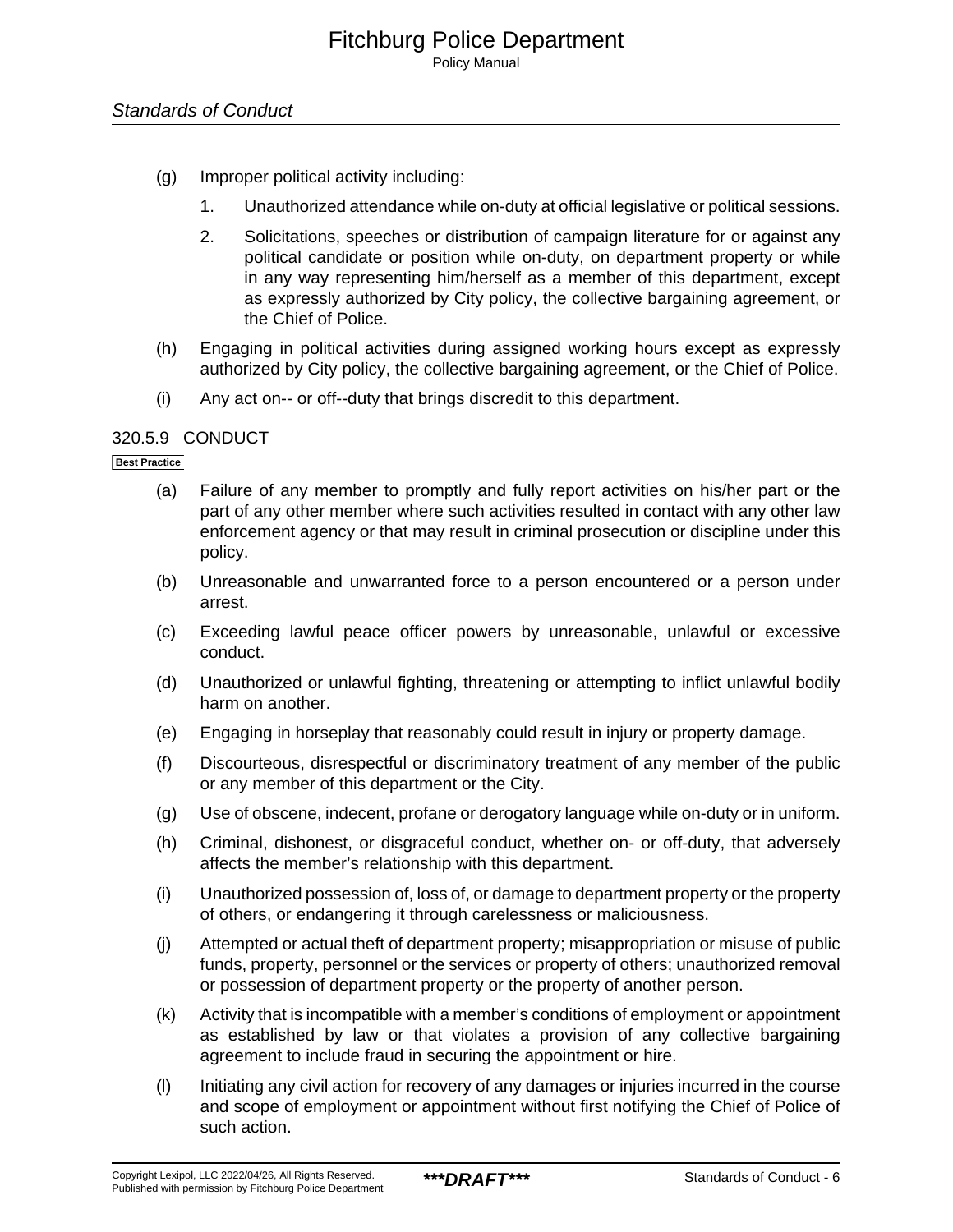(m) Any other on- or off--duty conduct which any member knows or reasonably should know is unbecoming a member of this department, is contrary to good order, efficiency or morale, or tends to reflect unfavorably upon this department or its members.

## 320.5.10 SAFETY

**State**

- (a) Failure to observe or violating department safety standards or safe working practices.
- (b) Failure to maintain current licenses or certifications required for the assignment or position (e.g., driver license, first aid).
- (c) Failure to maintain good physical condition sufficient to adequately and safely perform law enforcement duties.
- (d) Unsafe firearm or other dangerous weapon handling to include loading or unloading firearms in an unsafe manner, either on- or off-duty.
- (e) Carrying, while on the premises of the work place, any firearm or other lethal weapon that is not authorized by the member's appointing authority, except as permitted under Wis. Stat. § 175.60(15m)(b).
- (f) Unsafe or improper driving habits or actions in the course of employment or appointment.
- (g) Any personal action contributing to a preventable traffic crash.
- (h) Concealing or knowingly failing to report any on-the-job or work-related accident or injury as soon as practicable.

#### 320.5.11 INTOXICANTS

#### **Best Practice MODIFIED**

- (a) Reporting for work or being at work while intoxicated or when the member's ability to perform assigned duties is impaired due to the use of alcohol, medication or drugs, whether legal, prescribed or illegal.
- (b) Possession or use of alcohol at any work site or while on-duty, except as authorized in the performance of an official assignment. A member who is authorized to consume alcohol is not permitted to do so to such a degree that it may impair on-duty performance.
- (c) Unauthorized possession, use of, or attempting to bring a controlled substance, illegal drug or non-prescribed medication to any work site.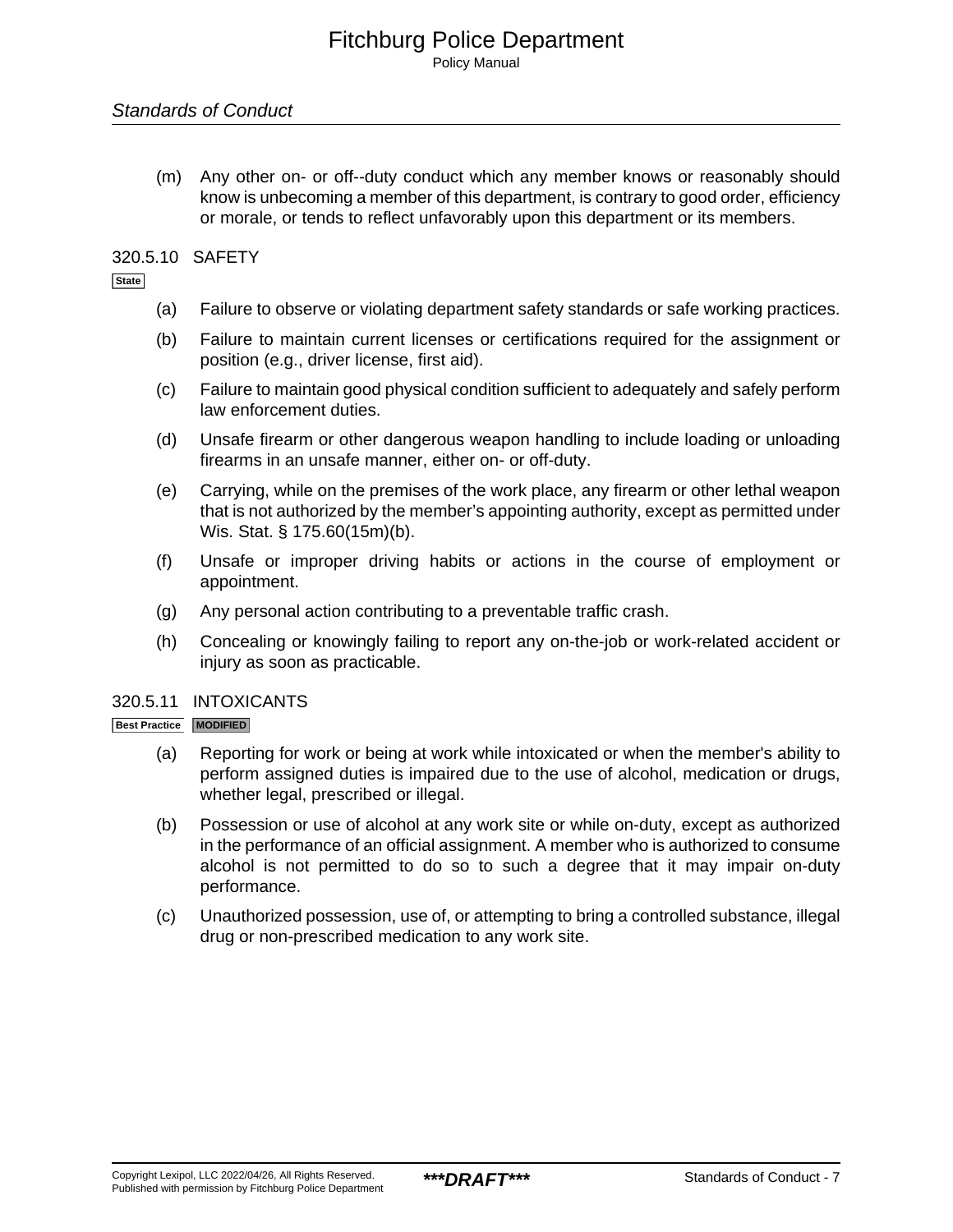# <span id="page-53-0"></span>**Subpoenas and Court Appearances**

## **324.1 PURPOSE AND SCOPE**

## **Best Practice**

This policy establishes the guidelines for department members who must appear in court. It will allow the Fitchburg Police Department to cover any related work absences and keep the Department informed about relevant legal matters.

## **324.2 POLICY**

## **State**

Fitchburg Police Department members will respond appropriately to all subpoenas and any other court-ordered appearances.

## **324.3 SUBPOENAS**

## **State MODIFIED**

Only department members authorized to receive a subpoena on behalf of this department or any of its members may do so.

Service of a subpoena or court notice requiring the appearance of any member in connection with a matter arising out of the member's course and scope of official duties may be accomplished by (Wis. Stat. § 885.03):

- (a) Personally serving a copy of the subpoena to the member. This service can be through the department's Court Liaison.
- (b) Delivering a copy to the member's usual place of residency.
- (c) Exhibiting and reading the subpoena to the member.

Except a subpoena on behalf of the State of Wisconsin, of a municipality in a forfeiture action or of an indigent respondent in a paternity proceeding, no subpoena for a member of this department as a witness in a civil action should be accepted unless accompanied by the appropriate witness fees as allowed by law (Wis. Stat. § 885.06). All witness fees shall be turned into the Administrative Services Manager to be processed through the Finance Department.

## 324.3.1 SPECIAL NOTIFICATION REQUIREMENTS

## **Best Practice MODIFIED**

Any member who is subpoenaed to testify, agrees to testify or provides information on behalf of or at the request of any party other than the City Attorney or the prosecutor shall notify his/her immediate supervisor without delay regarding:

- (a) Any civil case where the City or one of its members, as a result of his/her official capacity, is a party.
- (b) Any civil case where any other city, county, state or federal unit of government or a member of any such unit of government, as a result of his/her official capacity, is a party.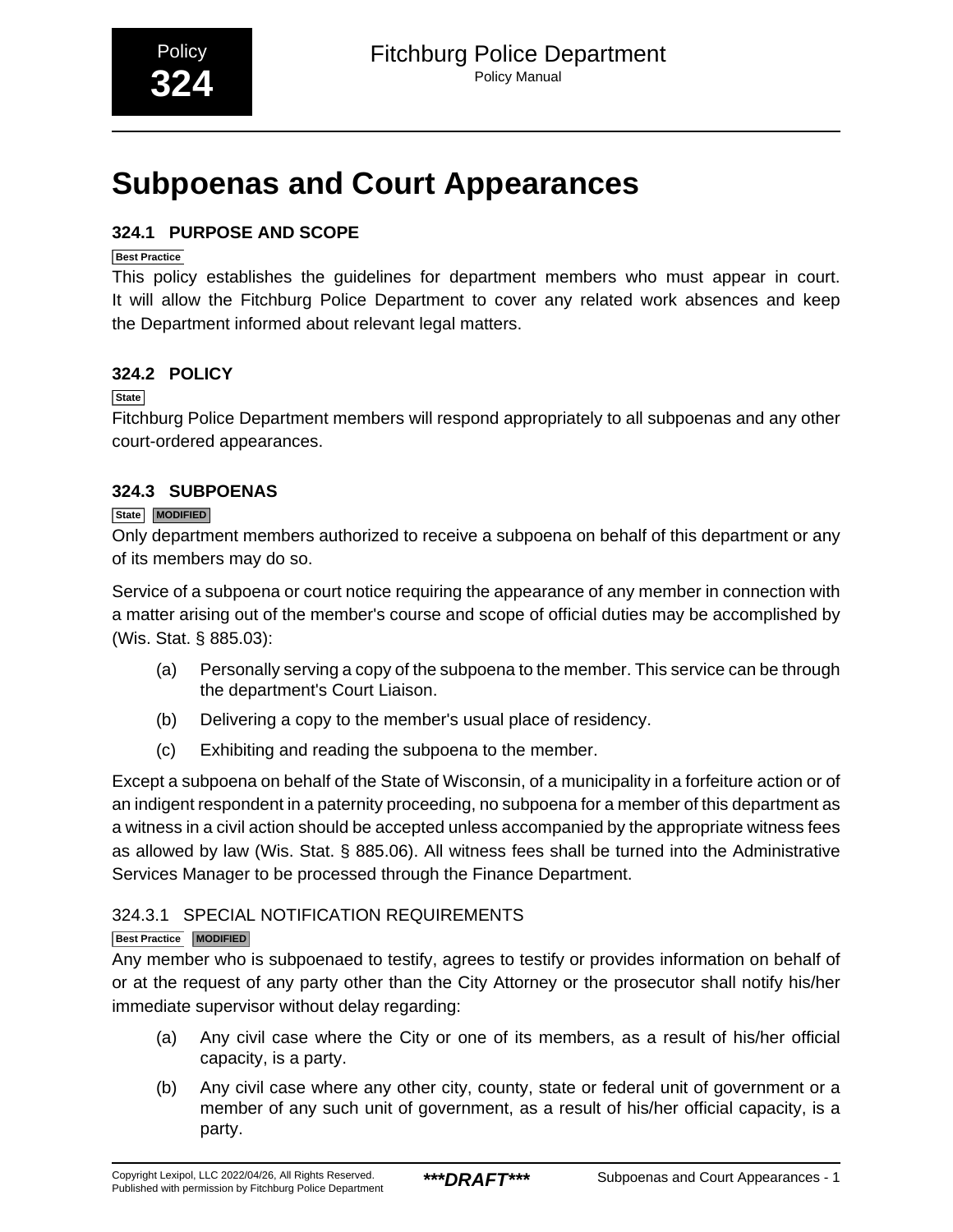## Subpoenas and Court Appearances

- (c) Any criminal proceeding where the member is called to testify or provide information on behalf of the defense.
- (d) Any civil action stemming from the member's on-duty activity or because of his/her association with the Fitchburg Police Department.
- (e) Any personnel or disciplinary matter when called to testify or to provide information by a government entity other than the Fitchburg Police Department.

The supervisor will then notify the Chief of Police, or designee, and the appropriate prosecuting attorney as may be indicated by the case. The Chief of Police, or designee, should determine if additional legal support is necessary.

No member shall be retaliated against for testifying in any matter.

## 324.3.2 CIVIL SUBPOENA

#### **Best Practice**

The Department will compensate members who appear in their official capacities on civil matters arising out of their official duties, as directed by the current collective bargaining agreement.

The Department should seek reimbursement for the member's compensation through the civil attorney of record who subpoenaed the member.

## 324.3.3 OFF-DUTY RELATED SUBPOENAS

#### **Best Practice**

Members receiving valid subpoenas for off-duty actions not related to their employment or appointment will not be compensated for their appearance. Arrangements for time off shall be coordinated through their immediate supervisors.

## **324.4 FAILURE TO APPEAR**

#### **Best Practice MODIFIED**

Any member who fails to comply with the terms of any properly served subpoena or court-ordered appearance may be subject to corrective action. This includes properly served orders to appear that were issued by a state administrative agency.

#### **324.5 STANDBY**

## **Best Practice**

To facilitate standby agreements, members are required to provide and maintain current information on their addresses and contact telephone numbers with the Department.

If a member on standby changes his/her location during the day, the member shall notify the designated department member of how he/she can be reached. Members are required to remain on standby until released by the court or the party that issued the subpoena.

## **324.6 COURTROOM PROTOCOL**

**Best Practice** When appearing in court, members shall: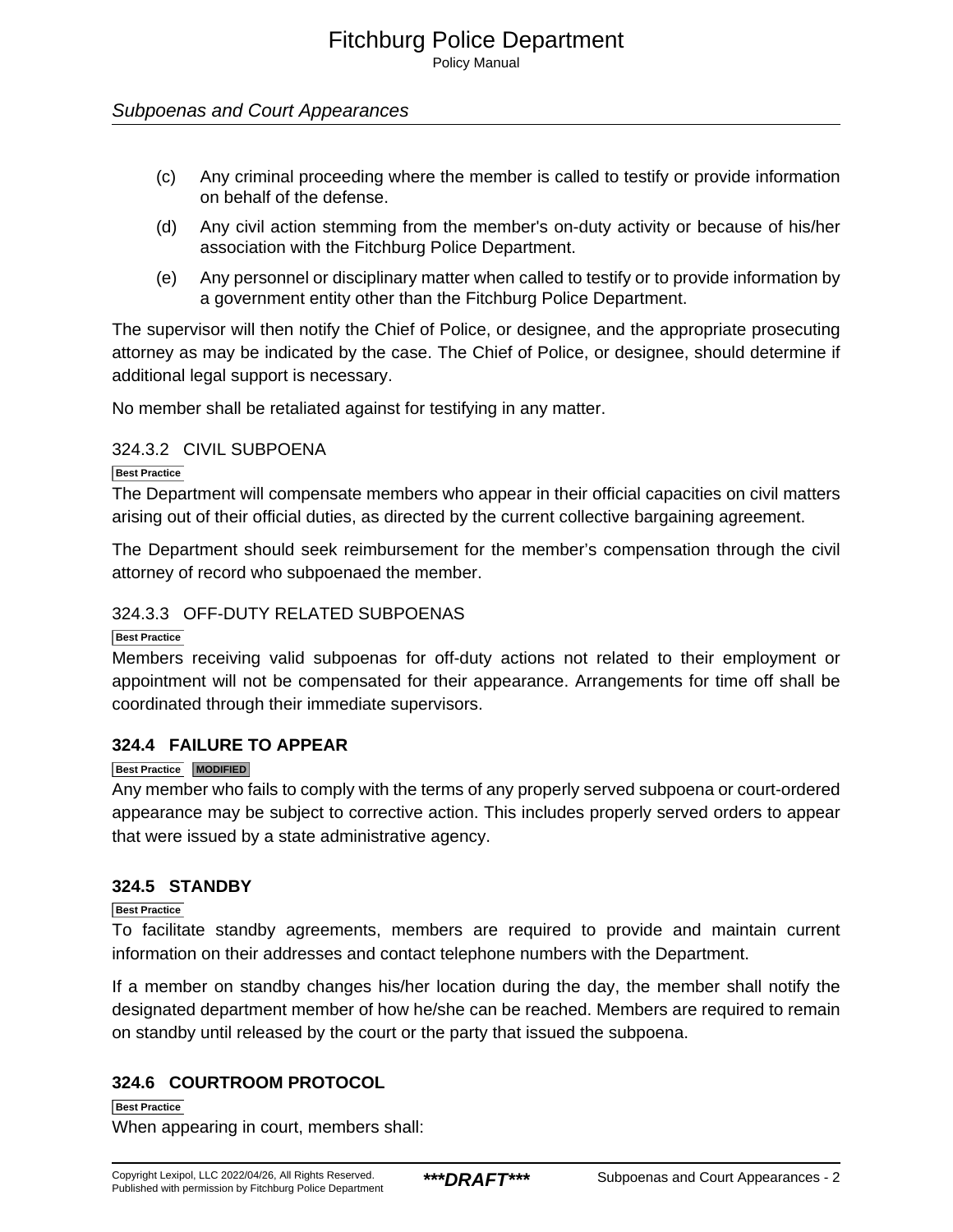## Subpoenas and Court Appearances

- (a) Be punctual and prepared to proceed immediately with the case for which they are scheduled to appear.
- (b) Dress in the department uniform or business attire.
- (c) Observe all rules of the court in which they are appearing and remain alert to changes in the assigned courtroom where their matter is to be heard.

## 324.6.1 TESTIMONY

## **Best Practice**

Before the date of testifying, the subpoenaed member shall request a copy of relevant reports and become familiar with the content in order to be prepared for court.

## **324.7 OVERTIME APPEARANCES**

#### **Best Practice**

When a member appears in court on his/her off-duty time, he/she will be compensated in accordance with the current collective bargaining agreement.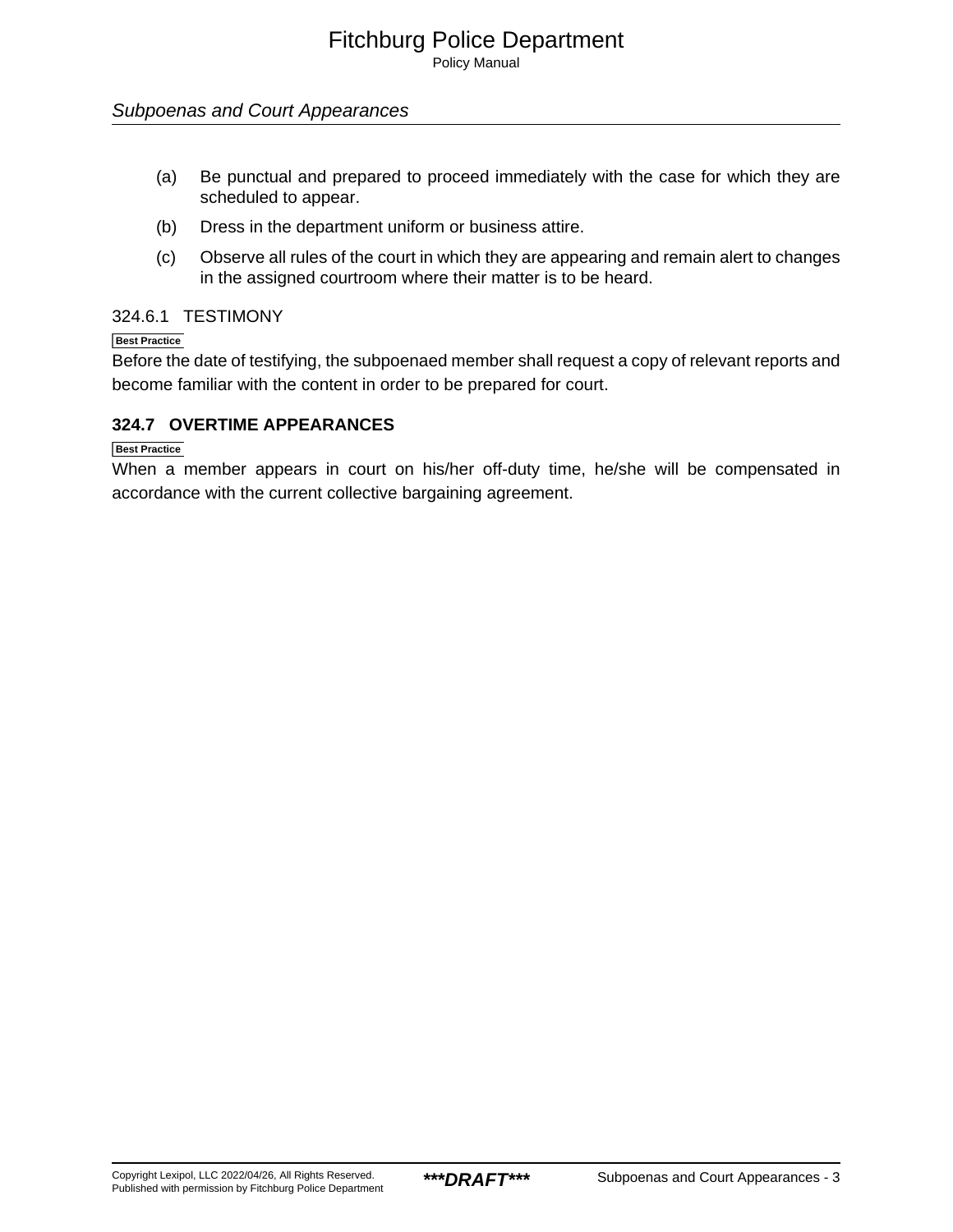# <span id="page-56-0"></span>**Firearm Injury Reporting**

## **330.1 PURPOSE AND SCOPE**

## **State**

Investigation of cases involving firearm injuries is important to the State of Wisconsin and the safety of the public. Some causes of firearm injuries may not be readily apparent and some cases differ substantially from what they appeared to be initially. The Department takes firearm injury investigations seriously and therefore employees must conduct thorough and complete investigations.

## **330.2 INVESTIGATION**

## **State MODIFIED**

All bullet wounds, gunshot wounds, powder burns or any other injury or death resulting from the discharge of any firearm shall be thoroughly investigated by this department upon receipt of any report made pursuant to Wis. Stat. § 29.341 and Wis. Stat. § 29.345 or that otherwise is reported to the Department.

Information or reports received from health care professionals shall also be investigated, but the identity of the reporter shall remain confidential as allowed by law (Wis. Stat. § 255.40).

Employees investigating firearm injuries shall contact a supervisor as soon as reasonably possible to determine if further guidance or additional resources are necessary.

All reports or investigations under this section shall be forwarded by the Records Bureau to the appropriate county or state agency as required.

## **330.3 HUNTING INJURIES**

## **State MODIFIED**

If a firearm injury is determined to have been caused by an action connected with hunting, fishing or trapping, the Wisconsin Department of Natural Resources (DNR) requests notification on all such firearms related injuries. If available, hunting accidents should be turned over to the Wisconsin DNR.

The DNR completes the International Hunter Education Association's Annual Report of Hunting and Hunting Related Incidents for compiling nationwide hunting-related statistics and uses the information provided by local agencies for this purpose. The DNR also uses this information to determine whether to investigate or charge a violation of Wis. Stat. § 29.345, failure to report a firearm-related injury sustained in a hunting, fishing or trapping incident.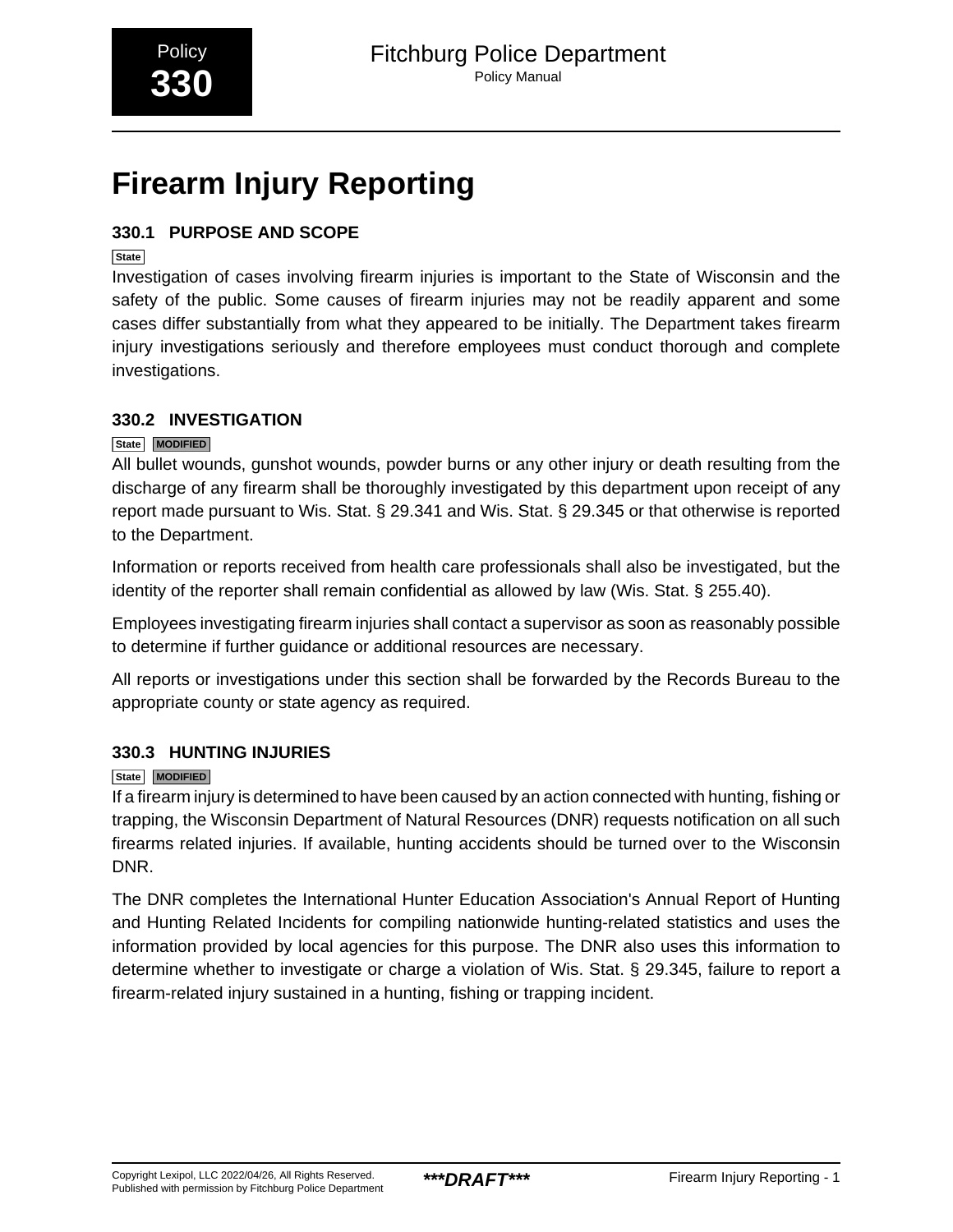# <span id="page-57-0"></span>**Public Safety Video Surveillance System**

## **336.1 PURPOSE AND SCOPE**

## **Best Practice**

This policy provides guidance for the placement and monitoring of department public safety video surveillance, as well as the storage and release of the captured images.

This policy only applies to overt, marked public safety video surveillance systems operated by the Department. It does not apply to mobile audio/video systems, covert audio/video systems or any other image-capturing devices used by the Department.

## **336.2 POLICY**

## **Best Practice**

The Fitchburg Police Department operates a public safety video surveillance system to complement its anti-crime strategy, to effectively allocate and deploy personnel, and to enhance public safety and security in public areas. Cameras may be placed in strategic locations throughout the City to detect and deter crime, to help safeguard against potential threats to the public, to help manage emergency response situations during natural and man-made disasters and to assist City officials in providing services to the community.

Video surveillance in public areas will be conducted in a legal and ethical manner while recognizing and protecting constitutional standards of privacy.

## **336.3 OPERATIONAL GUIDELINES**

## **Best Practice**

Only department-approved video surveillance equipment shall be utilized. Members authorized to monitor video surveillance equipment should only monitor public areas and public activities where no reasonable expectation of privacy exists. The Chief of Police or the authorized designee shall approve all proposed locations for the use of video surveillance technology and should consult with and be guided by legal counsel as necessary in making such determinations.

## 336.3.1 PLACEMENT AND MONITORING

## **Best Practice**

Camera placement will be guided by the underlying purpose or strategy associated with the overall video surveillance plan. As appropriate, the Chief of Police should confer with other affected City divisions and designated community groups when evaluating camera placement. Environmental factors, including lighting, location of buildings, presence of vegetation or other obstructions, should also be evaluated when determining placement.

Cameras shall only record video images and not sound. Recorded images may be used for a variety of purposes, including criminal investigations and monitoring of activity around high-value or high-threat areas. The public safety video surveillance system may be useful for the following purposes: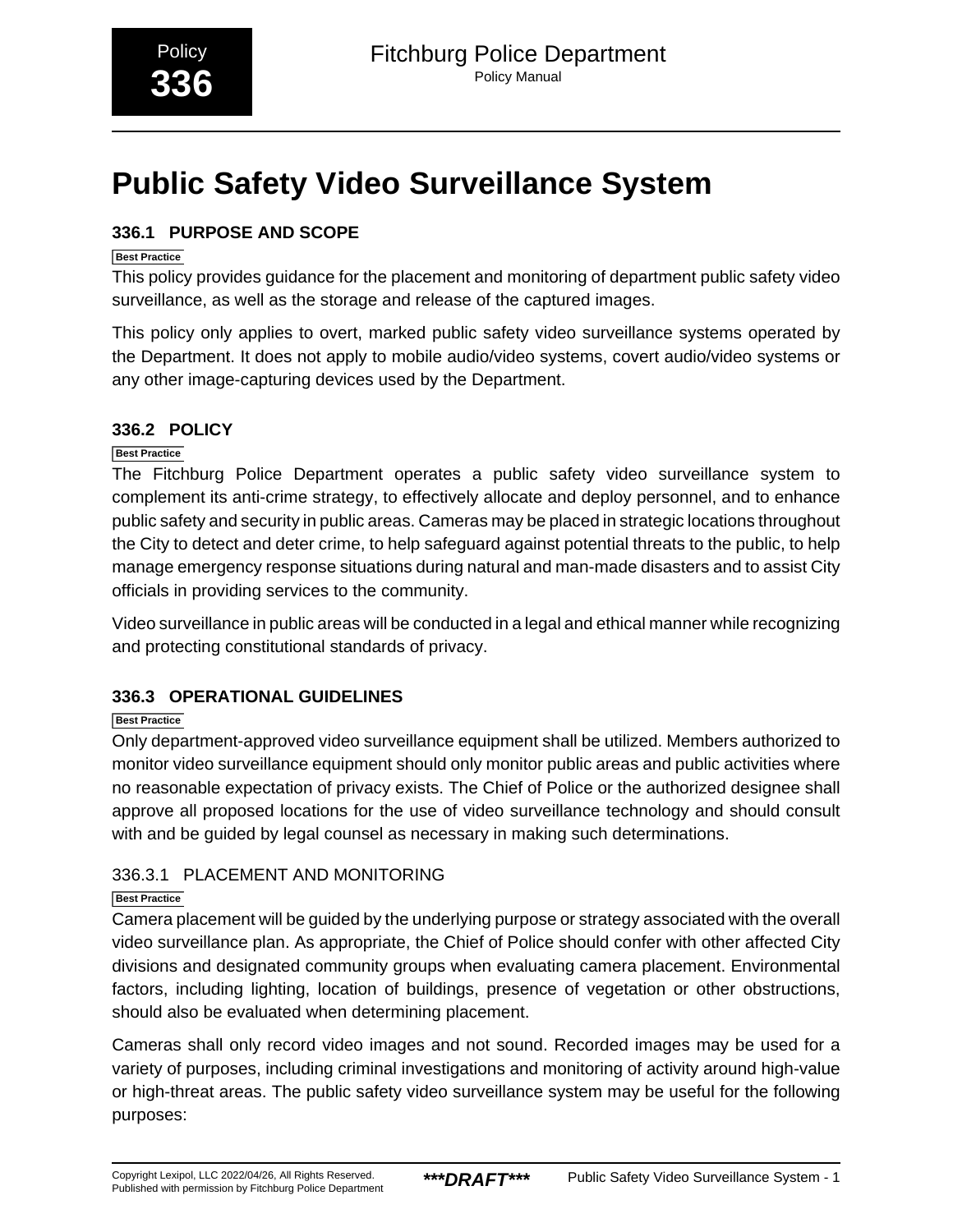Policy Manual

## Public Safety Video Surveillance System

- (a) To prevent, deter and identify criminal activity.
- (b) To target identified areas of gang and narcotics complaints or activity.
- (c) To respond to critical incidents.
- (d) To assist in identifying, apprehending and prosecuting offenders.
- (e) To document officer and offender conduct during interactions to safeguard the rights of the public and officers.
- (f) To augment resources in a cost-effective manner.
- (g) To monitor pedestrian and vehicle traffic activity.

Images from each camera should be recorded in a manner consistent with the underlying purpose of the particular camera. Images should be transmitted to monitors installed in the Shift Sergeant's office and Dispatch. When activity warranting further investigation is reported or detected at any camera location, the available information should be provided to responding officers in a timely manner. The Shift Sergeant or trained Dispatch personnel are authorized to adjust the cameras to more effectively view a particular area for any legitimate public safety purpose.

The Chief of Police may authorize video feeds from the public safety video surveillance system to be forwarded to a specified location for monitoring by other than Police personnel, such as allied government agencies, road or traffic crews, or fire or emergency operations personnel.

Unauthorized recording, viewing, reproduction, dissemination or retention is prohibited.

## 336.3.2 CAMERA MARKINGS

#### **Best Practice**

All public areas monitored by public safety surveillance equipment shall be marked in a conspicuous manner with appropriate signs to inform the public that the area is under police surveillance. Signs should be well lit, placed appropriately and without obstruction to ensure visibility.

## 336.3.3 INTEGRATION WITH OTHER TECHNOLOGY

#### **Best Practice**

The Department may elect to integrate its public safety video surveillance system with other technology to enhance available information. Systems such as gunshot detection, incident mapping, crime analysis, license plate recognition, facial recognition and other video-based analytical systems may be considered based upon availability and the nature of department strategy.

The Department should evaluate the availability and propriety of networking or otherwise collaborating with appropriate private sector entities and should evaluate whether the use of certain camera systems, such as pan-tilt-zoom systems and video enhancement or other analytical technology, requires additional safeguards.

## **336.4 VIDEO SUPERVISION**

**Best Practice**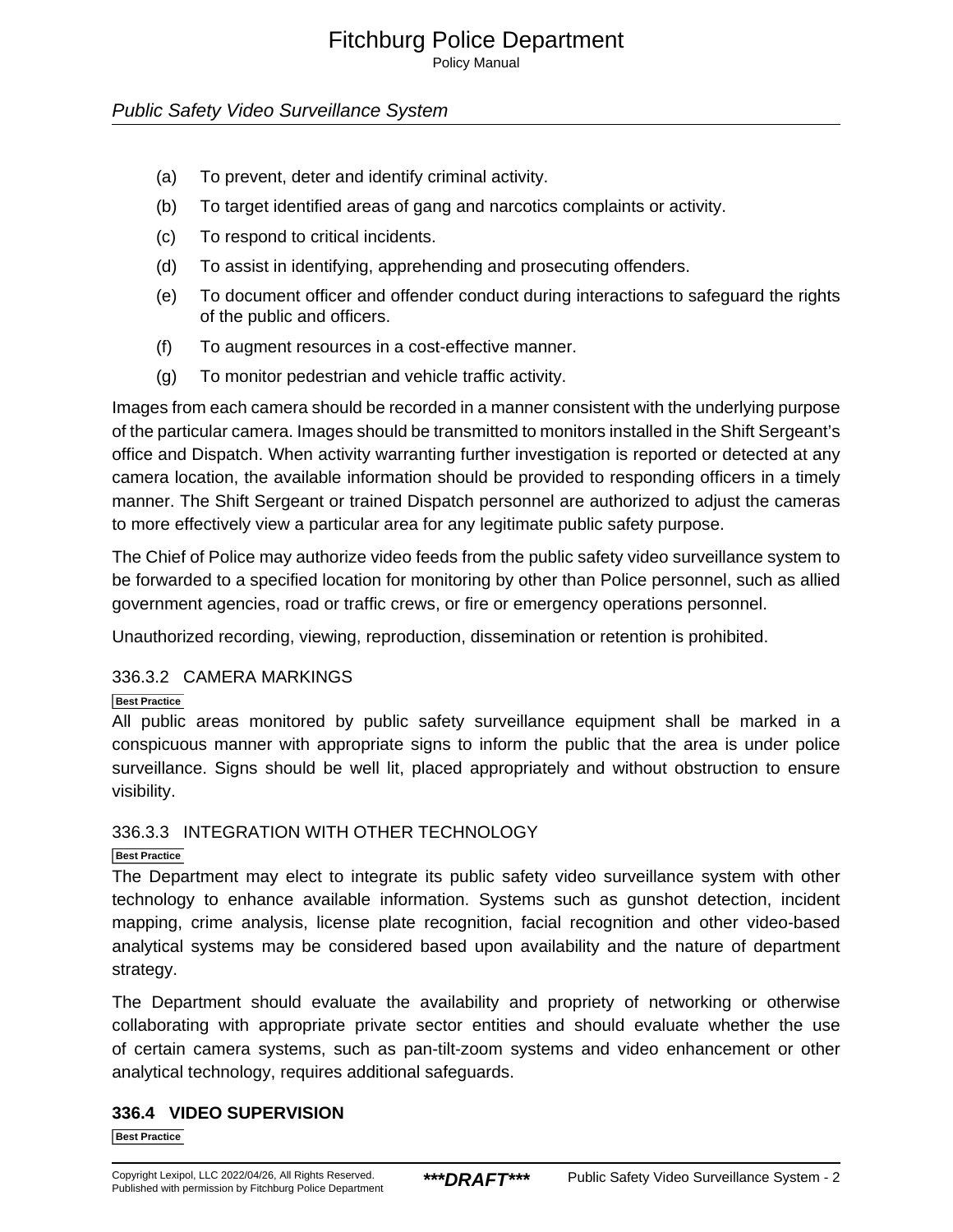Policy Manual

## Public Safety Video Surveillance System

Supervisors should monitor video surveillance access and usage to ensure members are within department policy and applicable laws. Supervisors should ensure such use and access is appropriately documented.

## 336.4.1 VIDEO LOG

#### **Best Practice**

A log should be maintained at all locations where video surveillance monitors are located. The log should be used to document all persons not assigned to the monitoring locations who have been given access to view or monitor images provided by the video surveillance cameras. The logs should, at a minimum, record the:

- (a) Date and time access was given.
- (b) Name and agency of the person being given access to the images.
- (c) Name of person authorizing access.
- (d) Identifiable portion of images viewed.

## 336.4.2 PROHIBITED ACTIVITY

#### **Best Practice**

Public safety video surveillance systems will not intentionally be used to invade the privacy of individuals or observe areas where a reasonable expectation of privacy exists.

Public safety video surveillance equipment shall not be used in an unequal or discriminatory manner and shall not target individuals or groups based solely on actual or perceived characteristics such as race, ethnicity, national origin, religion, sex, sexual orientation, gender identity or expression, economic status, age, cultural group, or disability.

Video surveillance equipment shall not be used to harass, intimidate, or discriminate against any individual or group.

## **336.5 STORAGE AND RETENTION OF MEDIA**

#### **Best Practice**

All downloaded media shall be stored in a secure area with access restricted to authorized persons. A recording needed as evidence shall be copied to a suitable medium and booked into evidence in accordance with established evidence procedures. All actions taken with respect to retention of media shall be appropriately documented.

The type of video surveillance technology employed and the manner in which recordings are used and stored will affect retention periods. The recordings should be stored and retained in accordance with the established records retention schedule.

## 336.5.1 EVIDENTIARY INTEGRITY

#### **Best Practice**

All downloaded and retained media shall be treated in the same manner as other evidence. Media shall be accessed, maintained, stored and retrieved in a manner that ensures its integrity as evidence, including strict adherence to chain of custody requirements. Electronic trails,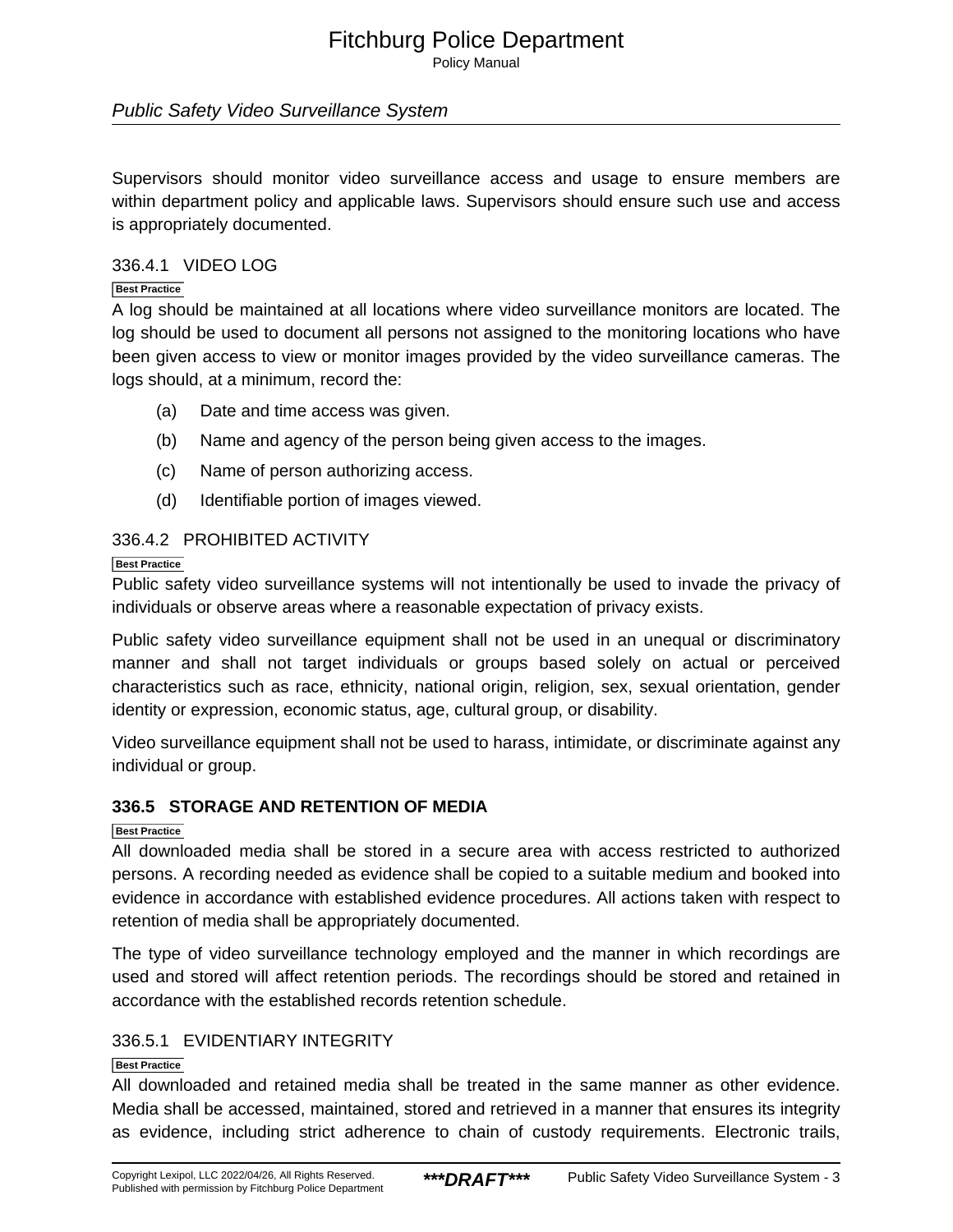Policy Manual

## Public Safety Video Surveillance System

including encryption, digital masking of innocent or uninvolved individuals to preserve anonymity, authenticity certificates and date and time stamping, shall be used as appropriate to preserve individual rights and to ensure the authenticity and maintenance of a secure evidentiary chain of custody.

## **336.6 RELEASE OF VIDEO IMAGES**

## **State**

All recorded video images gathered by the public safety video surveillance equipment are for the official use of the Fitchburg Police Department.

Recorded videos are classified as public records (Wis. Stat. § 19.32(2)). Requests for recorded video images from the public or the media shall be processed in the same manner as requests for department public records.

Requests for recorded images from other law enforcement agencies shall be referred to the Shift Sergeant for release in accordance with a specific and legitimate law enforcement purpose.

Recorded video images that are the subject of a court order or subpoena shall be processed in accordance with the established department subpoena process.

## **336.7 VIDEO SURVEILLANCE AUDIT**

## **Best Practice**

The Chief of Police or the authorized designee will conduct an annual review of the public safety video surveillance system. The review should include an analysis of the cost, benefit and effectiveness of the system, including any public safety issues that were effectively addressed or any significant prosecutions that resulted, and any systemic operational or administrative issues that were identified, including those related to training, discipline or policy.

The results of each review shall be appropriately documented and maintained by the Chief of Police or the authorized designee and other applicable advisory bodies. Any recommendations for training or policy should be promptly addressed.

## **336.8 TRAINING**

#### **Best Practice**

All department members authorized to operate or access public video surveillance systems shall receive appropriate training. Training should include guidance on the use of cameras, interaction with dispatch and patrol operations and a review regarding relevant policies and procedures, including this policy. Training should also address state and federal law related to the use of video surveillance equipment and privacy.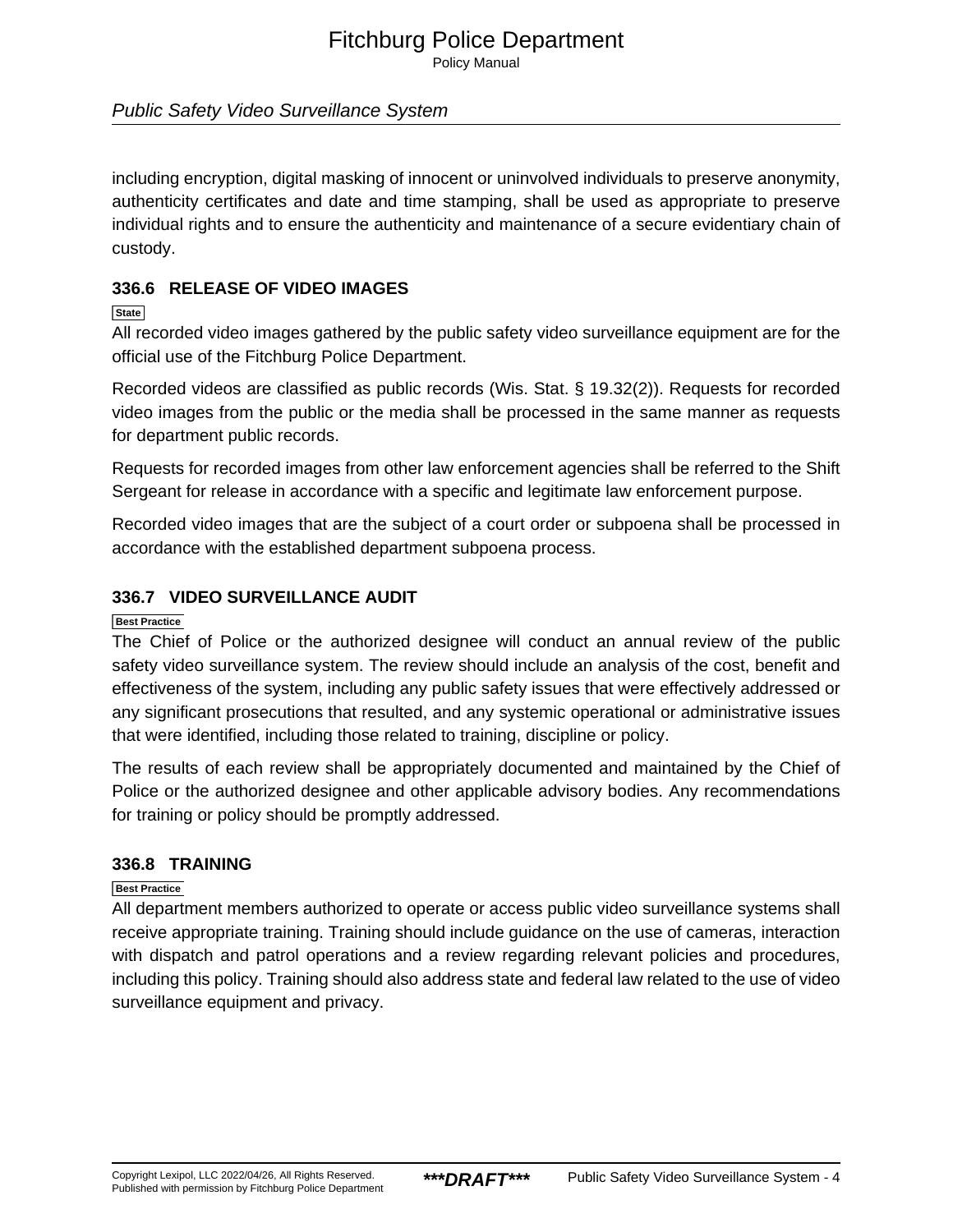# <span id="page-61-0"></span>**Department Use of Social Media**

## **342.1 PURPOSE AND SCOPE**

## **Best Practice**

This policy provides guidelines to ensure that any use of social media on behalf of the Department is consistent with the department mission.

This policy does not address all aspects of social media use. Specifically, it does not address:

- Personal use of social media by department members (see the Employee Speech, Expression and Social Networking Policy).
- Use of social media in personnel processes (see the Recruitment and Selection Policy).
- Use of social media as part of a criminal investigation, other than disseminating information to the public on behalf of this department (see the Investigation and Prosecution Policy).

## 342.1.1 DEFINITIONS

**Best Practice** Definitions related to this policy include:

**Social media** - Any of a wide array of Internet-based tools and platforms that allow for the sharing of information, such as the department website or social networking services.

## **342.2 POLICY**

**Best Practice**

The Fitchburg Police Department may use social media as a method of effectively informing the public about department services, issues, investigations and other relevant events.

Department members shall ensure that the use or access of social media is done in a manner that protects the constitutional rights of all.

## **342.3 AUTHORIZED USERS**

**Best Practice**

Only members authorized by the Chief of Police or the authorized designee may utilize social media on behalf of the Department. Authorized members shall use only department-approved equipment during the normal course of duties to post and monitor department-related social media, unless they are specifically authorized to do otherwise by their supervisors.

The Chief of Police may develop specific guidelines identifying the type of content that may be posted. Any content that does not strictly conform to the guidelines should be approved by a supervisor prior to posting.

Requests to post information over department social media by members who are not authorized to post should be made through the member's chain of command.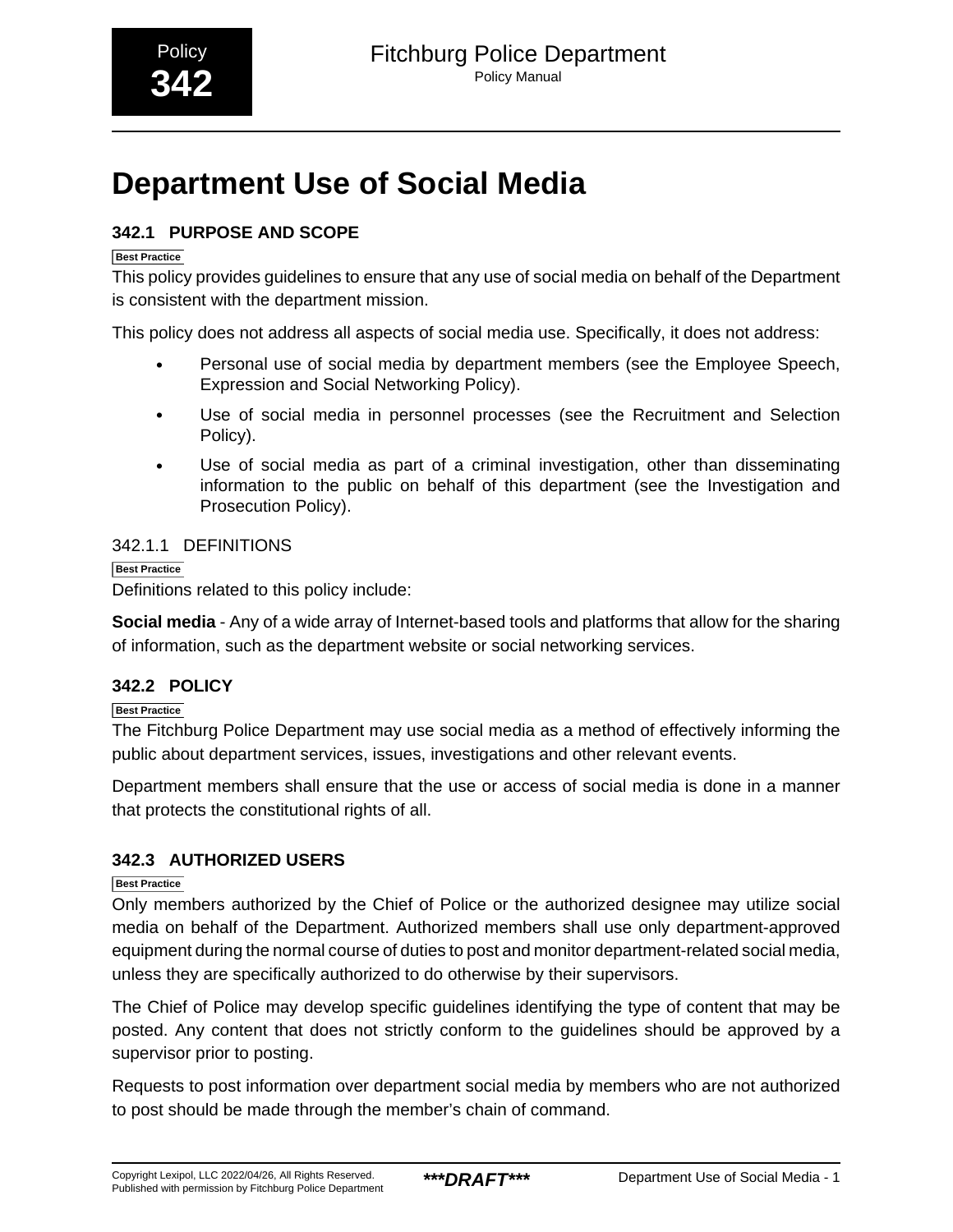Policy Manual

## Department Use of Social Media

## **342.4 AUTHORIZED CONTENT**

#### **Best Practice**

Only content that is appropriate for public release, that supports the department mission and conforms to all department policies regarding the release of information may be posted.

Examples of appropriate content include:

- (a) Announcements.
- (b) Tips and information related to crime prevention.
- (c) Investigative requests for information.
- (d) Requests that ask the community to engage in projects that are relevant to the department mission.
- (e) Real-time safety information that is related to in-progress crimes, geographical warnings or disaster information.
- (f) Traffic information.
- (g) Press releases.
- (h) Recruitment of personnel.

## 342.4.1 INCIDENT-SPECIFIC USE

#### **Best Practice**

In instances of active incidents where speed, accuracy and frequent updates are paramount (e.g., crime alerts, public safety information, traffic issues), the Chief or designee or the authorized designee will be responsible for the compilation of information to be released, subject to the approval of the Incident Commander.

## **342.5 PROHIBITED CONTENT**

#### **Best Practice**

Content that is prohibited from posting includes, but is not limited to:

- (a) Content that is abusive, discriminatory, inflammatory or sexually explicit.
- (b) Any information that violates individual rights, including confidentiality and/or privacy rights and those provided under state, federal or local laws.
- (c) Any information that could compromise an ongoing investigation.
- (d) Any information that could tend to compromise or damage the mission, function, reputation or professionalism of the Fitchburg Police Department or its members.
- (e) Any information that could compromise the safety and security of department operations, members of the Department, victims, suspects or the public.
- (f) Any content posted for personal use.
- (g) Any content that has not been properly authorized by this policy or a supervisor.